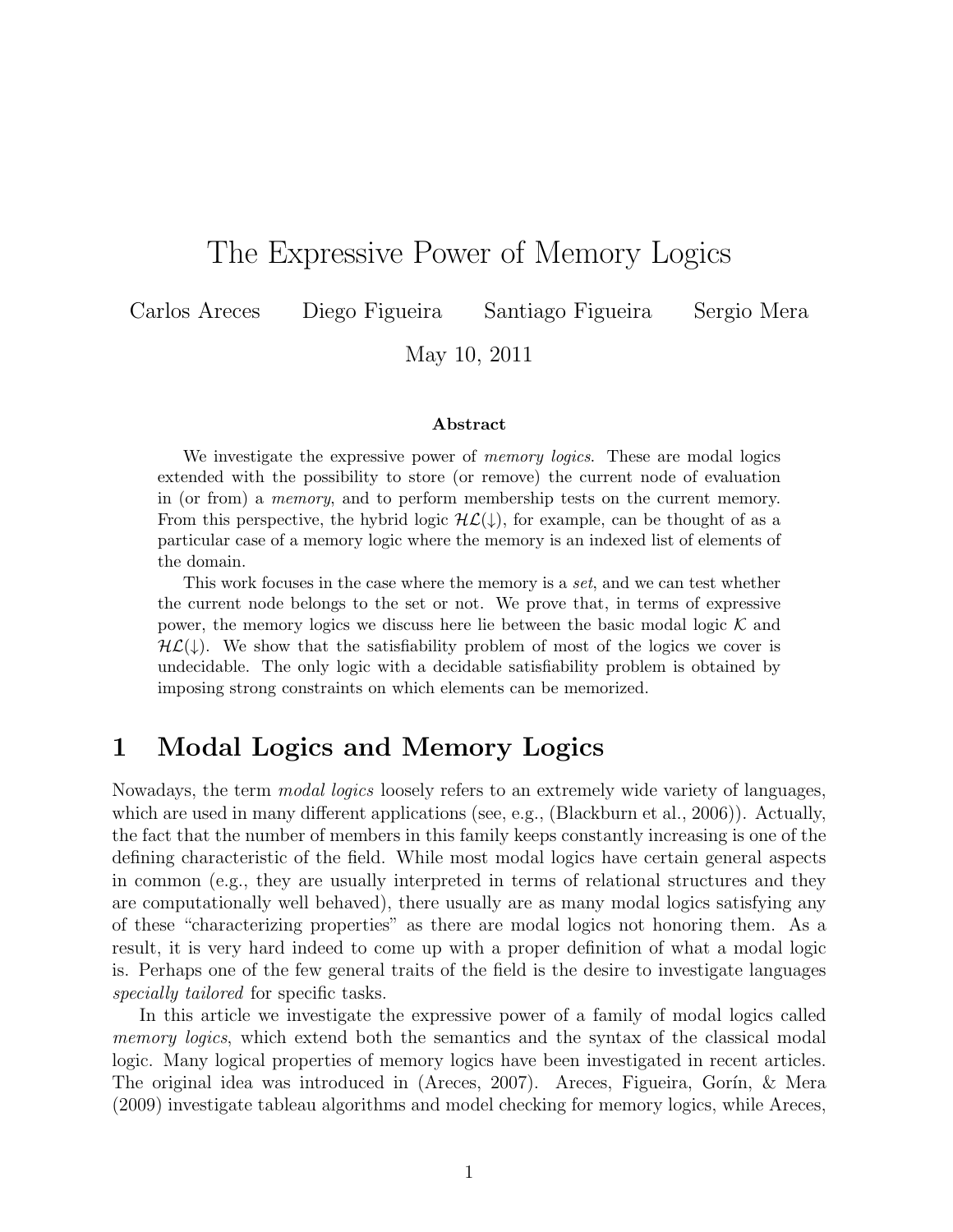Figueira, & Mera (2009) discuss axiomatic completeness results. In this article we extend results originally presented in (Areces et al., 2008) and provide full proofs.

We will introduce and motivate memory logics now. We need first some basic definitions. Let  $S$  be a first-order relational signature (i.e., a first order signature without function and constant symbols), and let  $\mathcal{M} = \langle D, \mathcal{I} \rangle$  be a relational structure interpreting S (i.e., D is a non empty set and T is an interpretation function that assigns to all relational symbols in  $\mathcal S$  a relation of the correct arity). It is well known that the basic modal language K can be interpreted on M (see (Blackburn et al., 2001) for details). When interpreting modal formulas on relational structures, elements in the domain are sometimes called states, and the interpretations of relational symbols are called accessibility relations.

It is often said that modal languages provide an internal perspective of the structures over which they are evaluated. As Blackburn, de Rijke, & Venema (2001) put it,

"a modal formula [can be seen as] a little automaton standing at some state in a relational structure, and only permitted to explore the structure by making journeys to neighboring states."

It is natural to think of a modal formula as *exploring* the structure, but what about changing it? Suppose we want to grant our little automaton the additional power to modify the structure during its exploratory trips. This question is not new, and it has resulted in different proposals of what are called *dynamic* logics.

Consider, for example, the task of assigning semantics to a programming language. Clearly, the different instructions of the language change the computational state. It is then natural to define their semantics by specifying which changes each atomic operation of the language introduces. This idea is at the core of formalisms like Hoare-Floyd logics (Floyd, 1967; Hoare, 1969) which include, for example, special operators to indicate the state of variables before and after a given instruction.

As a second example, consider the area of linguistics called dynamic semantics. One of its fundamental claims is that the standard truth-conditional view of sentence meaning —which is the result of using classical logic as representation languages— does not do sufficient justice to the fact that uttering a sentence changes the context it was uttered in. Deriving inspiration, in part, from work on the semantics of programming languages, dynamic semantic theories have developed several variations on the idea that the meaning of a sentence should be equated with the changes it makes to a context. Different dynamic logics like those introduced by Groenendijk & Stokhof in (1991a; 1991b) try to capture these ideas.

As yet a third example with an ample literature, we can mention dynamic epistemic logics (Plaza, 1989; Gerbrandy, 1999; van Benthem, 2001, 2005; van Benthem et al., 2006; van Ditmarsch et al., 2007). These logics model the evolution of the knowledge of epistemic agents via updates to the model representing their epistemic state. For example, some of these languages represent the act of an agent updating its epistemic state with the information that  $\varphi$  is true by eliminating all alternative epistemic states where  $\neg \varphi$  holds.

Our last family of examples come from the area of temporal logics for verification. In this area, it is many times necessary to model time-critical systems that depend on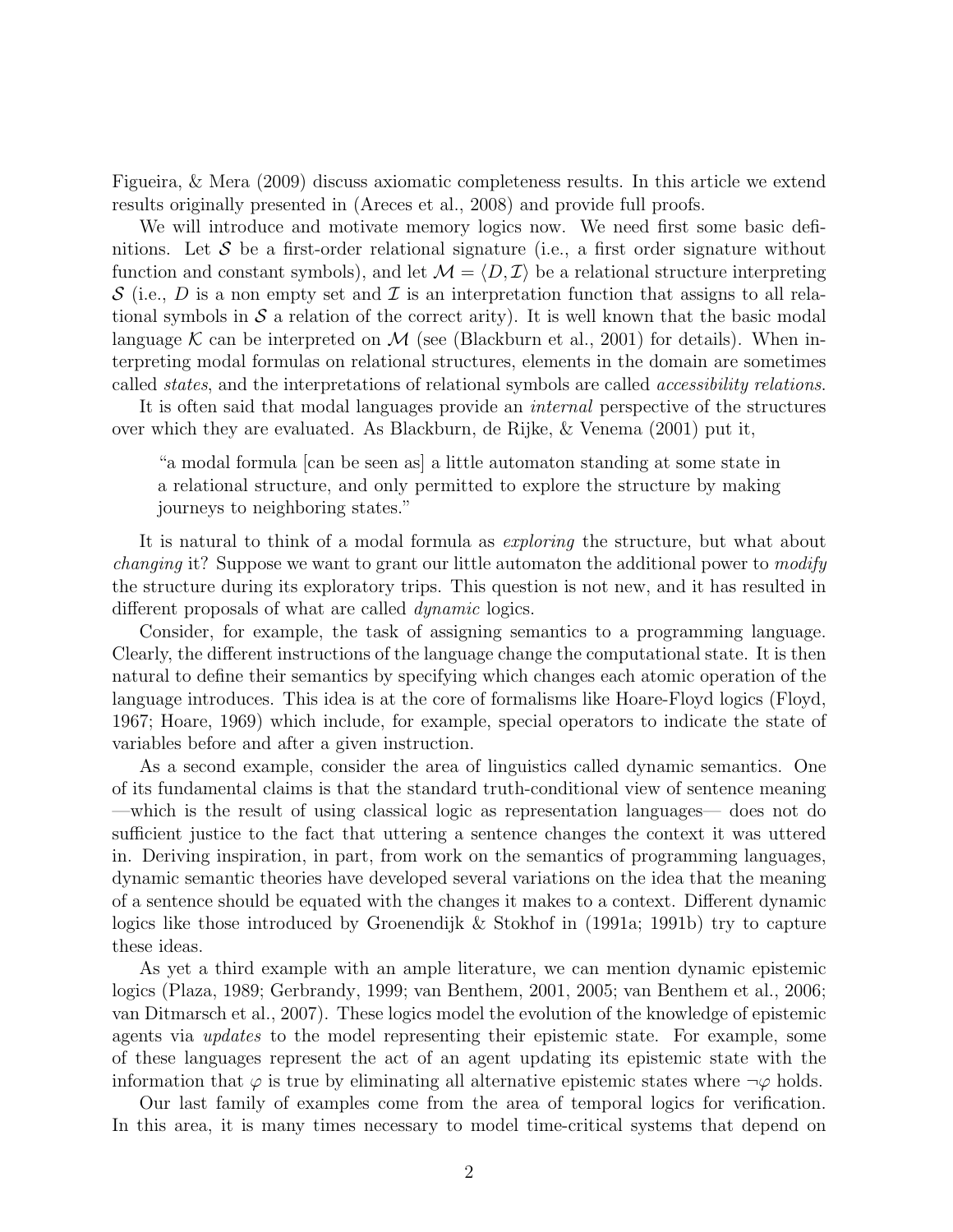quantitative rather than qualitative properties. Many temporal logics introduced for this task use explicit global clocks which are accessed and controlled through logical operators. Examples of such logics are XCTL (Harel et al., 1990), half-order logics (Alur & Henzinger, 1989; Henzinger, 1990), and timed and metric temporal logics (Alur et al., 1993, 1996; Koymans, 1990; Ouaknine & Worrell, 2005).

By contrast, other logics which are also called *dynamic* are not dynamic in the sense mentioned above, the main example being Propositional Dynamic Logic PDL, (Harel, 1984). In PDL formulas are evaluated in a model but they cannot modify it (even though the language does include special operators to verify that certain property holds in a given state and continue evaluation accordingly, which provide extended expressivity (Berman & Paterson, 1981)).

Memory logics can be seen as an attempt to investigate some of the common characteristics of all these logics, in the simplest possible set up. Going back to our little automaton, suppose we extend our definition of a model to a triple  $\mathcal{M} = \langle D, \mathcal{I}, M \rangle$ , where M is an arbitrary subset of  $D$ . We can think of  $M$  as a memory where the automaton can store states that are considered particularly interesting. Defining the semantics of this operator is straightforward. Let us write  $\langle D, \mathcal{I}, M \rangle, w \models \varphi$  for  $w \in D$  and  $\varphi$  a formula to indicate that  $\varphi$  is true at w in the relational structure  $\langle D, \mathcal{I} \rangle$  extended with the memory M. Let us use  $(\hat{r})$  ('remember') to represent the memorize operator. We can then define

$$
\langle D, \mathcal{I}, M \rangle, w \models \textcircled{r} \varphi \text{ iff } \langle D, \mathcal{I}, M \cup \{w\} \rangle, w \models \varphi.
$$

In other words,  $\hat{r}$  is an instruction to modify the memory of the model, and  $\varphi$  is evaluated in the modified structure. The operation  $\hat{r}$  by itself is totally useless. If we cannot access the information stored in M,  $\hat{\Omega}\varphi$  is equivalent to  $\varphi$ . Let us add then an operator k ('known') that checks whether the current state has been previously remembered:

$$
\langle D, \mathcal{I}, M \rangle, w \models \textcircled{k} \text{ iff } w \in M.
$$

This simple language gives us already new tautologies. For example, it is easy to see that the formula  $\hat{\tau}(\mathbf{k})$  is always true. It is also not difficult to see (using well known results from modal logic) that the memory logic operator gives us additional expressivity. Let us remind the semantics of the standard (unary) modal operator diamond  $\langle r \rangle$  of the basic modal language<sup>1</sup>. Assuming that  $\mathcal{I}(r)$  is a binary relation, we define:

$$
\langle D, \mathcal{I}, M \rangle, w \models \langle r \rangle \varphi \text{ iff for some } w' \in D \text{ s.t. } (w, w') \in \mathcal{I}(r) \langle D, \mathcal{I}, M \rangle, w' \models \varphi.
$$

That is, the formula  $\langle r \rangle \varphi$  is true in a state w if the formula  $\varphi$  is true in an r-successor. Now, the memory logic formula  $\hat{\mathcal{L}}(r)\hat{\mathcal{R}}$  is true in a state when evaluated on a model with an empty memory if and only if it is self reachable via the accessibility relation  $\mathcal{I}(r)$ . I.e.,

$$
\langle D, \mathcal{I}, \emptyset \rangle, w \models \textcircled{r} \langle r \rangle \textcircled{k} \text{ iff } (w, w) \in \mathcal{I}(r).
$$

 $10f$  course, the operator is usually defined on models without memory. We will define it so that it does not interact with the memory M.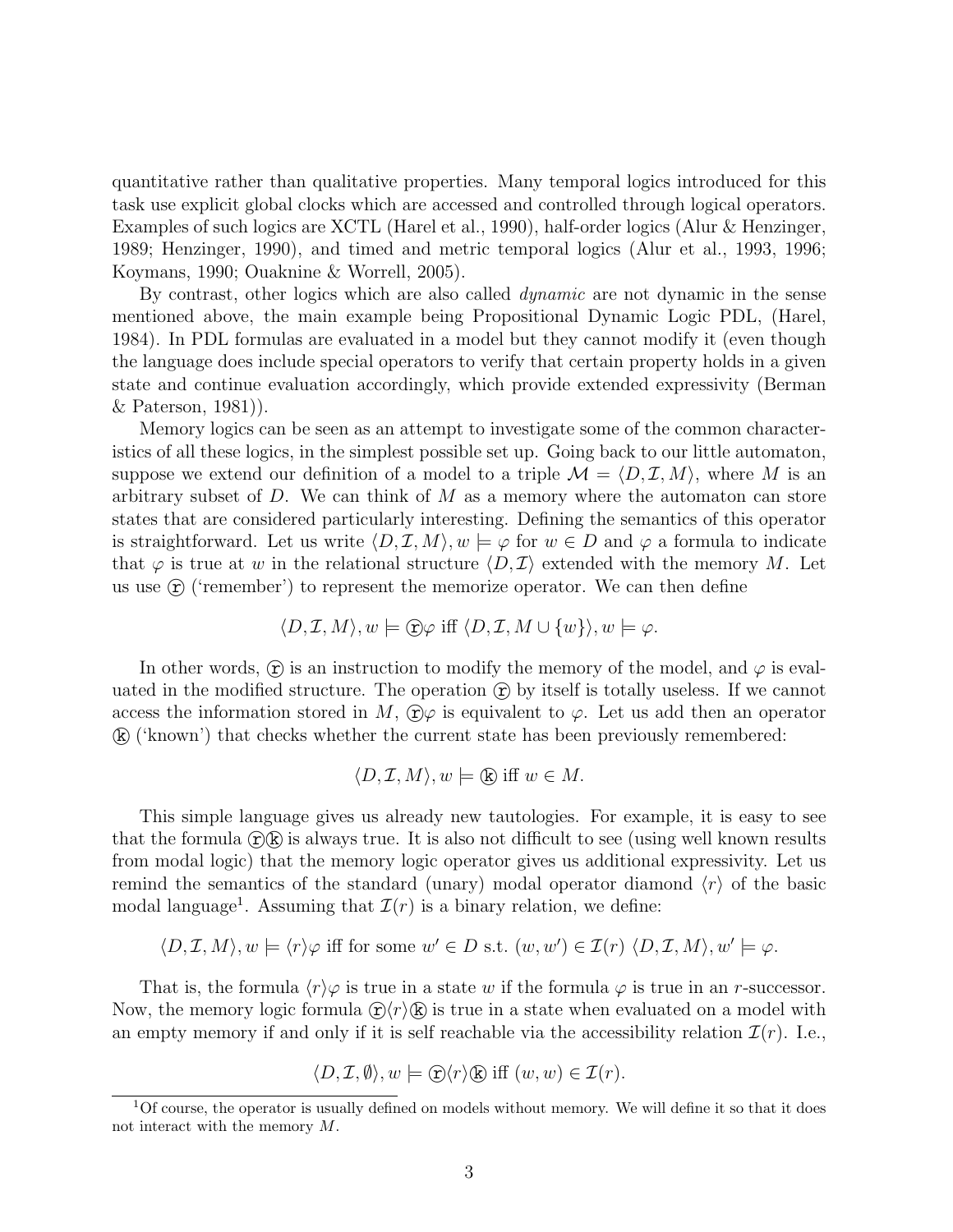As formulas of the basic modal language have the tree model property (i.e., a formula is satisfiable if and only if it is satisfiable in model which is a tree, and hence it does not contain reflexive loops (Blackburn et al., 2001)), this property cannot be expressed in the basic modal language.

In the same spirit of the operators  $\hat{r}$  and  $\hat{k}$  introduced above, we can naturally define operators that modify any element of a model (adding or deleting states or modifying the interpretation function). In this paper we will restrict ourselves to operators that can access and modify only the memory  $M$  (even though we will briefly discuss possible alternative structures for  $M$ ). In Section 2 we will formally introduce the syntax and semantics of the memory logics we will investigate. In Section 3 we will define suitable notions of model equivalence for each language, which we will use in Section 4 to investigate their expressive power. In Section 5 we will show that most of the languages obtained, even in this simple set up, are undecidable. We show one case where decidability is regained by imposing a very strict 'memorization policy'. Section 6 finishes the paper with our conclusions and ideas for future work.

We close this section with some additional details on how memory logics were originally conceived, and how they relate to binding and hybrid logics.

## Memory Logics and Hybrid Logics, or how Memory Logics were Born

Memory logics where initially defined for purely theoretical reasons (related to questions concerning binding and decidability), but it soon became clear that they could provide an interesting perspective on the question of how a formula can modify the model in which it is being evaluated, as we discussed above.

Memory logics were originally inspired by hybrid logics containing binders like  $H\mathcal{L}(\downarrow)$ (see (Areces & ten Cate, 2006)). But while  $\downarrow$  was introduced to investigate *dynamic* naming of elements in a model, memory logics include operators to *store* and *retrieve* information from some kind of information structure or memory. In any case, once we take the appropriate point of view  $H\mathcal{L}(\downarrow)$  can be considered the first memory logic.

Let us start by formally introducing  $H\mathcal{L}(\downarrow)$ . Assume a signature  $\mathcal{S} = \langle \text{PROP}, \text{NOM}, \rangle$  $REL$ , where PROP, NOM and REL are countably infinite, pairwise disjoint sets of propositional, nominal and relational symbols respectively. For simplicity, and as it is usually done with modal languages, we will only introduce unary modal operators<sup>2</sup>. The syntax of  $H\mathcal{L}(\downarrow)$  is defined as follows

$$
\varphi ::= \top | p | i | \neg \varphi | \varphi \wedge \varphi | \langle r \rangle \varphi | \downarrow i.\varphi,
$$

where  $p \in \text{PROP}, i \in \text{NOM}$  and  $r \in \text{REL}$ . We can see that the language of  $\mathcal{HL}(\downarrow)$  is the language of the basic modal logic  $K$  (see (Blackburn et al., 2001) for details) extended with nominals and  $\downarrow i$ .

<sup>&</sup>lt;sup>2</sup>Actually, we will restrict ourselves to unary modalities through the article.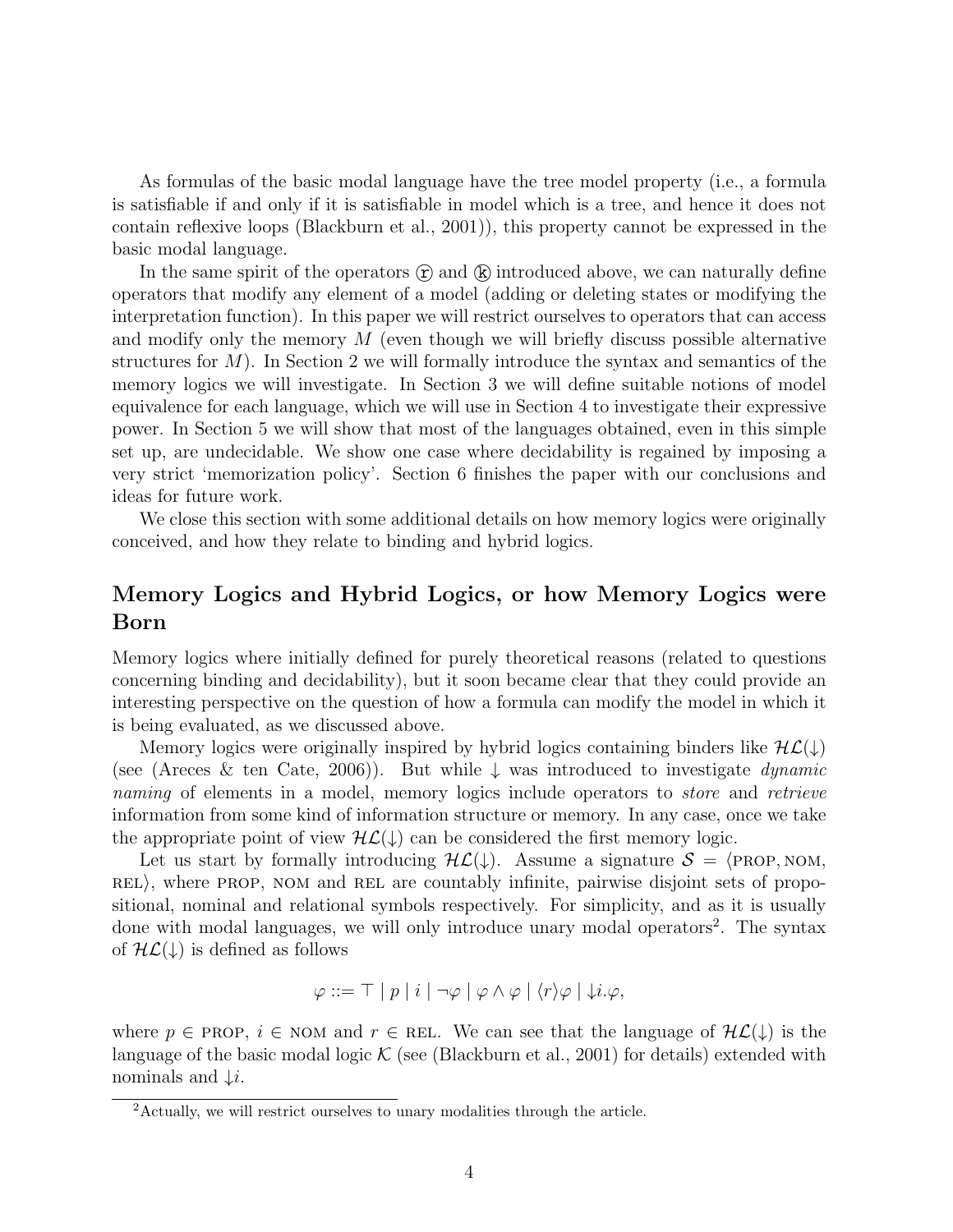Semantically,  $H\mathcal{L}(\downarrow)$  is also very close to K.  $H\mathcal{L}(\downarrow)$ -formulas are interpreted on relational structures extended with an assignment function to interpret nominals. Formally, a model for  $\mathcal{HL}(\downarrow)$  is a tuple  $\langle D,\mathcal{I},g\rangle$  where g : nom  $\rightarrow D$  is an assignment function. I assigns a subset of  $D$  to elements in PROP, and a binary relation on  $D$  to elements of REL. Given  $\langle D, \mathcal{I}, g \rangle$ , the semantic conditions for  $\mathcal{HL}(\downarrow)$  are defined as:

$$
\langle D, \mathcal{I}, g \rangle, w \models \top \quad \text{iff always}
$$
  
\n
$$
\langle D, \mathcal{I}, g \rangle, w \models p \quad \text{iff} \quad w \in \mathcal{I}(p)
$$
  
\n
$$
\langle D, \mathcal{I}, g \rangle, w \models i \quad \text{iff} \quad g(i) = w
$$
  
\n
$$
\langle D, \mathcal{I}, g \rangle, w \models \neg \varphi \quad \text{iff} \quad \langle D, \mathcal{I}, g \rangle, w \not\models \varphi
$$
  
\n
$$
\langle D, \mathcal{I}, g \rangle, w \models \varphi \land \psi \quad \text{iff} \quad \langle D, \mathcal{I}, g \rangle, w \models \varphi \quad \text{and} \quad \langle D, \mathcal{I}, g \rangle, w \models \psi
$$
  
\n
$$
\langle D, \mathcal{I}, g \rangle, w \models \langle r \rangle \varphi \quad \text{iff there is } w' \text{ s.t. } (w, w') \in \mathcal{I}(r) \text{ and } \langle D, \mathcal{I}, g \rangle, w' \models \varphi
$$
  
\n
$$
\langle D, \mathcal{I}, g \rangle, w \models \downarrow i. \varphi \quad \text{iff} \quad \langle D, \mathcal{I}, g' \rangle, w \models \varphi \quad \text{where } g'(j) = g(j) \text{ for } j \neq i
$$
  
\nand  $g'(i) = w$ .

One way of looking at the semantic condition for  $\downarrow i.\varphi$  is that it dynamically creates a name for the current state (by linking the nominal  $i$  to it), so that we can later refer to it during the evaluation of  $\varphi$ . An alternative perspective is to see  $\downarrow i$  as an instruction to modify the model (by storing the current point of evaluation into  $i$ ), and continue the evaluation of  $\varphi$  in the modified model. The difference between the two perspectives is subtle, but important for this article. In the latter, we are considering the assignment  $q$  as a kind of memory in our model, while  $\downarrow i$  and i are the tools we use to access the memory for reading and writing. The question then presents itself naturally: are there other kinds of interesting memory structures and memory operators?

The assignment  $q$  is a very sophisticated memory structure: it has unbounded size, it provides direct access to all its memory cells, and each stored element can be unequivocally retrieved. The memory M we discussed above, together with the operators  $(\hat{r})$  and  $(\hat{k})$ , provides a much simpler memory structure. Intuitively, these operators cannot discern between different states stored in  $M$ , while an assignment q keeps a complete mapping between states and nominals. But notice that  $\hat{\tau}$  is a binder, and effectively binds instances of  $(k)$  appearing in its scope. In other words, as we can see  $\downarrow i$  and nominals as memory operators which store and retrieve information from a memory structure, we could see  $\hat{r}$ as a binder that binds occurrences of  $(\mathbf{k})$  in its scope. As the memory structure used by  $\hat{r}$  and  $\hat{k}$  has less discerning power, we would expect that the logic containing the new operators is less expressive than  $H\mathcal{L}(\downarrow)$ .

# 2 Syntax and Semantics for Memory Logics

In this section we will introduce the syntax and semantics of the different memory logics that we will discuss in the article, and fix some terminology.

All the languages we will introduce are obtained by extending (in some cases, also slightly modifying) the syntax and semantics of the basic modal logic. Furthermore, with the exception of one case in which we discuss using a stack as a memory container, all the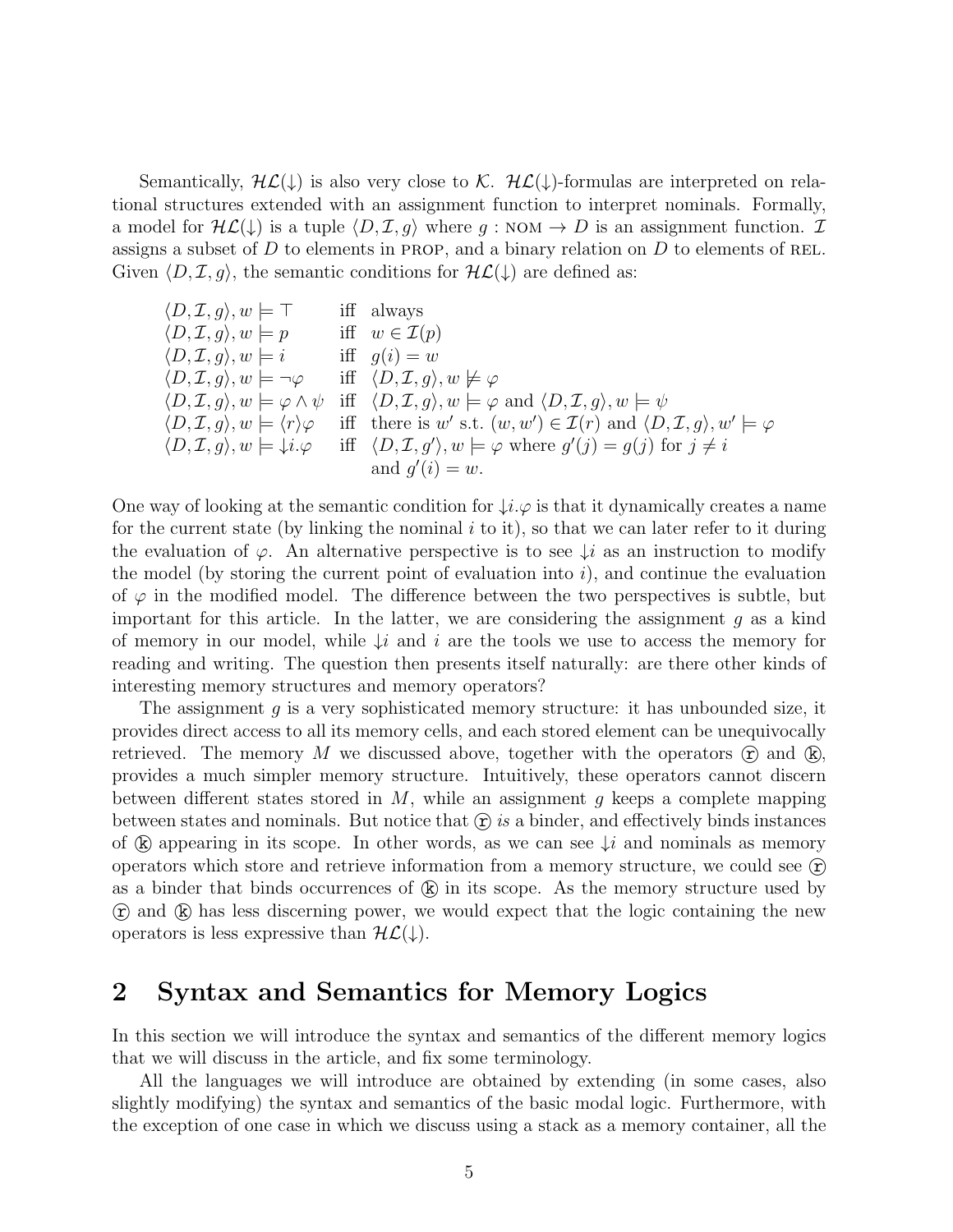logics we analyze have the operators  $(F)$  and  $(F)$ . Therefore, for notational convention, we will use  $ML$  (for *memory logics*) as a prefix indicating a language that uses a set as a container, and that includes  $\hat{r}$  and  $\hat{k}$ . Then we will list the additional operators included in the language. Since the usual semantics of the diamond operator is going to be slightly modified in some cases, we will also include the diamond explicitly in this list. For example,  $ML(r)$  is basic modal logic (i.e., with the usual diamond operator) extended with  $\hat{r}$ and  $(k)$ .

**Definition 1** (Syntax). Let PROP =  $\{p_1, p_2, ...\}$  (the propositional symbols) and REL =  ${r_1, r_2,...}$  (the relational symbols) be disjoint, countable infinite sets. The set FORMS of formulas in the signature  $\langle$ PROP, REL $\rangle$  is defined as:

FORMS ::= 
$$
\top | p | \neg \varphi | \varphi_1 \wedge \varphi_2 | \langle r \rangle \varphi | \langle r \rangle \varphi | \mathcal{L} \varphi | \mathcal{L}
$$

where  $p \in \text{PROP}, r \in \text{REL}$  and  $\varphi, \varphi_1, \varphi_2 \in \text{FORMS}.$  The other standard operators are introduced via definitions. In particular  $[r]\varphi := \neg \langle r \rangle \neg \varphi$  and  $[r]\varphi := \neg \langle \langle r \rangle \neg \varphi$ .

Throughout this article we are going to use the usual notion of *modal depth* of a formula, that is, the deepest nesting of modal operators. Modal formulas without modal operators have a modal depth of zero.

**Definition 2** (Semantics). Given a signature  $S = \langle$  PROP, REL $\rangle$ , a model is a tuple  $\mathcal{M} =$  $\langle D, \mathcal{I}, M \rangle$  where D is a nonempty set, I is an interpretation function such that  $\mathcal{I}(p) \subseteq D$ for  $p \in \text{PROP}$  and  $\mathcal{I}(r) \subseteq D \times D$  for  $r \in \text{REL}$ .  $M \subseteq D$  will be called the memory of the model. For notational convenience, let us assume fixed for the rest of the article the models  $\mathcal{M} = \langle D, \mathcal{I}, M \rangle, \ \mathcal{M}_1 = \langle D_1, \mathcal{I}_1, M_1 \rangle \ and \ \mathcal{M}_2 = \langle D_2, \mathcal{I}_2, M_2 \rangle.$ 

Given a model M and a list of states  $[w_1, \ldots, w_n], w_i \in D$ , we define  $\mathcal{M}[w_1, \ldots, w_n]$  $w_n = \langle D, \mathcal{I}, M \cup \{w_1, \ldots, w_n\}\rangle$ . Now, let M be a model and  $w \in D$ , then the semantics for the different operators is defined as:

$$
\mathcal{M}, w \models \top \quad \text{iff} \quad \text{always} \n\mathcal{M}, w \models p \quad \text{iff} \quad w \in \mathcal{I}(p) \n\mathcal{M}, w \models \neg \varphi \quad \text{iff} \quad \mathcal{M}, w \not\models \varphi \n\mathcal{M}, w \models \varphi \land \psi \quad \text{iff} \quad \mathcal{M}, w \models \varphi \quad \text{and} \quad \mathcal{M}, w \models \psi \n\mathcal{M}, w \models \langle r \rangle \varphi \quad \text{iff} \quad \text{there is } w' \text{ such that } (w, w') \in \mathcal{I}(r) \text{ and } \mathcal{M}, w' \models \varphi \n\mathcal{M}, w \models \langle \langle r \rangle \rangle \varphi \quad \text{iff} \quad \text{there is } w' \text{ such that } (w, w') \in \mathcal{I}(r) \text{ and } \mathcal{M}[w], w' \models \varphi \n\mathcal{M}, w \models \textcircled{D} \varphi \quad \text{iff} \quad \mathcal{M}[w], w \models \varphi \n\mathcal{M}, w \models \textcircled{B} \quad \text{iff} \quad w \in \mathcal{M}.
$$

Given a model M and  $w \in D$ , the set of propositions that are true at a given state w is defined as  $\mathsf{props}(w) = \{p \in \text{PROP} \mid w \in \mathcal{I}(p)\}\$ . Given two models  $\mathcal{M}_1$  and  $\mathcal{M}_2$ , and states  $w_1 \in D_1$  and  $w_2 \in D_2$ , we say that they agree when  $\mathsf{props}(w_1) = \mathsf{props}(w_2)$  and  $w_1 \in M_1$ iff  $w_2 \in M_2$ .

Given a model M and w in the domain of M, we call  $\langle M, w \rangle$  a pointed model.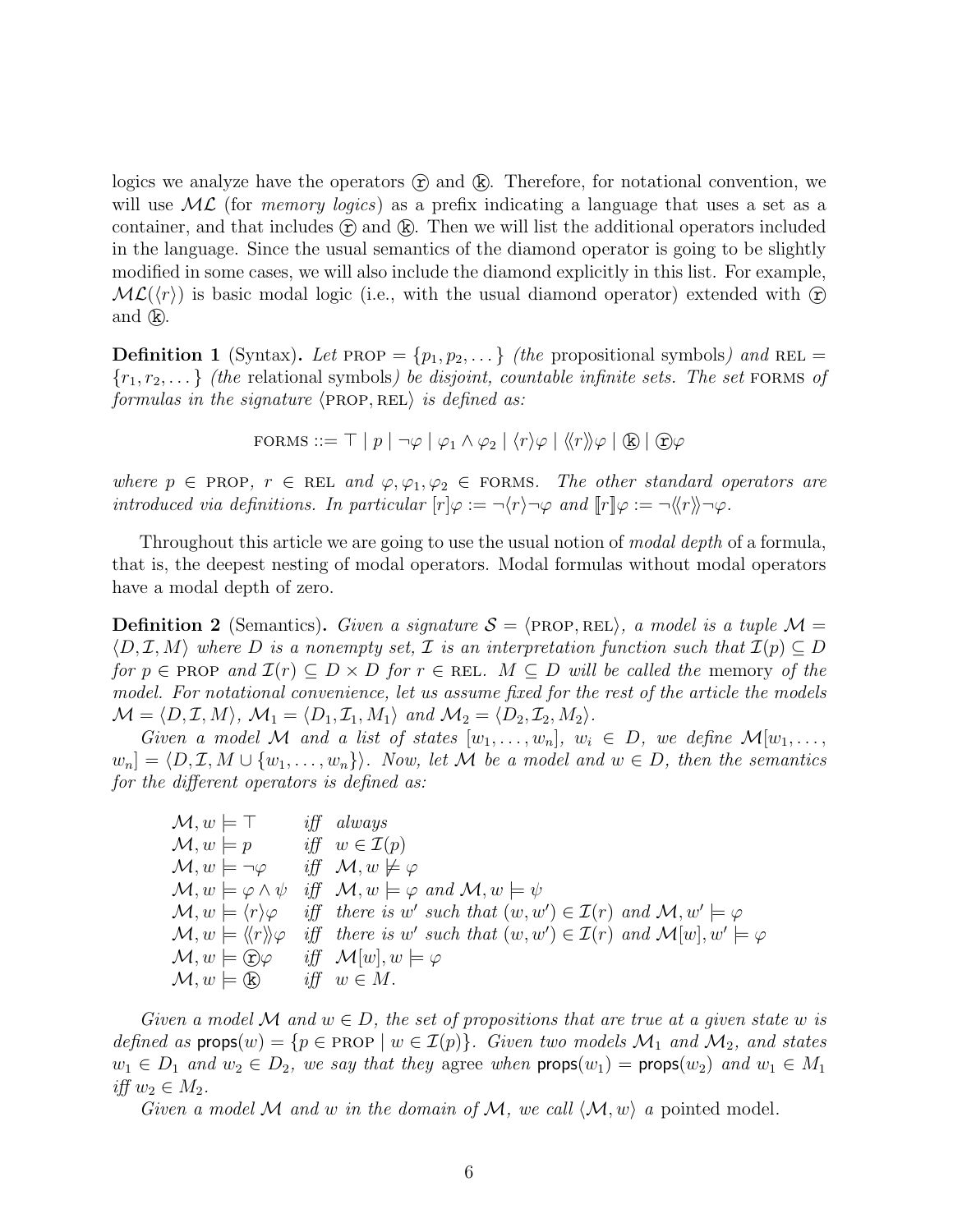A particularly interesting class of models to investigate is the class  $\mathcal{C}_{\emptyset} = \{ \mathcal{M} \mid \mathcal{M} =$  $\langle D, \mathcal{I}, \emptyset \rangle$ , i.e., the class of models where the memory is empty. Since we are working with logics that deal with the notion of state, it is natural to consider starting to evaluate a formula in a model of  $\mathcal{C}_{\emptyset}$ . It is over  $\mathcal{C}_{\emptyset}$  that the operators  $\mathbb{R}$  and  $\mathbb{C}$  have the most natural interpretation, and as we will see in the next sections, the restriction to this class has important effects on expressivity and decidability. It is worth noting that in this case a formula is *initially* evaluated in a model of  $C_{\emptyset}$ , but during the evaluation the model can change to one with nonempty memory. We will put an empty set as a subscript on the prefix  $ML$  every time we work with  $C_{\emptyset}$  as the class of initial models. For example  $ML(\langle r \rangle)$ restricted to this class of initial models is  $\mathcal{ML}_{\emptyset}(\langle r \rangle)$ .

We will not consider all possible combinations of operators, since it is not our intention to be completely exhaustive. We are only going to analyze some combinations that we consider interesting, and in each section we will indicate the fragments we will be using. In many cases, the results shown for some fragments can be easily transferred to other fragments, not explicitly analyzed.

## 3 Model Equivalence

In this section we will investigate the notion of model equivalence for some of the memory logics that we introduced. Our goal is to define tools that will help us investigate their expressive power. In particular, we will define a notion of model equivalence in terms of Ehrenfeucht-Fraüssé games (Ebbinghaus et al., 1984) and then introduce an alternative, but equivalent, notion in terms of bisimulations.

**Definition 3** (Ehrenfeucht-Fraïssé Games). Let  $\mathcal{M}_1$  and  $\mathcal{M}_2$  be two models and let  $w_1 \in$  $D_1$  and  $w_2 \in D_2$ .

An Ehrenfeucht-Fraïssé game  $EF(\mathcal{M}_1, \mathcal{M}_2, w_1, w_2)$  is defined as follows. There are two players called Spoiler and Duplicator. Duplicator immediately looses the game

$$
EF(\mathcal{M}_1, \mathcal{M}_2, w_1, w_2)
$$

if  $w_1$  and  $w_2$  do not agree (i.e., either props( $w_1$ )  $\neq$  props( $w_2$ ) or one of the states is in the memory and the other is not). Otherwise, the game starts, with the players moving alternatively. Spoiler always starts a turn of the game choosing in which model he will make a move. Let us set  $s = 1$  and  $d = 2$  in case he chooses  $\mathcal{M}_1$ ; otherwise, let  $s = 2$  and  $d=1$ .

For the logics  $ML(\langle r \rangle)$  and  $ML_{\emptyset}(\langle r \rangle)$ , the possible moves are as follows:

1. Memorize: Spoiler extends  $M_s$  to  $M_s \cup \{w_s\}$ . The next turn then starts with

$$
EF(\mathcal{M}_1[w_1], \mathcal{M}_2[w_2], w_1, w_2)
$$

(Duplicator does nothing in this case).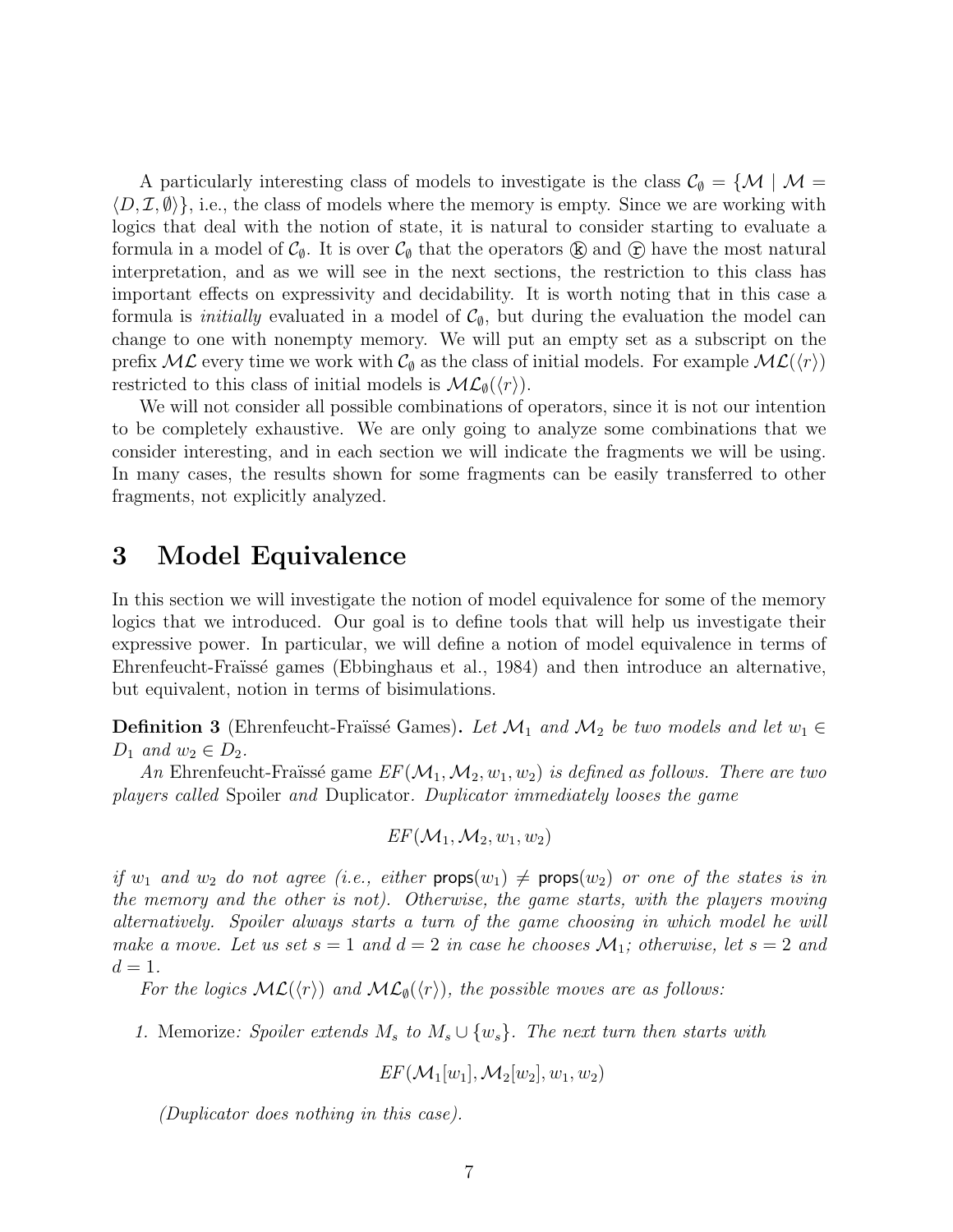2. Chose Successor: Spoiler chooses  $r \in \text{REL}$ , and  $v_s$ , an  $\mathcal{I}_s(r)$ -successor of  $w_s$ . If  $w_s$ has no  $\mathcal{I}_s(r)$ -successors, then Duplicator wins. Duplicator has to chose  $v_d$ , an  $\mathcal{I}_d(r)$ successor of  $w_d$ , such that  $v_s$  and  $v_d$  agree. If there is no such successor, Spoiler wins. Otherwise the game continues with  $EF(\mathcal{M}_1, \mathcal{M}_2, v_1, v_2)$ .

The moves for the logics  $ML(\langle\langle r \rangle\rangle)$  and  $ML_{\emptyset}(\langle\langle r \rangle\rangle)$  are similar, except that during a chose successor step Spoiler always remembers the current world, i.e., the game continues with  $EF(\mathcal{M}_1[w_1], \mathcal{M}_2[w_2], v_1, v_2)$  after Duplicator response.

In the case of an infinite game, Duplicator wins. Note that with this definition, exactly one of Spoiler or Duplicator wins each game.

Given two pointed models  $\langle \mathcal{M}_1, w_1 \rangle$  and  $\langle \mathcal{M}_2, w_2 \rangle$  we write  $\langle \mathcal{M}_1, w_1 \rangle \equiv^{EF} \langle \mathcal{M}_2, w_2 \rangle$ when Duplicator has a winning strategy for  $EF(\mathcal{M}_1, \mathcal{M}_2, w_1, w_2)$  (the exact type of game involved will usually be clear from the context, and we will write  $\equiv_{\mathcal{L}}^{EF}$  when we need to specify that the game corresponds to the language of the logic  $\mathcal{L}$ ).

Even thought in the rest of the article we will use the game notion of model equivalence, a structural notion can be given that is closer to the usual notion of bisimulation for modal logics. Both definitions are equivalent, but depending on the context, one can be more natural than the other (e.g., in Mera (2009) the structural notion is used to prove results related to Craig interpolation).

**Definition 4** (Bisimulations). Let  $\mathcal{M}_1$  and  $\mathcal{M}_2$  be two models. Let  $\sim$  be a binary relation between  $\wp(D_1) \times D_1$  and  $\wp(D_2) \times D_2$ .

For  $ML(\langle r \rangle)$  and  $ML_{\emptyset}(\langle r \rangle)$  a bisimulation satisfies the following properties:

 $(nontriv) \sim$  is not empty.

(agree) If  $\langle M, m \rangle \sim \langle N, n \rangle$ , then m and n agree.

- **(forth)** If  $\langle M,m \rangle \sim \langle N,n \rangle$  and  $(m, m') \in \mathcal{I}^1(r)$ , then there exists  $n' \in D_2$  such that  $(n, n') \in \mathcal{I}^2(r)$  and  $\langle M, m' \rangle \sim \langle N, n' \rangle$ .
- (back) If  $\langle M,m \rangle \sim \langle N,n \rangle$  and  $(n, n') \in \mathcal{I}^2(r)$ , then there exists  $m' \in D_1$  such that  $(m, m') \in \mathcal{I}^1(r)$  and  $\langle M, m' \rangle \sim \langle N, n' \rangle$ .

(remember) If  $\langle M, m \rangle \sim \langle N, n \rangle$ , then  $\langle M \cup \{m\}, m \rangle \sim \langle N \cup \{n\}, n \rangle$ .

For the logics  $ML(\langle\langle r \rangle\rangle)$  and  $ML_{\emptyset}(\langle\langle r \rangle\rangle)$  the (back) and (forth) conditions are replaced by:

(**mforth**) If  $\langle M,m \rangle \sim \langle N,n \rangle$  and  $(m, m') \in \mathcal{I}^1(r)$ , then there exists  $n' \in D_2$  such that  $(n, n') \in \mathcal{I}^2(r)$  and  $\langle M \cup \{m\}, m' \rangle \sim \langle N \cup \{n\}, n' \rangle$ .

(mback) If  $\langle M,m \rangle \sim \langle N,n \rangle$  and  $(n,n') \in \mathcal{I}^2(r)$ , then there exists  $m' \in D_1$  such that  $(m, m') \in \mathcal{I}^1(r)$  and  $\langle M \cup \{m\}, m' \rangle \sim \langle N \cup \{n\}, n' \rangle$ .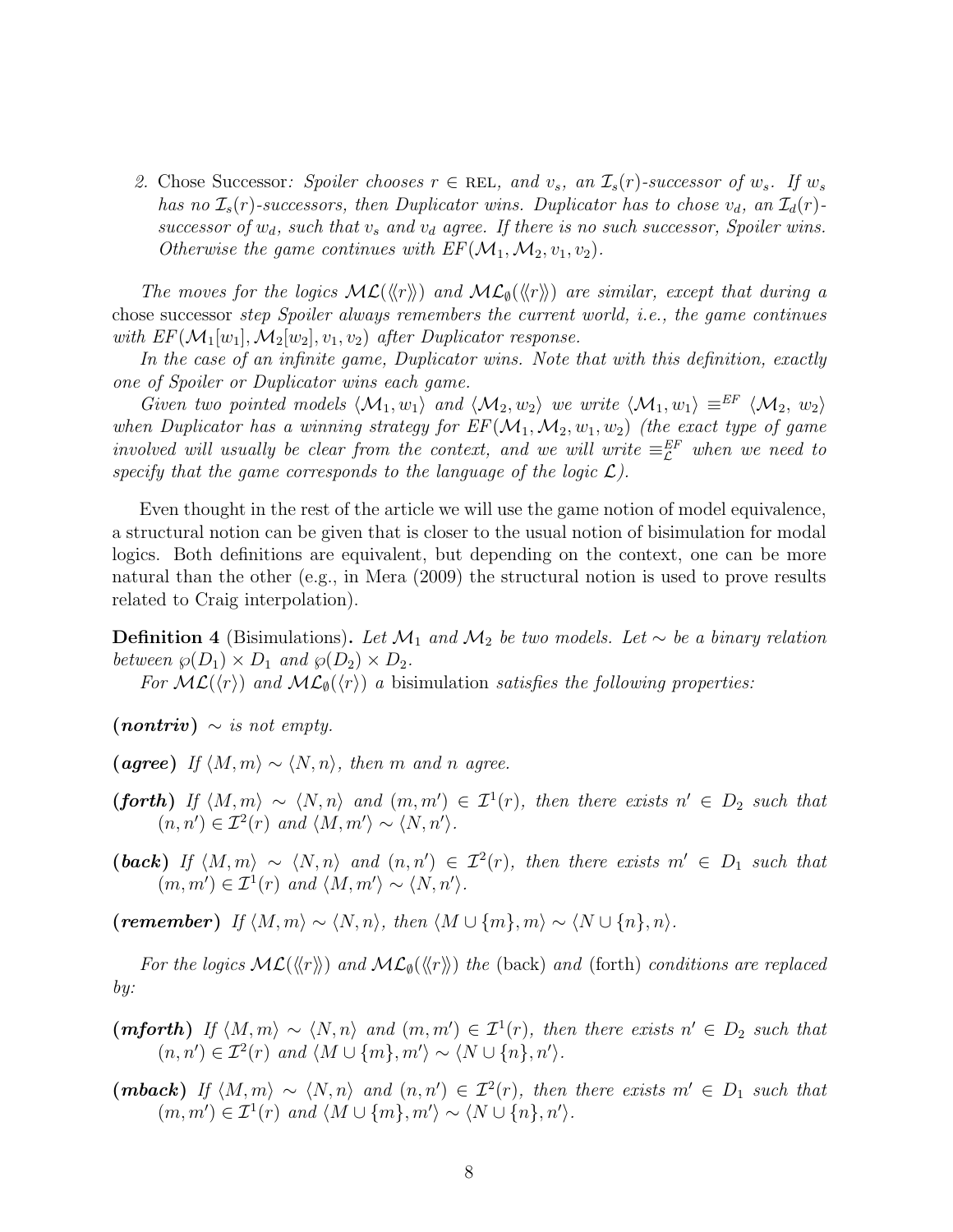Given two pointed models  $\langle \mathcal{M}_1, w_1 \rangle$  and  $\langle \mathcal{M}_2, w_2 \rangle$  we write  $\langle \mathcal{M}_1, w_1 \rangle \leftrightarrow \langle \mathcal{M}_2, w_2 \rangle$  if there is a bisimulation linking  $\langle M_1, w_1 \rangle$  and  $\langle M_2, w_2 \rangle$ . Again, the exact type of bisimulation involved will usually be clear from the context, and we will write  $\triangle$ <sub>c</sub> when we need to specify that the bisimulation corresponds to the logic  $\mathcal{L}$ .

As we said before, the notions of Ehrenfeucht-Fraïssé games and bisimulations coincide, as indicated in the following theorem.

**Theorem 5.** Let  $\mathcal{L} \in \{ML(\langle r \rangle),ML_{\emptyset}(\langle r \rangle),ML(\langle\langle r \rangle),ML_{\emptyset}(\langle\langle r \rangle)\}\)$ . Given two pointed models  $\langle \mathcal{M}_1, w_1 \rangle$  and  $\langle \mathcal{M}_2, w_2 \rangle$  then  $\langle \mathcal{M}_1, w_1 \rangle \equiv_{\mathcal{L}}^{EF} \langle \mathcal{M}_2, w_2 \rangle$  if and only if  $\langle \mathcal{M}_1, w_1 \rangle \leftrightarrow_{\mathcal{L}}$  $\langle \mathcal{M}_2, w_2 \rangle$ .

*Proof.* We will discuss the case only for  $ML(\langle r \rangle)$  as the proof is similar for languages containing  $\langle\!\langle r \rangle\!\rangle$ .

For the right to left direction. Assume that  $\langle \mathcal{M}_1, w_1 \rangle \leftrightarrow \langle \mathcal{M}_2, w_2 \rangle$  and that ∼ is a bisimulation linking  $\langle M_1, w_1 \rangle$  and  $\langle M_2, w_2 \rangle$ . We will prove that there is a strategy for Duplicator in the game  $EF(\mathcal{M}_1,\mathcal{M}_2, w_1, w_2)$ . First note that the game  $EF(\mathcal{M}_1,\mathcal{M}_2, w_1, w_2)$  is well defined, since by *(agree)*,  $w_1$  and  $w_2$  are agreeing states. We show that there is a strategy for Duplicator by proving that (1) for any pair of tuples  $\langle S, w \rangle$  and  $\langle Q, v \rangle$  such that  $\langle S, w \rangle \sim \langle Q, v \rangle$ , and for any move Spoiler makes in the game  $EF(\mathcal{M}_1[S], \mathcal{M}_2[Q], w, v)$ , there is always an appropriate answer for Duplicator such that the next step of the game is  $EF(\mathcal{M}_1[S'], \mathcal{M}_2[Q'], w', v')$  and  $\langle S', w' \rangle \sim \langle Q', v' \rangle$ . Given the initial assumptions, the fact that Duplicator has a winning strategy on the game  $EF(\mathcal{M}_1, \mathcal{M}_2, w_1, w_2)$ easily follows from (1). So let us suppose that  $\langle S, w \rangle \sim \langle Q, v \rangle$  and consider the game  $EF(\mathcal{M}_1[S], \mathcal{M}_2[Q], w, v)$ . Without loss of generality, we assume that Spoiler chooses  $\mathcal{M}_1$ to make his move. There are two kinds of moves Spoiler can do:

- Spoiler make a memorize step, and the game continues with  $EF(\mathcal{M}_1[S\cup\{w\}], \mathcal{M}_2[Q\cup\{w\}])$  ${v}, [w], w, v$ . By the *(remember)* condition, we know that  $\langle S \cup \{w\}, w \rangle \sim \langle Q \cup \{v\}, v \rangle$ .
- Spoiler chooses an r-successor  $w'$  of  $w$ . By the *(forth)* condition (we use *(back)* here if Duplicator chooses  $\mathcal{M}_2$  for his move), there is an r-successor  $v'$  of v such that  $\langle S, w' \rangle \sim \langle Q, v' \rangle$ . Using *(agree)*, we know that w' and v' agree, so v' is a good choice for Duplicator. The game continues with  $EF(\mathcal{M}_1[S], \mathcal{M}_2[Q], w', v')$  and  $\langle S, w' \rangle \sim \langle Q, v' \rangle$ .

For the other direction, suppose that Duplicator has a winning strategy  $S$  on the game  $EF(\mathcal{M}_1,\mathcal{M}_2, w_1, w_2)$ . We define ∼ in the following way:  $\langle S, w \rangle \sim \langle Q, v \rangle$  if and only if  $EF(\mathcal{M}_1[S], \mathcal{M}_2[Q], w, v)$  is a reachable state of  $EF(\mathcal{M}_1, \mathcal{M}_2, w_1, w_2)$  when Duplicator follows strategy S. We have to prove that the relation  $\sim$  is a bisimulation. Suppose that  $\langle S, w \rangle \sim \langle Q, v \rangle$ .

- The condition *(agree)* is easy to check.
- To see that the *(forth)* condition holds, suppose that  $(m, m') \in \mathcal{I}_1(r)$ . One possible move for Spoiler in the game  $EF(\mathcal{M}_1[S], \mathcal{M}_2[Q], w, v)$  is to choose m' from  $\mathcal{M}_1$ , and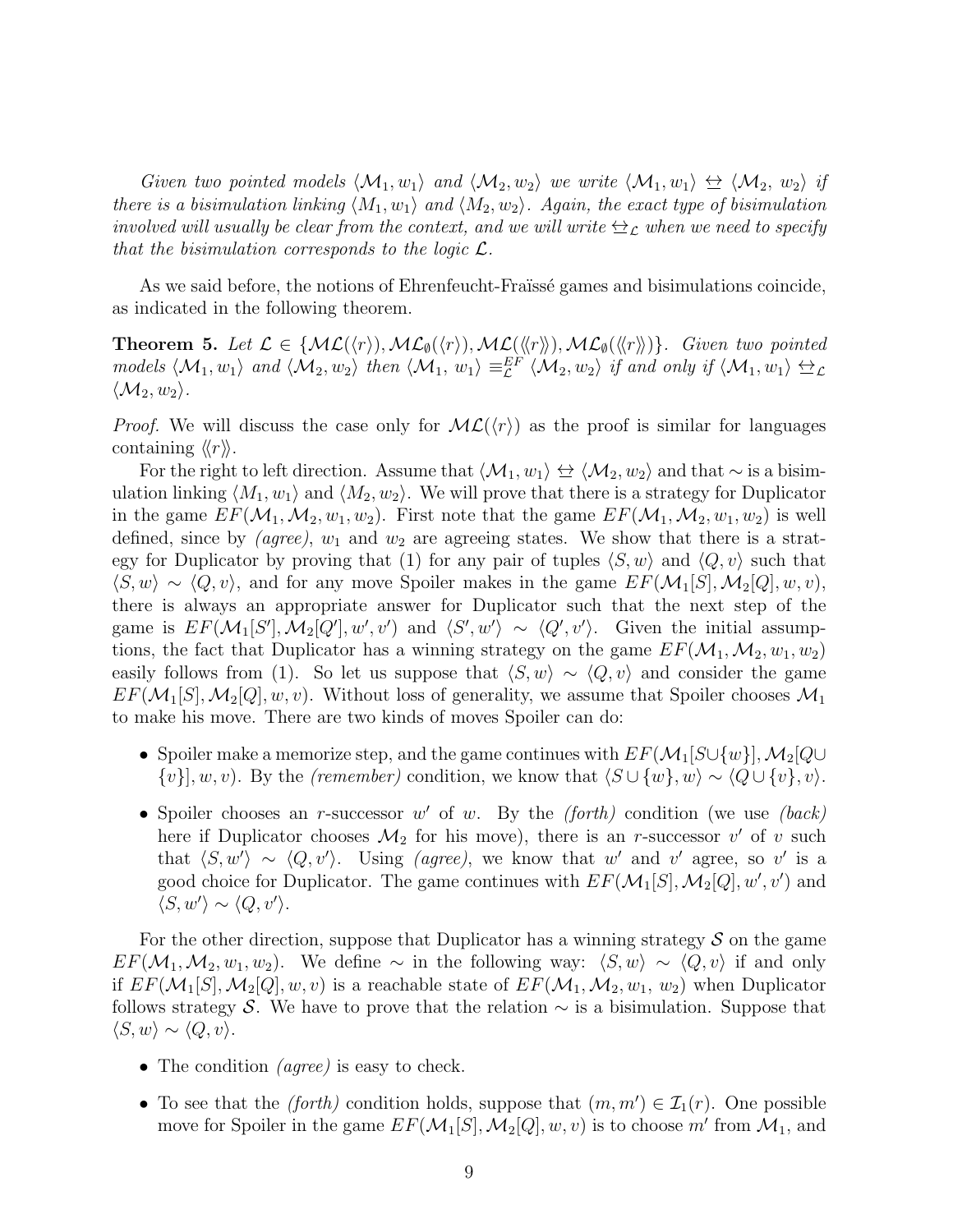because Duplicator uses the winning strategy  $S$ , he can answer with a state  $v' \in \mathcal{M}_2$ , a successor of v, such that  $w'$  and  $v'$  agree. Therefore, the next step of the game is  $EF(\mathcal{M}_1[S], \mathcal{M}_2[Q], w', v')$ , and by definition,  $\langle S, w' \rangle \sim \langle Q, v' \rangle$ . The *(back)* condition is equivalent.

• Finally, to verify the *(remember)* condition, note that in the game  $EF(\mathcal{M}_1[S],$  $\mathcal{M}_2[Q], w, v$  Spoiler can choose to make a memorize step, and therefore the next step of the game is  $E(\mathcal{M}_1[S \cup \{w\}], \mathcal{M}_2[Q \cup \{v\}], w, v)$ . By definition, that means that  $\langle S \cup \{w\}, w \rangle \sim \langle Q \cup \{v\}, v \rangle$ .

Therefore,  $\sim$  is actually a bisimulation. Because the state  $EF(\mathcal{M}_1, \mathcal{M}_2, w_1, w_2)$  is (trivially) reachable,  $\langle M_1, w_1 \rangle \sim \langle M_2, w_2 \rangle$  as desired.  $\Box$ 

As one could expect, both notions of model equivalence preserve the truth value of formulas. Given two pointed models  $\langle \mathcal{M}_1, w_1 \rangle$  and  $\langle \mathcal{M}_2, w_2 \rangle$ , we write  $\langle \mathcal{M}_1, w_1 \rangle \equiv_L \langle \mathcal{M}_2, w_2 \rangle$ if for any formula  $\varphi$  in the language of the logic  $\mathcal L$  we have that  $\mathcal M_1, w_1 \models \varphi$  if and only if  $\mathcal{M}_2, w_2 \models \varphi$ . Proving then that  $\langle \mathcal{M}_1, w_1 \rangle \equiv_{\mathcal{L}}^{EF} \langle \mathcal{M}_2, w_2 \rangle$  (equivalently  $\langle \mathcal{M}_1, w_1 \rangle \leftrightarrow_{\mathcal{L}}$  $\langle \mathcal{M}_2, w_2 \rangle$  implies  $\langle \mathcal{M}_1, w_1 \rangle \equiv_{\mathcal{L}} \langle \mathcal{M}_2, w_2 \rangle$  only requires a simple induction. Establishing that the notions  $\equiv_{\mathcal{L}}^{EF}$ ,  $\leftrightarrow_{\mathcal{L}}$  and  $\equiv_{\mathcal{L}}$  coincide on image finite models (i.e., models where each state has only a finite number of successors considering the union of the accessibility relations) is only slightly harder.

**Theorem 6.** Let  $\mathcal{L} \in \{ML(\langle r \rangle),ML_{\emptyset}(\langle r \rangle),ML(\langle\langle r \rangle),ML_{\emptyset}(\langle\langle r \rangle)\}\)$ . Let  $\langle \mathcal{M}_1, w_1 \rangle$  and  $\langle \mathcal{M}_2, w_2 \rangle$  be two pointed models. Then  $\langle \mathcal{M}_1, w_1 \rangle \equiv_{\mathcal{L}}^{EF} \langle \mathcal{M}_2, w_2 \rangle$  (equivalently,  $\langle \mathcal{M}_1, w_1 \rangle$  $\forall \forall \Delta \in \langle \mathcal{M}_2, w_2 \rangle$  implies  $\langle \mathcal{M}_1, w_1 \rangle \equiv_{\mathcal{L}} \langle \mathcal{M}_2, w_2 \rangle$ . If  $\mathcal{M}_1$  and  $\mathcal{M}_2$  are image finite, then  $\langle \mathcal{M}_1, w_1 \rangle \equiv_{\mathcal{L}} \langle \mathcal{M}_2, w_2 \rangle$  implies both  $\langle \mathcal{M}_1, w_1 \rangle \equiv_{\mathcal{L}}^{EF} \langle \mathcal{M}_2, w_2 \rangle$  and  $\langle \mathcal{M}_1, w_1 \rangle \leftrightarrow_{\mathcal{L}} \langle \mathcal{M}_2, w_2 \rangle$ .

# 4 Expressive Power

In this section we compare the expressive power of memory logics with respect to both modal and hybrid logics. To do this, we will have to find a natural mapping between models of each logic. Such a mapping is easy to define in the case of the  $ML_{\emptyset}$  logics, where we only consider models with an empty memory: each modal model  $\langle D,\mathcal{I}\rangle$  can be identified with the memory model  $\langle D, \mathcal{I}, \emptyset \rangle$ . Similarly, for sentences of  $\mathcal{HL}(\downarrow)$  (i.e., formulas where each nominal i appears in the scope of  $\downarrow i$ ) the memory model  $\langle D, \mathcal{I}, \emptyset \rangle$  can be identified with the hybrid model  $\langle D, \mathcal{I}, g \rangle$  for g an arbitrary assignment. In other cases, the definition will involve a change in the signature. But for the moment, assume that we consider two logics  $\mathcal L$  and  $\mathcal L'$  such that both can be evaluated over the same class of models (modulo representation issues).

**Definition 7** ( $\mathcal{L} \leq \mathcal{L}'$ ). We say that  $\mathcal{L}'$  is at least as expressive as  $\mathcal{L}$  (notation  $\mathcal{L} \leq \mathcal{L}'$ ) if there is a function  $\mathsf{Tr}\,$  between formulas of  $\mathcal L$  and  $\mathcal L'$  such that for every model  $\mathcal M$  and every formula  $\varphi$  of  $\mathcal L$  we have that

$$
\mathcal{M} \models_{\mathcal{L}} \varphi \text{ iff } \mathcal{M} \models_{\mathcal{L}'} \mathsf{Tr}(\varphi),
$$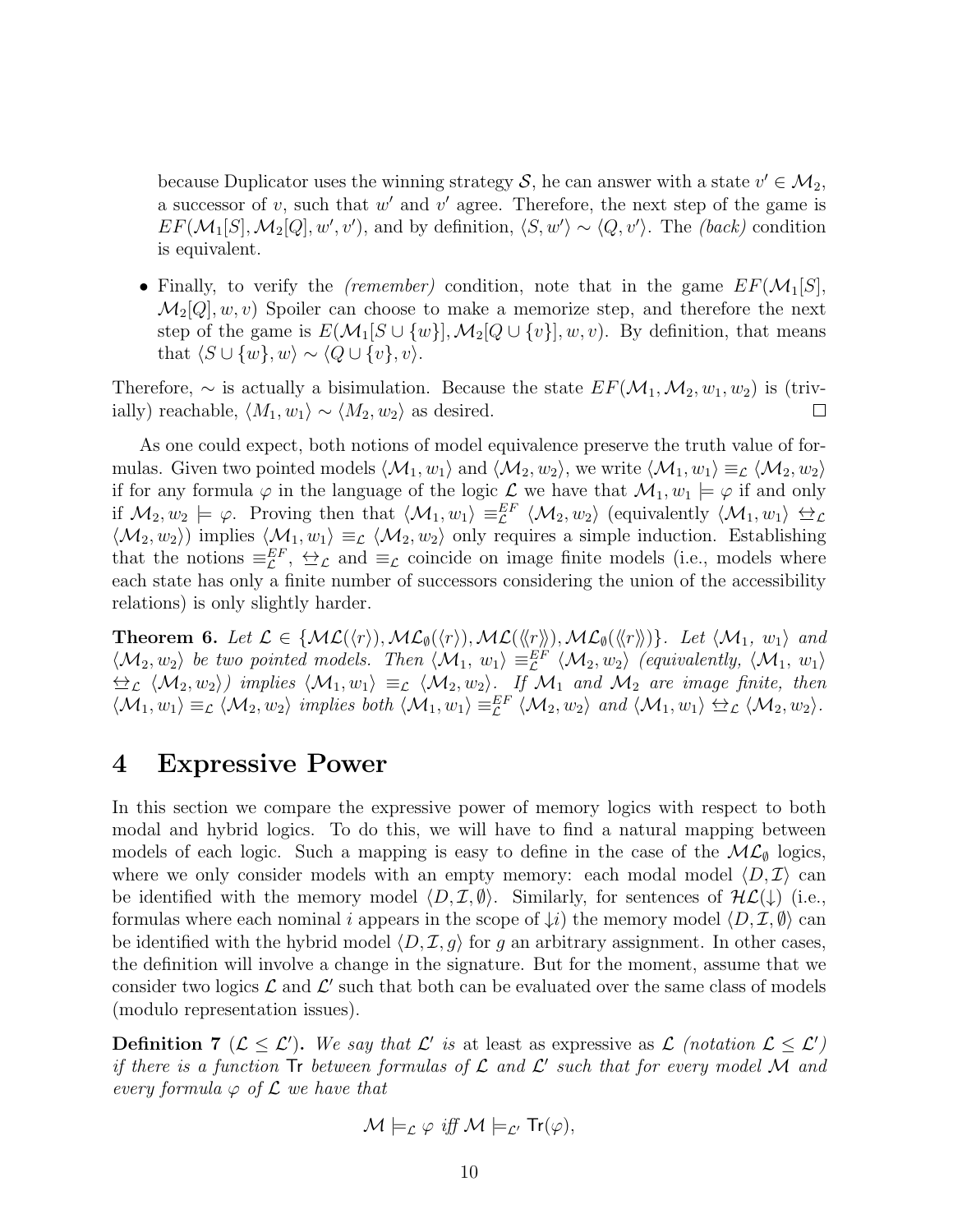(here it should be understood that the model M is seen as a model of  $\mathcal L$  on the left and as a model of  $\mathcal{L}'$  on the right, and that we use in each case the appropriate semantic relation  $\models_{\mathcal{L}}$  or  $\models_{\mathcal{L}'}$  as required).

We say that  $\mathcal{L}'$  is strictly more expressive than  $\mathcal{L}$  (notation  $\mathcal{L} < \mathcal{L}'$ ) if  $\mathcal{L} \leq \mathcal{L}'$  but not  $\mathcal{L}' \leq \mathcal{L}$ . And we say that  $\mathcal L$  and  $\mathcal L'$  are equally expressive (notation  $\mathcal L = \mathcal L'$ ) if  $\mathcal L \leq \mathcal L'$  and  $\mathcal{L}' \leq \mathcal{L}$ .

To improve the presentation of this section, sometimes we are going to present theorems that are later subsumed by stronger results (e.g. Theorem 10 is subsumed by Theorem 13, and later by Corollary 21). The reasons for doing this are in some cases just for the sake of clarity. In others it is because we believe that the proofs of some results are interesting by themselves.

### 4.1 Logics with an initially empty memory

We will compare the logics  $\mathcal{ML}_\emptyset$  with the basic modal logic  $\mathcal{KL}$  and the hybrid logic  $\mathcal{HL}(\downarrow)$ . We are going to establish that  $K < \mathcal{ML}_{\emptyset}(\langle r \rangle) < \mathcal{ML}_{\emptyset}(\langle r \rangle) < \mathcal{HL}(\downarrow)$ .

First we are going to show that the freedom to decide when to remember a state gives  $\mathcal{ML}_{\emptyset}(\langle r \rangle)$  more expressive power when compared to  $\mathcal{ML}_{\emptyset}(\langle r \rangle)$ .

Theorem 8.  $\mathcal{ML}_{\emptyset}(\langle\!\langle r \rangle\!\rangle) < \mathcal{ML}_{\emptyset}(\langle r \rangle)$ .

*Proof.*  $[\mathcal{ML}_{\emptyset}(\langle r \rangle) \leq \mathcal{ML}_{\emptyset}(\langle r \rangle)]$ : It is easy to see that there is a translation Tr from  $ML_{\emptyset}(\langle\!\langle r \rangle\!\rangle)$  to  $ML_{\emptyset}(\langle r \rangle)$ -formulas which maps  $\langle\!\langle r \rangle\rangle\varphi$  to  $\mathcal{D}\langle r \rangle\varphi$  and verifies  $\mathcal{M} \models \varphi$  if and only if  $\mathcal{M} \models \mathsf{Tr}(\varphi)$ .

 $[\mathcal{ML}_{\emptyset}(\langle r \rangle) \nleq \mathcal{ML}_{\emptyset}(\langle r \rangle)]:$  Let  $\mathcal{M}_{1} = \langle \{w, v, x\}, \mathcal{I}_{1}, \emptyset \rangle$  and  $\mathcal{M}_{2} = \langle \{w, v, x\}, \mathcal{I}_{2}, \emptyset \rangle$  such that  $\mathcal{I}_1(r) = \{(w, v), (v, x), (x, w)\}, \mathcal{I}_2(r) = \{(w, v), (v, x), (x, v)\}, \text{ and } \mathcal{I}_1(p) = \mathcal{I}_2(p) = \emptyset$ for  $p \in \text{PROP}$  as shown below:



We claim  $\langle \mathcal{M}_1, w \rangle \equiv_{\mathcal{ML}(\langle \langle r \rangle \rangle)}^{\text{EF}} \langle \mathcal{M}_2, w \rangle$ . As every state in both models has a unique successor, Duplicator has only one way of playing, which is actually a winning strategy. Hence  $\langle \mathcal{M}_1, w \rangle \equiv_{\mathcal{ML}(\langle \langle r \rangle \rangle)} \langle \mathcal{M}_2, w \rangle$ . But  $\mathcal{M}_1, w \not\models \langle r \rangle \mathbb{C} \langle r \rangle \langle r \rangle \langle k$ , while  $\mathcal{M}_2, w \models$  $\langle r \rangle \langle \hat{\mathbf{r}} \rangle \langle r \rangle \langle \hat{\mathbf{k}} \rangle$ .  $\Box$ 

We will now compare the expressive power of memory logics with the basic modal logic K. It is not difficult to see intuitively that  $\hat{\tau}$  and  $\hat{\kappa}$  do bring additional expressive power into the language of  $\mathcal{K}$ : with their help we can detect cycles in a given model, while formulas of  $K$  are invariant under unraveling.

**Theorem 9.**  $K < \mathcal{ML}_{\emptyset}(\langle\!\langle r \rangle\!\rangle)$ .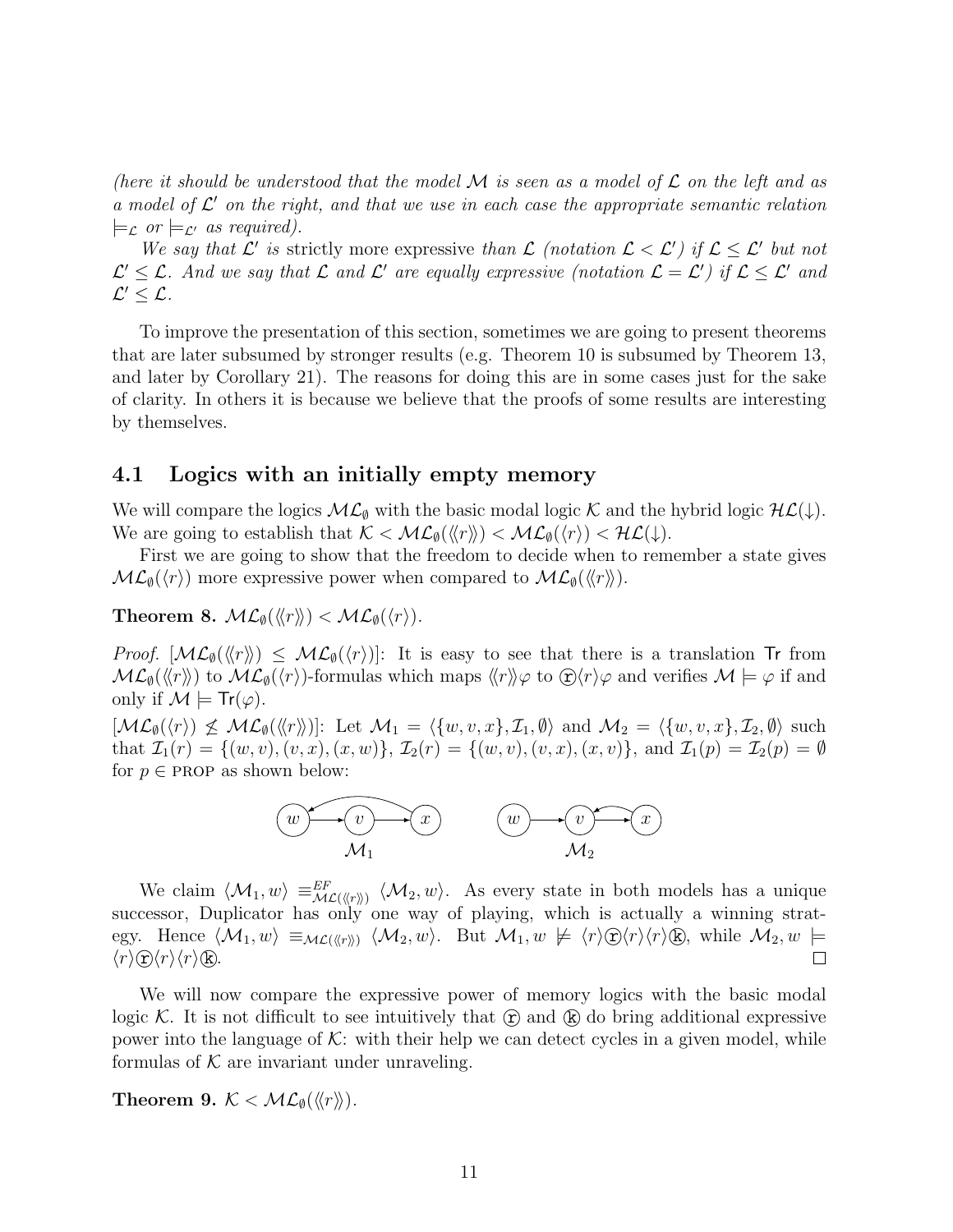*Proof.* As K is a sub-language of  $ML_{\emptyset}(\langle\langle r \rangle\rangle), K \leq ML_{\emptyset}(\langle\langle r \rangle\rangle)$  taking Tr to be the identity function. To see that  $\mathcal{ML}_{\emptyset}(\langle\!\langle r \rangle\!\rangle) \not\leq \mathcal{K}$ , let  $\mathcal{M}_1 = \langle \{w\}, \mathcal{I}_1, \emptyset \rangle$  with  $\mathcal{I}_1(r) = \{(w, w)\},$  $\mathcal{M}_2 = \langle \{u, v\}, \mathcal{I}_2, \emptyset \rangle$  with  $\mathcal{I}_2 = \{(u, v), (v, u)\}\$ , and  $\mathcal{I}_1(p) = \mathcal{I}_2(p) = \emptyset$  for  $p \in \text{props}$  be two models as shown below:



The models are  $K$  bisimilar (Blackburn et al., 2001). However, they can be distinguished by the  $ML(\langle r \rangle)$ -formula  $\langle r \rangle$  $(\mathbf{k})$ .  $\Box$ 

We will now compare the expressive power of memory logics with respect to hybrid logics. The most natural choice for the comparison is the hybrid logic  $H\mathcal{L}(\downarrow)$ . We will prove that  $H\mathcal{L}(\downarrow)$  is strictly more expressive than  $\mathcal{ML}_{\emptyset}(\langle r \rangle)$ . Intuitively,  $\downarrow$  can easily simulate  $\hat{r}$ , but  $\hat{\alpha}$  does not distinguish between different memorized states (while nominals bound by  $\downarrow$  do).

### Theorem 10.  $\mathcal{ML}_{\emptyset}(\langle r \rangle) < \mathcal{HL}(\downarrow)$ .

*Proof.* We first prove that  $ML_{\emptyset}(\langle r \rangle) \leq HL(\downarrow)$ . We define the translation Tr, taking  $ML_{\emptyset}(\langle r \rangle)$ -formulas over the signature  $\langle$ PROP, REL $\rangle$  to  $\mathcal{HL}(\downarrow)$  sentences over the signature  $\langle$ PROP, REL, NOM $\rangle$ . Tr is defined for any finite set  $N \subseteq$  NOM as follows:

$$
\begin{array}{rcl}\n\mathsf{Tr}_N(p) & = & p & p \in \text{PROP} \\
\mathsf{Tr}_N(\mathbb{Q}) & = & \bigvee_{i \in N} i \\
\mathsf{Tr}_N(\neg \varphi) & = & \neg \mathsf{Tr}_N(\varphi) \\
\mathsf{Tr}_N(\varphi_1 \land \varphi_2) & = & \mathsf{Tr}_N(\varphi_1) \land \mathsf{Tr}_N(\varphi_2) \\
\mathsf{Tr}_N(\langle r \rangle \varphi) & = & \langle r \rangle \mathsf{Tr}_N(\varphi) \\
\mathsf{Tr}_N(\mathbb{Q} \varphi) & = & \downarrow i.\mathsf{Tr}_{N \cup \{i\}}(\varphi) \quad \text{where } i \notin N.\n\end{array}
$$

Induction then shows that  $\mathcal{M}, w \models \varphi$  iff  $\mathcal{M}, g, w \models \mathsf{Tr}_{\emptyset}(\varphi)$ , for any g.

Now we prove that  $H\mathcal{L}(\downarrow)$  is strictly more expressive than  $\mathcal{ML}_{\emptyset}(\langle r \rangle)$ . Let

$$
\mathcal{M}_1 = \langle \{w_0, w_1, w_2, \dots\}, \mathcal{I}_1, \emptyset \rangle \n\mathcal{M}_2 = \langle \{w_0, w_1, w_2, \dots\}, \mathcal{I}_2, \emptyset \rangle \n\mathcal{I}_1(r) = \{(n, m) | n \neq m\} \cup \{(w_0, w_0)\} \n\mathcal{I}_2(r) = \mathcal{I}_1(r) \cup \{(w_1, w_1)\} \n\mathcal{I}_1(p) = \mathcal{I}_2(p) = \emptyset \text{ for } p \in \text{PROP}.
$$

Graphically,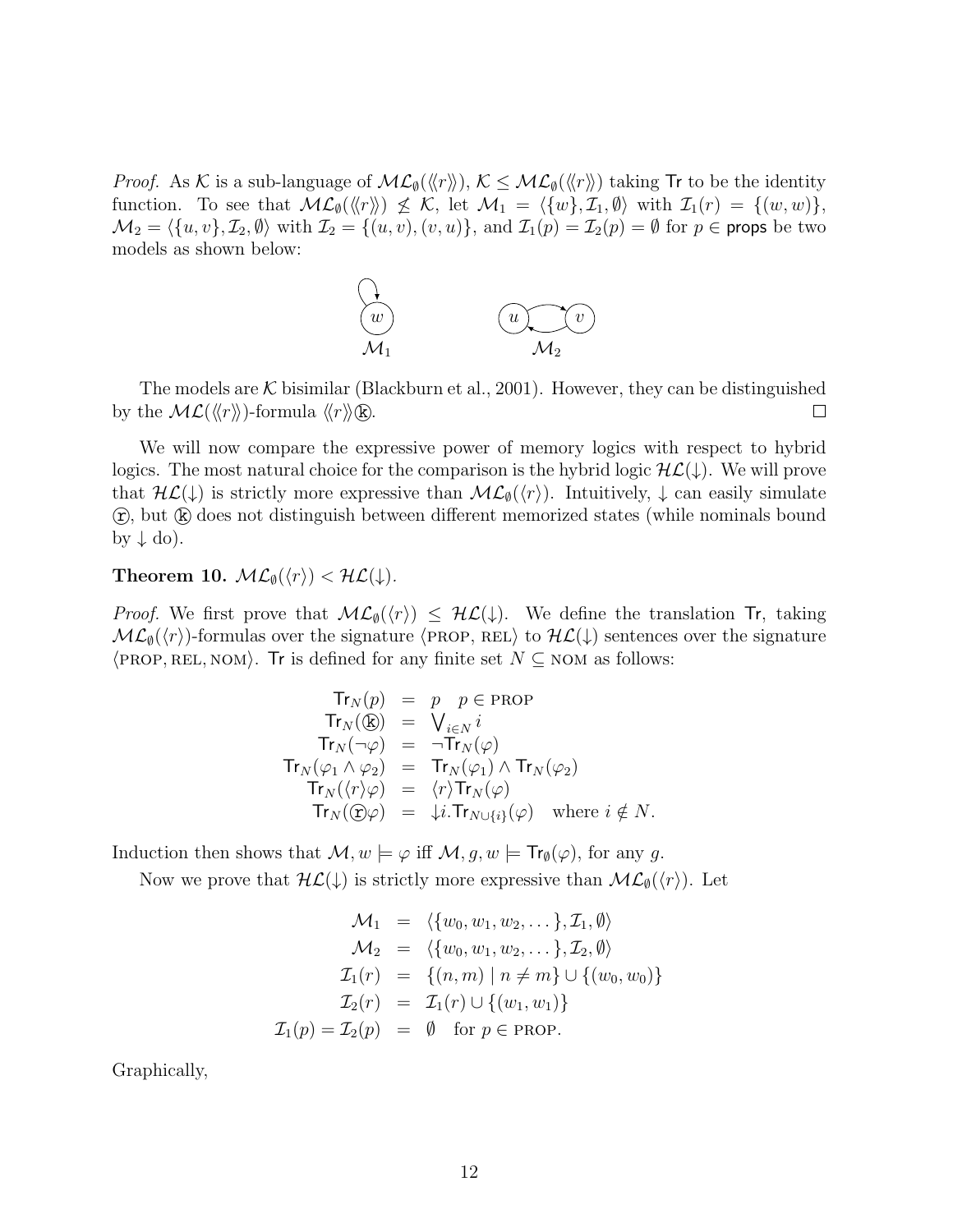

We prove that  $\langle \mathcal{M}_1, w_0 \rangle \equiv_{\mathcal{ML}_{\emptyset}(\langle r \rangle)}^{EF} \langle \mathcal{M}_2, w_0 \rangle$  showing a winning strategy for Duplicator. Intuitively, the strategy is as follows: whenever one player is in  $\langle \mathcal{M}_1, w_0 \rangle$  the other will be in  $\langle \mathcal{M}_2, w_0 \rangle$  or  $\langle \mathcal{M}_2, w_1 \rangle$ , and conversely whenever a player is in  $\langle \mathcal{M}_1, w_n \rangle$ ,  $n > 0$ , the other will be in  $\langle \mathcal{M}_2, w_m \rangle$ ,  $m > 1$ . This is maintained until Spoiler (if ever) decides to remember a state. Once this is done, then any move leads to a win of Duplicator. Formally, the winning strategy will have two stages:

- 1. While Spoiler does not remember any reflexive state, Duplicator plays as follows: if Spoiler chooses  $w_0$  in any model, Duplicator chooses  $w_0$  in the other; if Spoiler chooses  $w_n, n > 0$  in  $\mathcal{M}_1$ , Duplicator plays  $w_{n+1}$  in  $\mathcal{M}_2$ ; if Spoiler chooses  $w_n, n > 0$ in  $\mathcal{M}_2$ , Duplicator plays  $w_{n-1}$  in  $\mathcal{M}_1$ . Notice that with this strategy Spoiler chooses a reflexive state if and only if Duplicator answers with a reflexive one. This is clearly a winning strategy.
- 2. If ever Spoiler decides to remember a reflexive state, Duplicator starts using the following strategy: if Spoiler selects a state  $w_n$ , Duplicator answers with an agreeing state  $w_m$  of the opposite model. Notice that this is always possible since both  $w_n$  and  $w_m$  see infinitely many non remembered states and at least one remembered state.

On the other hand, let  $\varphi$  be the formula  $\downarrow i.\langle r\rangle(i \wedge \langle r \rangle(\neg i \wedge \downarrow i.\langle r \rangle i))$ . It is easy to see that  $\mathcal{M}_1, w_0 \not\models \varphi$  but  $\mathcal{M}_2, w_0 \models \varphi$ .  $\Box$ 

We have shown that  $ML_{\emptyset}(\langle r \rangle) < HL({\downarrow})$  but the proof seems to intrinsically use infinite models, in contrast with the proofs for Theorems 8, 9 and 10 in which finite models are used. Actually,  $\mathcal{ML}_{\emptyset}(\langle r \rangle) < \mathcal{HL}(\downarrow)$  even on *finite models*. For this purpose we will first introduce a version of the Ehrenfeucht-Fraüssé game presented in Definition 3 where the number of turns is bounded.

**Definition 11.** The n-moves Ehrenfeucht-Fraüssé game for a given logic  $\mathcal{L}$ , denoted

$$
EF_{\mathcal{L}}^{n}(\mathcal{M}_1, \mathcal{M}_2, w_1, w_2),
$$

is the game in which Spoiler can only make n moves in the game to beat Duplicator. If Duplicator has a strategy to remain undefeated for n moves, he wins the game and we write  $\langle \mathcal{M}_1, w_1 \rangle \equiv_{\mathcal{L}}^{EF^n} \langle \mathcal{M}_2, w_2 \rangle.$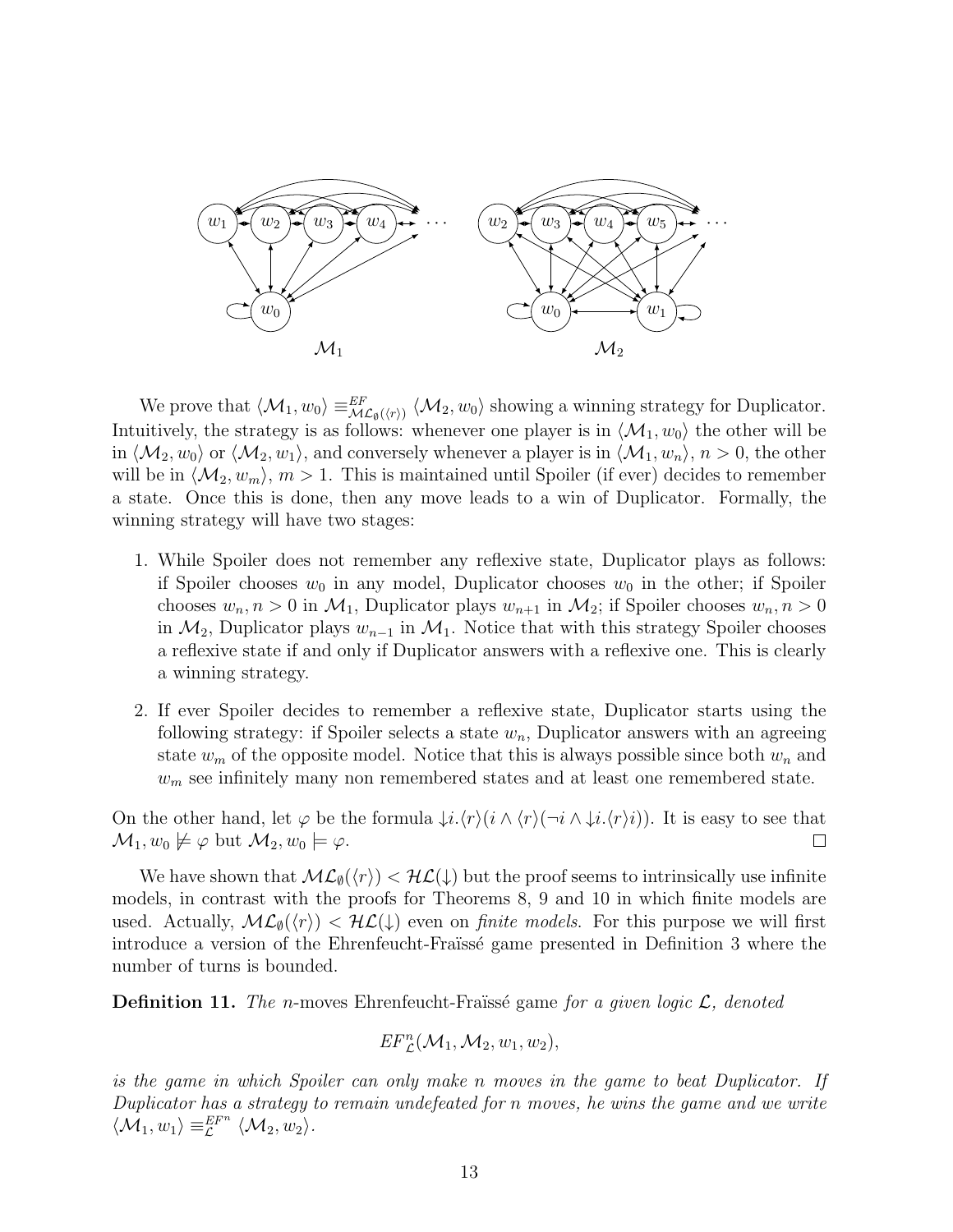We will state without a proof the following easy theorem.

**Theorem 12.** Let  $\mathcal{L} \in \{ML(\langle r \rangle),ML_{\emptyset}(\langle r \rangle),ML(\langle \langle r \rangle),ML_{\emptyset}(\langle \langle r \rangle)\}\$ . For any pair of pointed models,  $\langle \mathcal{M}_1, w_1 \rangle \equiv_{\mathcal{L}}^{EF^h} \langle \mathcal{M}_2, w_2 \rangle$  if and only if for every formula  $\varphi$  of  $\mathcal L$  with modal depth n,  $\mathcal{M}_1, w_1 \models \varphi \text{ iff } \mathcal{M}_2, w_2 \models \varphi.$ 

Now we can prove the desired result for finite models:

**Theorem 13.**  $\mathcal{ML}_{\emptyset}(\langle r \rangle) < \mathcal{HL}(\downarrow)$  over the class of finite models.

*Proof.* We will prove that there is a property  $\varphi$  expressible in  $H\mathcal{L}(\downarrow)$  that cannot be expressed in  $ML_{\emptyset}(\langle r \rangle)$  over finite models. To do this, for every n we will exhibit two finite models  $\mathcal{M}_1^n$ ,  $\mathcal{M}_2^n$  such that  $\mathcal{M}_1^n$ ,  $w_0 \models \varphi$ ,  $\mathcal{M}_2^n$ ,  $w_0 \not\models \varphi$  but  $\langle \mathcal{M}_1^n, w_0 \rangle \equiv_{\mathcal{ML}_\emptyset(\langle r \rangle)}^{EF^n} \langle \mathcal{M}_2^n, w_0 \rangle$ . This implies that there is no  $\mathcal{ML}_{\emptyset}(\langle r \rangle)$ -formula  $\psi$  capable of expressing this property.

Let  $\varphi = \frac{1}{i} \cdot \frac{\langle r \rangle}{i} \wedge \frac{\langle r \rangle}{\langle r \rangle} \cdot \frac{\langle r \rangle}{i}$  as in the proof of Theorem 10, and let, for  $n \geq 1$ ,  $\mathcal{M}_1^n = \langle D^n, \mathcal{I}_1^n, \emptyset \rangle$  and  $\mathcal{M}_2^n = \langle D^n, \mathcal{I}_2^n, \emptyset \rangle$  where

$$
D^{n} = \{w_0, \ldots, w_{n+1}\},
$$
  
\n
$$
\mathcal{I}_1^n(r) = \{(a, b) \mid a, b \in D^n, a \neq b\} \cup \{(w_0, w_0)\},
$$
  
\n
$$
\mathcal{I}_2^n(r) = \mathcal{I}_1^n(r) \cup \{(w_1, w_1)\}, \text{ and}
$$
  
\n
$$
\mathcal{I}_1^n(p) = \mathcal{I}_2^n(p) = \emptyset \text{ for } p \in \text{PROP}
$$

As an example,  $\mathcal{M}_1^2$  and  $\mathcal{M}_2^2$  would be



Clearly, for every  $n \geq 1$ ,  $\mathcal{M}_1^n, w_0 \not\models \varphi$  and  $\mathcal{M}_2^n, w_0 \not\models \varphi$ . To prove that  $\langle \mathcal{M}_1^n, w_0 \rangle$  $\equiv^{\textit{EF}^n}_{\mathcal{ML}_{\emptyset}(\langle r \rangle)} \langle \mathcal{M}^n_2, w_0 \rangle$ , we will describe Duplicator's winning strategy:

- 1. While Spoiler does not remember any reflexive state, Duplicator plays with the following strategy: whenever Spoiler is in  $w_k$ ,  $2 \leq k \leq n+1$  in one model, Duplicator is in an agreeing state  $w_{k'}$ ,  $2 \leq k' \leq n+1$  in the other one. If one player is in  $w_0$  in  $\mathcal{M}_1^n$ then the other is in  $w_0$  or  $w_1$  in  $\mathcal{M}_2^n$ . Finally, if Spoiler plays  $w_1$  in  $\mathcal{M}_1^n$ , Duplicator plays in an agreeing  $w_k$ ,  $2 \leq k \leq n+1$  in  $\mathcal{M}_2^n$ . With this strategy, Spoiler chooses a reflexive state if and only if Duplicator answers with a reflexive one, and Duplicator is always able to choose an agreeing state.
- 2. If ever Spoiler decides to remember a reflexive state, then for every state  $w_i$  chosen by Spoiler, Duplicator will always have an agreeing state  $w_j$  in the other model. This happens because the models have  $n + 2$  states, and therefore there is always at least two non-remembered states. At each round the number of unremembered states can only be decremented by one, and then up to round  $n$  both players will always see remembered and unremembered states from  $w_i$  and well as from  $w_j$ .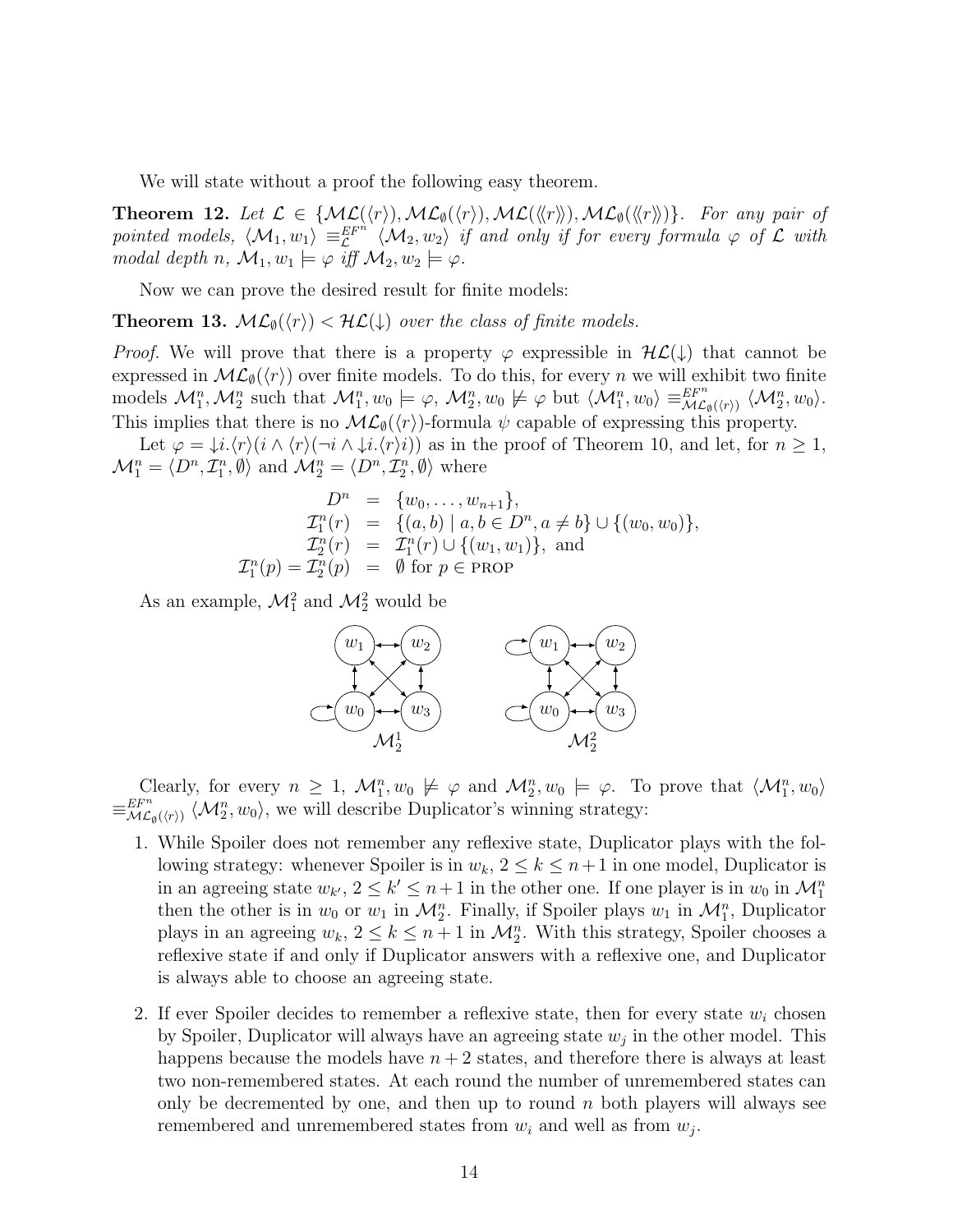Because Duplicator wins the game for any n, any candidate  $\psi \in \mathcal{ML}_{\emptyset}(\langle r \rangle)$  expressing  $\varphi$  will fail for a sufficiently large *n*.  $\Box$ 

The  $H\mathcal{L}(\downarrow)$ -sentence we use in the proofs of Theorem 10 and 13 has only one nominal. Hence, we have actually proved that  $H\mathcal{L}_1(\downarrow) \nleq \mathcal{ML}_{\emptyset}(\langle r \rangle)$ , where  $H\mathcal{L}_1(\downarrow)$  is  $H\mathcal{L}(\downarrow)$ restricted to only one nominal. But actually, it is also the case that  $\mathcal{ML}_{\emptyset}(\langle r \rangle) \nleq \mathcal{HL}_1(\downarrow)$ . More generally, for any fixed number k of nominals, the logics  $H\mathcal{L}_{k}(\downarrow)$  and  $\mathcal{ML}_{\emptyset}(\langle r \rangle)$  are incomparable.

**Theorem 14.** For any fixed k, the logics  $H\mathcal{L}_k(\downarrow)$  and  $\mathcal{ML}_{\emptyset}(\langle r \rangle)$  are incomparable in terms of expressive power.

*Proof.* We will show the proof for  $k = 1$ , the general case being similar.  $\mathcal{HL}_1(\downarrow) \not\leq$  $ML_{\emptyset}(\langle r \rangle)$  is a direct consequence of the proof of Theorem 10.

To prove  $\mathcal{ML}_{\emptyset}(\langle r \rangle) \not\leq \mathcal{HL}_1(\downarrow)$ , let  $\mathcal{M}_1 = \langle \{w_1, w_2, w_3\}, \mathcal{I}_1, \emptyset \rangle$  with  $\mathcal{I}_1(r) = \{(w_i, w_j) \mid$  $1 \leq i, j \leq 3$  and  $\mathcal{I}_1(p) = \emptyset$  for  $p \in \text{PROP}$ , and  $\mathcal{M}_2 = \langle \{w_1, w_2\}, \mathcal{I}_2, \emptyset \rangle$  with  $\mathcal{I}_2(r) =$  $\{(w_i, w_j) \mid 1 \leq i, j \leq 2\}$   $\mathcal{I}_2(p) = \emptyset$  for  $p \in \text{PROP}$ . That is,  $\mathcal{M}_1$  is a clique of size 3 while  $\mathcal{M}_2$  is a clique of size 2. It is easy to check that  $\langle \mathcal{M}_1, w_1 \rangle \equiv_{\mathcal{HL}_1(\downarrow)} \langle \mathcal{M}_2, w_1 \rangle$  because they are  $H\mathcal{L}_1(\downarrow)$ -bisimilar as defined in (Areces & ten Cate, 2006). However, the formula  $\varphi = \mathcal{D}\langle r \rangle$  ( $\neg \mathbb{R} \wedge \mathcal{D}\langle r \rangle \neg \mathbb{R}$ ) distinguishes the models:  $\mathcal{M}_1, w_1 \models \varphi$  but  $\mathcal{M}_2, w_1 \not\models \varphi$ .

The proof for  $\mathcal{HL}_k(\downarrow)$  is similar, taking cliques of the appropriate size.

 $\Box$ 

### 4.2 Erase and forget

As it is natural to define operators that store states in the memory, we can also introduce operators that delete states from it. In this section we will investigate their behavior. We extend the memory logics we have been discussing with two new operators that remove states from the memory. We define both a global operator  $\Theta$  that completely wipes out the memory, and a local version  $(f)$ , which deletes the current evaluation state.

We extend the syntax of the memory languages to include  $(\epsilon)$  and  $(\hat{f})$ :

FORMS ::=  $\top | p | \neg \varphi | \varphi_1 \wedge \varphi_2 | \langle r \rangle \varphi | \langle r \rangle \varphi | \langle \mathbf{R} | \hat{\mathbf{\tau}} \varphi | \hat{\mathbf{\Theta}} \varphi | \langle \mathbf{f} \rangle \varphi$ 

were  $\varphi \in$  FORMS (see Definition 1 for details). We also extend the semantics (Definition 2) with the following two conditions:

$$
\langle D, \mathcal{I}, M \rangle, w \models \text{C\&} \text{ iff } \langle D, \mathcal{I}, \emptyset \rangle, w \models \varphi \langle D, \mathcal{I}, M \rangle, w \models \text{C\&} \text{ iff } \langle D, \mathcal{I}, M \setminus \{w\} \rangle, w \models \varphi.
$$

As we intuitively discussed above, the  $\Theta$  operator replaces the current memory with the empty set, while  $(f)$  only removes the current state.

In this section we are only going to consider  $\Theta$  and  $\widehat{\mathcal{F}}$  for classes of models where the original memory is empty, and with the usual interpretation for the diamond operator. Hence, following our naming convention, we will refer to these logics adding the new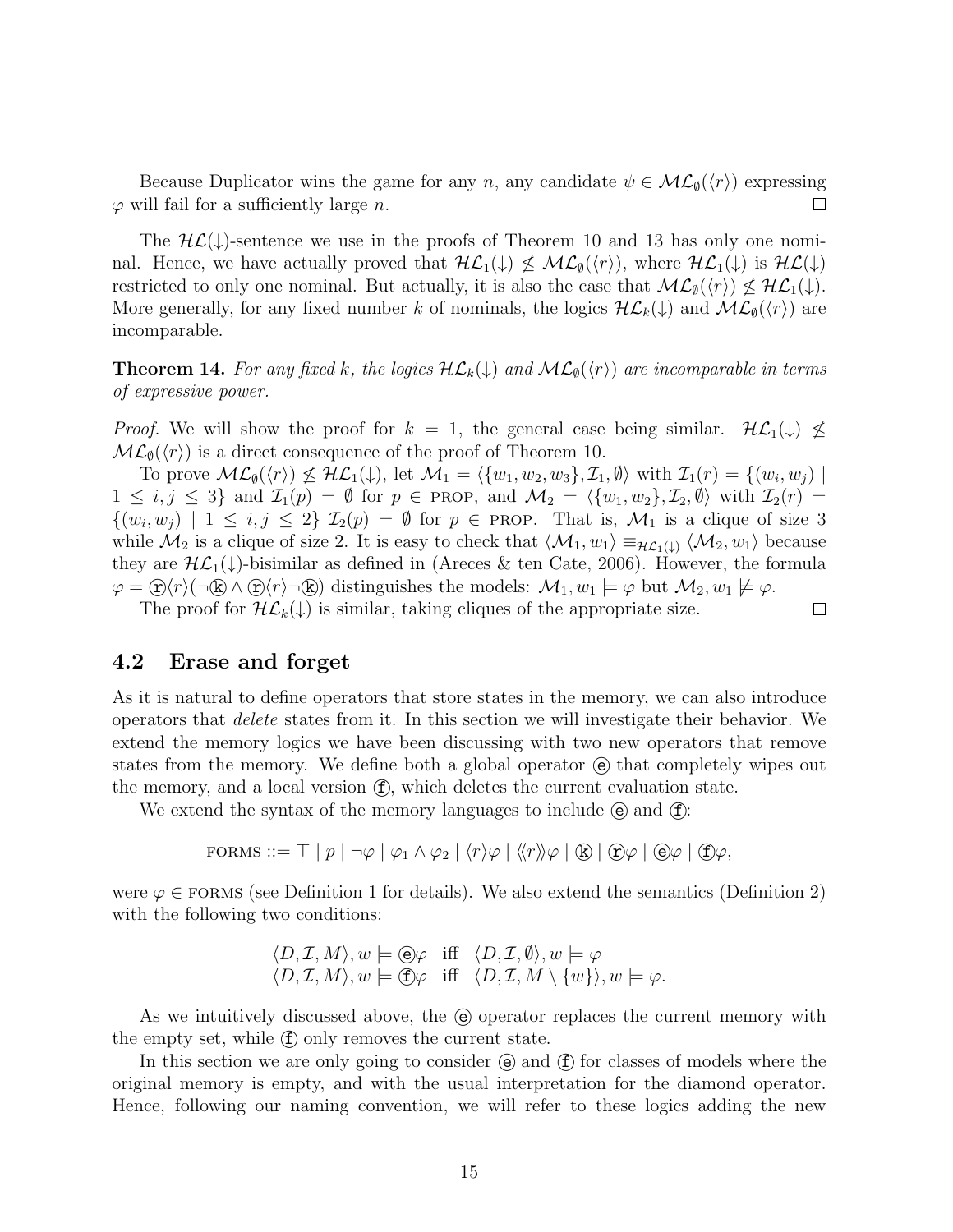operators to the prefix  $ML$ . For example,  $ML_{\emptyset}(\langle r \rangle, \Theta, \mathcal{F})$  is the memory logic augmented with both  $\Theta$  and  $\Theta$  operators.

Clearly, the notions of Ehrenfeucht-Fraïssé game and bisimulation need to be extended to include these new operators, given that we want model equivalence to preserve the truth value of formulas.

**Definition 15.** The definition of Ehrenfeucht-Fraüssé game for logics with  $\Theta$  and  $\Theta$  extends Definition 3 adding two new possible moves. Remember that the current move is  $EF(\mathcal{M}_1, \mathcal{M}_2, w_1, w_2)$ , that the turn starts by Spoiler choosing one of the two models, and that we set  $s = 1$  and  $d = 2$  in case Spoiler chooses  $\mathcal{M}_1$ , and that  $s = 2$  and  $d = 1$ otherwise.

- 1. Erase: Spoiler wipes out the memory, setting  $M_s = M_d = \emptyset$ . The next turn starts with  $EF(\langle D_1, \mathcal{I}_1, \emptyset \rangle, \langle D_2, \mathcal{I}_2, \emptyset \rangle, w_1, w_2)$ .
- 2. Forget: Spoiler deletes  $w_s$  from  $M_s$  setting  $M_s = M_s \setminus \{w_s\}$ . The next turn starts with  $EF(\langle D_1, \mathcal{I}_1, M_1 \setminus \{w_1\}\rangle, \langle D_2, \mathcal{I}_2, M_2 \setminus \{w_2\}\rangle, w_1, w_2).$

In a similar way we can extend the notion of bisimulation we introduced before.

**Definition 16.** The notion of bisimulation extend the one described in Definition 4 with the rules:

(erase) If  $\langle M, m \rangle \sim \langle N, n \rangle$ , then  $\langle \emptyset, m \rangle \sim \langle \emptyset, n \rangle$ .

(forget) If  $\langle M, m \rangle \sim \langle N, n \rangle$ , then  $\langle M \setminus \{m\}, m \rangle \sim \langle N \setminus \{n\}, n \rangle$ .

Once more, the definitions are modular, each new type of move in the Ehrenfeucht-Fraïssé, and each new rule for the bisimulation definition corresponds, respectively to the (e) and  $(f)$  operators. If one of these operators is added to the language, the corresponding rule or type of move needs to be added to the corresponding definition of bisimulation or game in order to preserve the extended language.

Now we can establish the first result regarding these new operators: independently adding  $(\epsilon)$  and  $(\epsilon)$  does increase the expressive power.

**Theorem 17.**  $\mathcal{ML}_{\emptyset}(\langle r \rangle) < \mathcal{ML}_{\emptyset}(\langle r \rangle, \textbf{f})$  and  $\mathcal{ML}_{\emptyset}(\langle r \rangle) < \mathcal{ML}_{\emptyset}(\langle r \rangle, \textbf{e})$ .

*Proof.* It is trivial to see that both  $ML_{\emptyset}(\langle r \rangle) \leq ML_{\emptyset}(\langle r \rangle, \textbf{f})$  and  $ML_{\emptyset}(\langle r \rangle) \leq ML_{\emptyset}(\langle r \rangle, \textbf{e})$ hold using the identity translation. To verify  $\mathcal{ML}_{\emptyset}(\langle r \rangle) \neq \mathcal{ML}_{\emptyset}(\langle r \rangle, \text{C})$  and  $\mathcal{ML}_{\emptyset}(\langle r \rangle) \neq$  $ML_{\emptyset}(\langle r \rangle, \textcircled{e}),$  let  $\mathcal{M}_1$  and  $\mathcal{M}_2$  be the models described in the proof of Theorem 10 Recall that  $\langle \mathcal{M}_1, 0 \rangle$  is  $\mathcal{ML}_{\emptyset}(\langle r \rangle)$ -bisimilar to  $\langle \mathcal{M}_2, 0 \rangle$ .

To see that  $ML_{\emptyset}(\langle r \rangle) \neq ML_{\emptyset}(\langle r \rangle, \text{\textcircled{f}})$ , we show that these two pointed models are distinguishable with a  $\mathcal{ML}_{\emptyset}(\langle r \rangle, \text{F})$ -formula. Let

$$
\psi = [r] \mathcal{L}(\langle r \rangle (\mathbb{R} \wedge \langle r \rangle \mathbb{R})).
$$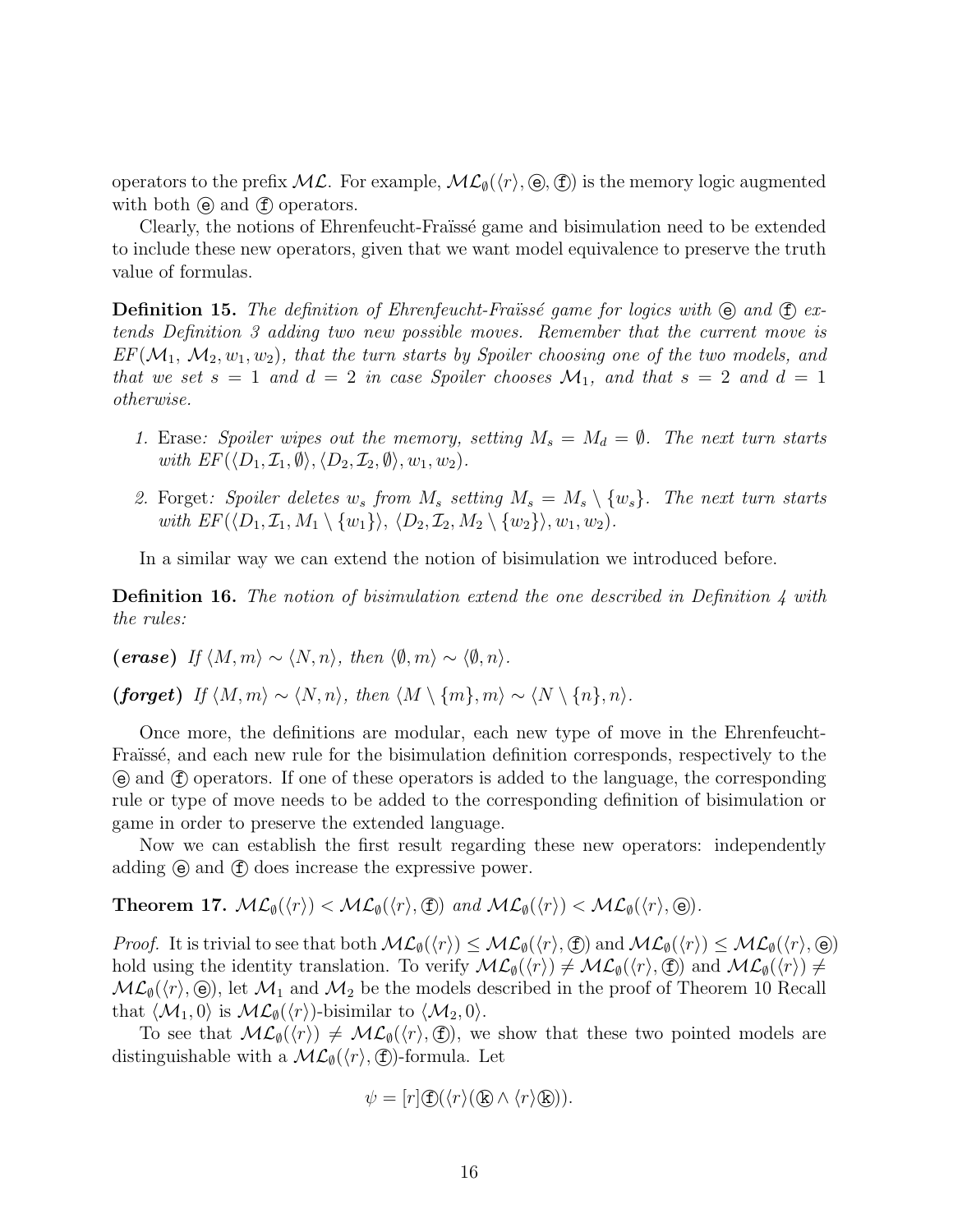Intuitively,  $\psi$  states that no matter which accessible state we choose, we can move to it, eliminate it from the memory, and move to an already remembered state which is connected to some (possibly different) remembered state. Now let

$$
\varphi = \mathbf{C} \langle r \rangle (\neg \mathbf{C} \land \mathbf{C} \psi).
$$

It is clear that  $\mathcal{M}_2, 0 \models \varphi$ , since one can remember the state 0, then move to state 1 (which is not remembered), and remember it leaving the model in the state  $\mathcal{M}_2[0,1]$  and the evaluation state in 1. Then it is easy to see that  $\mathcal{M}_2[0,1], 1 \models \psi$ . However, one can verify that  $\mathcal{M}_1, 0 \not\models \varphi$ . Indeed, suppose that, after remembering the state 0, we move to state  $n > 0$  and we remember it. By the definition of  $\mathcal{M}_1$ , the state n will not be reflexive. Now,  $\mathcal{M}_1[0,n], n \not\models \psi$  because  $\mathcal{M}_1[0,n], 0 \not\models (\text{f}(\langle r \rangle(\text{R} \wedge \langle r \rangle \text{R}))),$  i.e.,  $\mathcal{M}_1[n], 0 \not\models \langle r \rangle(\mathbb{R} \wedge \langle r \rangle(\mathbb{R})).$ 

Showing that  $ML_{\emptyset}(\langle r \rangle) \neq ML_{\emptyset}(\langle r \rangle, \textcircled{e})$  is easier. Let  $\varphi = \textcircled{r}\langle r \rangle (\neg \textcircled{k} \wedge \textcircled{e} \textcircled{r} \langle r \rangle \textcircled{k})$ . It is not difficult to see that  $\mathcal{M}_2, 0 \models \varphi$  but  $\mathcal{M}_1, 0 \not\models \varphi$ .  $\Box$ 

On the other hand, we are still below the expressive power of  $H\mathcal{L}(\downarrow)$ :

### Theorem 18.  $ML_{\emptyset}(\langle r \rangle, \textcircled{e}, \textcircled{f}) \leq \mathcal{HL}(\downarrow)$ .

Proof. In line with the proof of Theorem 10, we define a truth-preserving translation from formulas of  $ML_{\emptyset}(\langle r \rangle, \Theta, \overline{\Theta})$  into formulas of  $HL(\downarrow)$ . To define our translation we use a finite sequence S of nominals in NOM, where each nominal  $i$  in the sequence is tagged with a superscript r (representing a remember) or with a superscript f (representing a forget). We use the operation  $S \circ i$  to denote the operation of inserting the element i at the end of the sequence  $S$ .  $\lambda$  stands for the empty sequence.

$$
\begin{array}{rcl}\n\operatorname{Tr}_S(p) & = & p & p \in \text{PROP} \\
\operatorname{Tr}_S(\neg \varphi) & = & \neg \operatorname{Tr}_S(\varphi) \\
\operatorname{Tr}_S(\varphi_1 \wedge \varphi_2) & = & \operatorname{Tr}_S(\varphi_1) \wedge \operatorname{Tr}_S(\varphi_2) \\
\operatorname{Tr}_S(\langle r \rangle \varphi) & = & \langle r \rangle \operatorname{Tr}_S(\varphi) \\
\operatorname{Tr}_S(\bigcirc \varphi) & = & \downarrow i. \operatorname{Tr}_{S \circ \{ i^r \}}(\varphi) \\
\operatorname{Tr}_S(\bigcirc \varphi) & = & \downarrow i. \operatorname{Tr}_{S \circ \{ i^r \}}(\varphi) \\
\operatorname{Tr}_S(\bigcirc \varphi) & = & \operatorname{Tr}_\lambda(\varphi) \\
\operatorname{Tr}_S(\bigcirc \varphi) & = & \operatorname{Tr}_\lambda(\varphi) \\
\operatorname{Tr}_S(\bigcirc \varphi) & = & T(S),\n\end{array}
$$

where T is a translation from sequences of nominals to  $ML_{\emptyset}(\langle r \rangle, \Theta, \textbf{F})$ -formulas defined in the following way:

$$
T(\lambda) = \bot
$$
  
\n
$$
T(S \circ i^{r}) = i \vee T(S)
$$
  
\n
$$
T(S \circ i^{f}) = \neg i \wedge T(S).
$$

A simple induction shows that  $\mathcal{M}, w \models \varphi$  iff  $\mathcal{M}, g, w \models \text{Tr}_{\lambda}(\varphi)$ , for any g.

Corollary 19.  $\mathcal{ML}_{\emptyset}(\langle r \rangle, \textcircled{e}) \leq \mathcal{HL}(\downarrow)$  and  $\mathcal{ML}_{\emptyset}(\langle r \rangle, \textcircled{f}) \leq \mathcal{HL}(\downarrow)$ .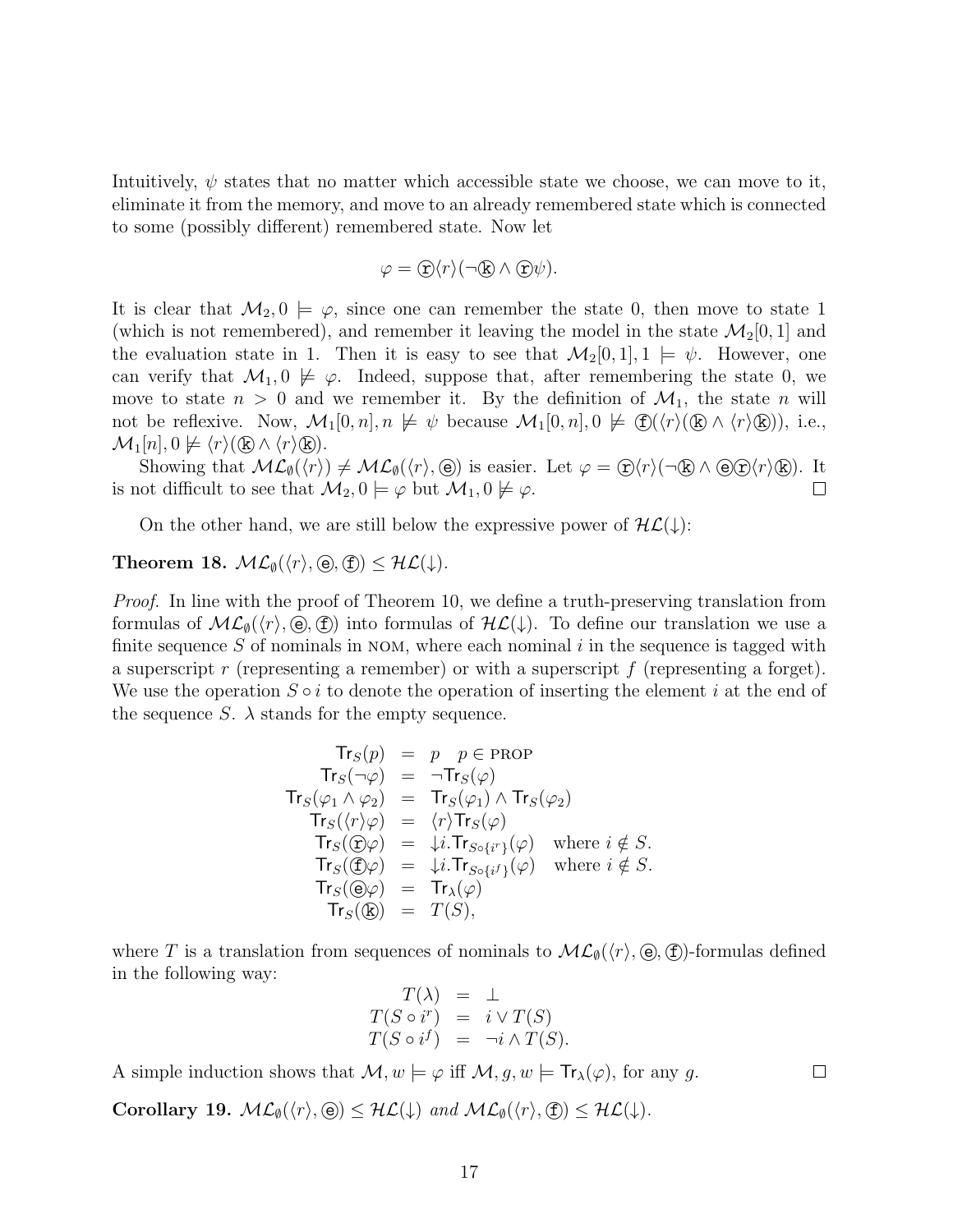Now we show that  $ML_{\emptyset}(\langle r \rangle, \textcircled{e})$  is not more expressive than  $ML_{\emptyset}(\langle r \rangle, \textcircled{f})$  using a game argument as we did for  $\mathcal{ML}_{\emptyset}(\langle r \rangle)$ .

Theorem 20.  $\mathcal{ML}_{\emptyset}(\langle r \rangle, \textcircled{f}) \nleq \mathcal{ML}_{\emptyset}(\langle r \rangle, \textcircled{e}).$ 

*Proof.* Let  $\mathcal{M} = \langle \{s\} \cup \omega_0 \cup \omega_1 \cup \ldots, \mathcal{I}, \emptyset \rangle$ , where each  $\omega_i$  is a different copy of  $\omega$ , and  $\mathcal{I}(r) = \{(n,m) \mid n \in \omega_i, m \in \omega_j, i \leq j\} \cup \{(n,s),(s,n) \mid \text{for all } n \neq s\},\$ and  $\mathcal{I}(p) = \emptyset$  for  $p \in \text{PROP}$ . Intuitively, the model is as follows



Each  $\omega_i$  is a total relation on the natural numbers and, in addition, all elements of  $w_i$ are related to all elements of  $w_j$  if  $i < j$ .

We prove that  $\langle M, w_0 \rangle \equiv^{E_F'} \langle M, w_1 \rangle$  for  $\mathcal{ML}_{\emptyset}(\langle r \rangle, \textcircled{e}),$  where  $w_0 \in \omega_0$  and  $w_1 \in \omega_1$ . Given a state w, we define the *neighborhood* of w as  $N(w) = \{v \mid (w, v) \in \mathcal{I}(r)\}\)$ , and we say that the neighborhood of a state w is remembered when  $N(w) \cap M \neq \emptyset$ , where M is the current memory. The strategy we are going to define observes the following invariant:

- 1. Every time Spoiler has moved to a state  $w$ , then Duplicator has answered with an agreeing state v such that  $N(w)$  was not remembered if and only if  $N(v)$  was not remembered.
- 2. Every time Spoiler has moved to a state  $w \in \omega_i$ , Duplicator has answered with a state  $v \in \omega_j$ . And every time Spoilers has moved to s, Duplicator has moved to s.

It is clear that this invariant holds at the beginning of the game. We will prove that each step of the strategy preserves the invariant. Remember that at any stage of the game, the number of remembered states is always finite. Assume that Spoiler is in a state  $w \in \omega_s$ and Duplicator in  $v \in \omega_d$ . The strategy for Duplicator is the following:

- 1. If Spoiler decides to remember w, then the game continues with both w and v remembered. So both  $N(w)$  and  $N(v)$  become remembered, and the invariant is preserved.
- 2. If Spoiler decides to forget all the states in the model, then both  $N(w)$  and  $N(v)$ become not remembered, and the game continues with the invariant preserved.
- 3. If Spoiler moves to s in one model, Duplicator moves to s in the other model. Since every state of every  $\omega_i$  is connected to s, this is always a possible move for Duplicator. Given the invariant and the fact that  $s$  is connected with every other state in the model, it is easy to see that  $N(s)$  is not remembered in one model iff  $N(s)$  is not remembered in the other model.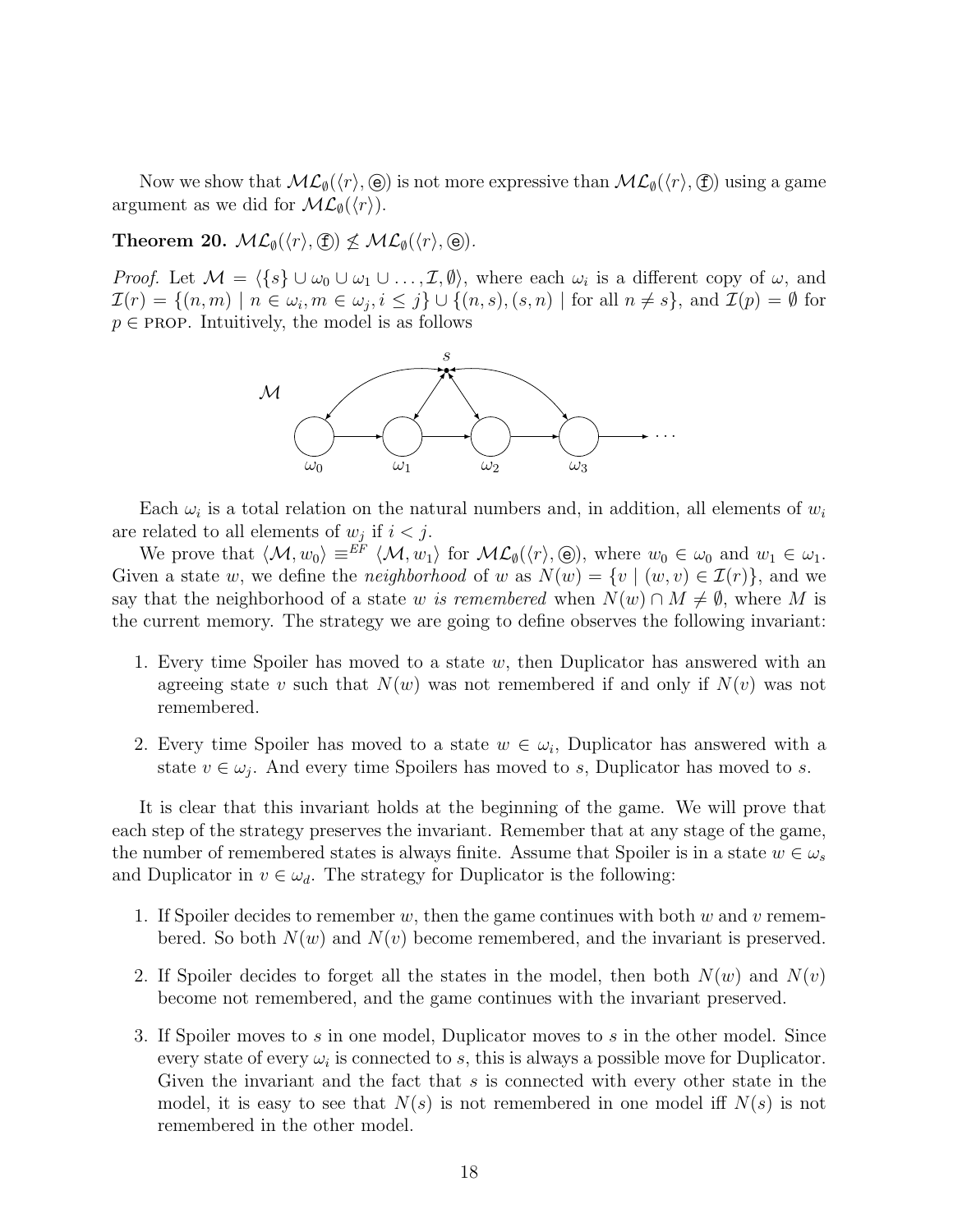- 4. If Spoiler plays in a state  $w' \in \omega_{s'}$  such that  $N(w')$  is not remembered, then Duplicator chooses  $\omega_{d'}$  and a state  $v' \in \omega_{d'}$  such that  $N(v')$  is not remembered. Note that by definition of neighborhood and the fact that the accessibility relation is reflexive on  $\omega_i$ , w' and v' are not in the current memory M. Furthermore, this is always a valid move for Duplicator, given that there are infinitely many  $\omega_i$  connected with  $\omega_d$  and the fact that the number of remembered states is finite. So Duplicator can always choose a sufficiently large d' and a state  $v' \in \omega_{d'}$  such that  $N(v')$  is not remembered.
- 5. If Spoiler plays in a state  $w' \in \omega_{s'}$  such that  $N(w')$  is remembered, then Spoiler moves to an agreeing state  $v' \in \omega_{d'}$ . Let us see that there is always such v' and that the invariant is preserved. If  $N(w)$  is not remembered, given the shape of the model, the only possibility is that  $w' = s$ . Therefore  $v' = s$ , and we have already seen that the neighborhoods match in this case. The remaining case is when  $N(w)$ is remembered. Given the invariant, we know that  $N(v)$  is remembered, so if Spoiler chooses  $w' \in M$ , we know that there is a  $v' \in M$  that Spoiler can move to. In this case it is trivial to see that  $N(v')$  is not remembered. On the other hand, if Spoiler chooses  $w' \notin M$ , then a safe choice for Duplicator is a non remembered  $v' \in \omega_d$ , that is, a state in the same cluster as v. Since each  $\omega_i$  is infinite, there is always such a  $v'$ , and also this choice guarantees that  $N(v')$  is not remembered.

On the other hand, let  $\varphi = \hat{\mathcal{D}}\langle r \rangle \langle r \rangle (\hat{\mathcal{A}} \wedge \langle r \rangle \hat{\mathcal{A}}) \wedge \hat{\mathcal{D}}\langle r \rangle (\hat{\mathcal{A}} \wedge \hat{\mathcal{D}}[r] \neg \hat{\mathcal{A}}))$  be a formula of  $\mathcal{ML}_{\emptyset}(\langle r \rangle, \mathcal{F})$ . It is easy to see that  $\mathcal{M}, w_1 \models \varphi$  but  $\mathcal{M}, w_0 \not\models \varphi$ .  $\Box$ 

Corollary 21.  $ML_{\emptyset}(\langle r \rangle, \textcircled{e}) < HL(\downarrow)$  and  $ML_{\emptyset}(\langle r \rangle, \textcircled{e}) < ML_{\emptyset}(\langle r \rangle, \textcircled{e}, \textcircled{f})$ 

Proof. Trivial given Theorems 20 and 18

To end this subsection we want to observe that there are still some interesting questions that remain open. For example, the relation between  $H\mathcal{L}(\downarrow)$  and  $\mathcal{ML}_{\emptyset}(\langle r \rangle, \textcircled{e}, \textcircled{f})$ :

 $\Box$ 

Question 1.  $\mathcal{HL}(\downarrow) \neq \mathcal{ML}_{\emptyset}(\langle r \rangle, \Theta, \mathcal{F})$ ?

We conjecture that the answer is positive, but we have not found yet a pair of models (similarly to the proofs of Theorems 20 and 10) in which the difference can be shown. The other natural question is the relation between  $ML_{\emptyset}(\langle r \rangle, \textcircled{e})$  and  $ML_{\emptyset}(\langle r \rangle, \textcircled{f})$ :

Question 2.  $\mathcal{ML}_{\emptyset}(\langle r \rangle, \textcircled{e}) \nleq \mathcal{ML}_{\emptyset}(\langle r \rangle, \textcircled{f})$ ?

Again we conjecture that the answer is positive, and the proof should follow the style of the proof of Theorem 20

### 4.3 Memory Logics with a Stack

In this subsection we want to analyze other memory containers different than a set. A priori, any kind of data structure could be a suitable alternative, but it should be clear that certain choices immediately gives back the full expressive power of  $H\mathcal{L}(\downarrow)$ . For example,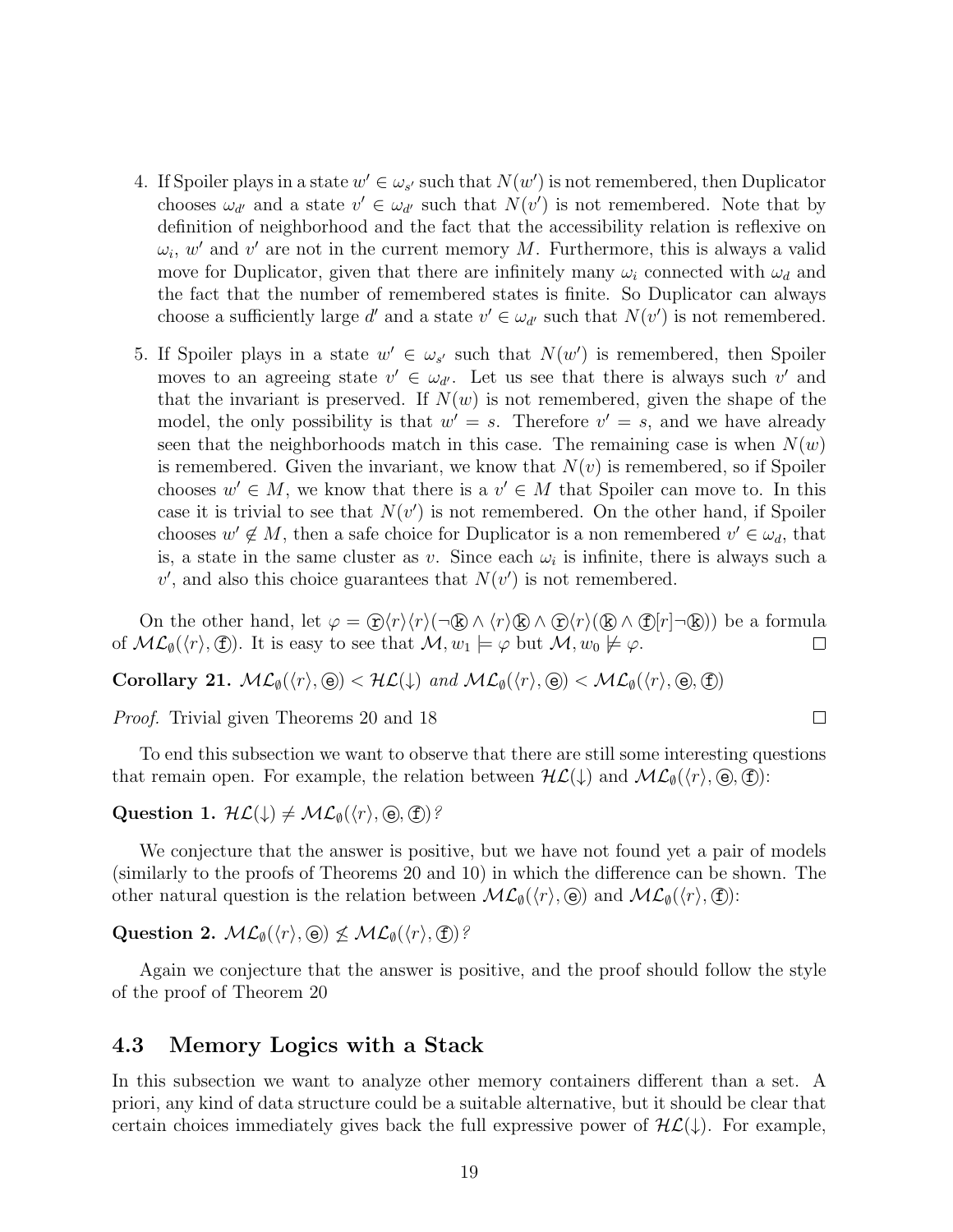suppose we use an unbounded array to store elements of the domain, and that we combine it with suitable operators that can store and retrieve elements to and from a given index. The results is nothing other than a different formulation of assignments and the combination of the ↓ operator and nominals.

In what follows we will discuss a more subtle case. Suppose that we use a *stack* instead. I.e., our memory structure will still be unbounded, but we are only allowed to store element at the top, and inspect and remove only the top element. We will show that, even though the access to the memory structure is restricted, we still have the full expressive power of  $\mathcal{HL}(\downarrow)$ . But let us start by formally introducing this language. Its syntax is defined as follows:

$$
\text{FORMS} ::= \top | p | \neg \varphi | \varphi_1 \land \varphi_2 | \langle r \rangle \varphi | (\text{push}) \varphi | (\text{pop}) \varphi | (\text{top})
$$

where  $p \in \text{PROP}, r \in \text{REL}$  and  $\varphi, \varphi_1, \varphi_2 \in \text{FORMS}$ . The semantic rules for the new operators are as follows. Assume that S is a stack represented as a list. The symbol  $\lambda$  represent the empty stack, and if S is a stack and w an element  $S \cdot w$  represent the stack obtained by adding w as top-most element.

$$
\langle D, \mathcal{I}, S \rangle, w \models (\text{push})\varphi \quad \text{ iff} \quad \langle D, \mathcal{I}, S \cdot w \rangle, w \models \varphi
$$
  

$$
\langle D, \mathcal{I}, S \cdot v \rangle, w \models (\text{pop})\varphi \quad \text{ iff} \quad \langle D, \mathcal{I}, S \rangle, w \models \varphi
$$
  

$$
\langle D, \mathcal{I}, \lambda \rangle, w \models (\text{pop})\varphi \quad \text{ iff} \quad \text{never}
$$
  

$$
\langle D, \mathcal{I}, S \cdot v \rangle, w \models (\text{top}) \quad \text{ iff} \quad v = w
$$
  

$$
\langle D, \mathcal{I}, \lambda \rangle, w \models (\text{top}) \quad \text{ iff} \quad \text{never}
$$

Let us call  $\mathcal{ML}_{\emptyset}^{st}(\langle r \rangle)$  the logic obtained by adding these operators to the basic modal logic, and when we restrict ourselves to the class where stacks are initially empty. We will show that  $\mathcal{ML}_{\emptyset}^{st}(\langle r \rangle)$  and  $\mathcal{HL}(\downarrow)$  are equally expressive. Because we are restricting ourselves to the class of models where the stack is initially empty, models in  $\mathcal{ML}_{\emptyset}^{st}(\langle r \rangle)$ can be seen as models of  $H\mathcal{L}(\downarrow)$  by ignoring the stack.

Theorem 22.  $\mathcal{ML}_{\emptyset}^{st}(\langle r \rangle) = \mathcal{HL}(\downarrow).$ 

*Proof.* To prove  $\mathcal{ML}_{\emptyset}^{st}(\langle r \rangle) \leq \mathcal{HL}(\downarrow)$ , we define a translation mapping a formula in  $\mathcal{ML}_{\emptyset}^{st}(\langle r \rangle)$  and a list of nominals N into a formula of  $\mathcal{HL}(\downarrow)$ .

$$
\begin{array}{rcl}\n\mathsf{Tr}_N(p) & = & p & p \in \text{PROP} \\
\mathsf{Tr}_N(\neg \varphi) & = & \neg \mathsf{Tr}_N(\varphi) \\
\mathsf{Tr}_N(\langle r \rangle \varphi) & = & \langle r \rangle \mathsf{Tr}_N(\varphi) \\
\mathsf{Tr}_N(\varphi_1 \land \varphi_2) & = & \mathsf{Tr}_N(\varphi_1) \land \mathsf{Tr}_N(\varphi_2) \\
\mathsf{Tr}_N((\text{push})\varphi) & = & \downarrow i.\mathsf{Tr}_{N \cdot i}(\varphi) \quad \text{where } i \notin N \\
\mathsf{Tr}_{N \cdot i}((\text{pop})\varphi) & = & \mathsf{Tr}_N(\varphi) \\
\mathsf{Tr}_N((\text{pop})\varphi) & = & \bot \\
\mathsf{Tr}_{N \cdot i}((\text{top})) & = & i \\
\mathsf{Tr}_N((\text{top})) & = & \bot\n\end{array}
$$

We can show by induction in  $\varphi$  that  $\mathcal{M}, w \models \varphi$  iff  $\mathcal{M}, g, w \models \text{Tr}_{\lambda}(\varphi)$ , for any g.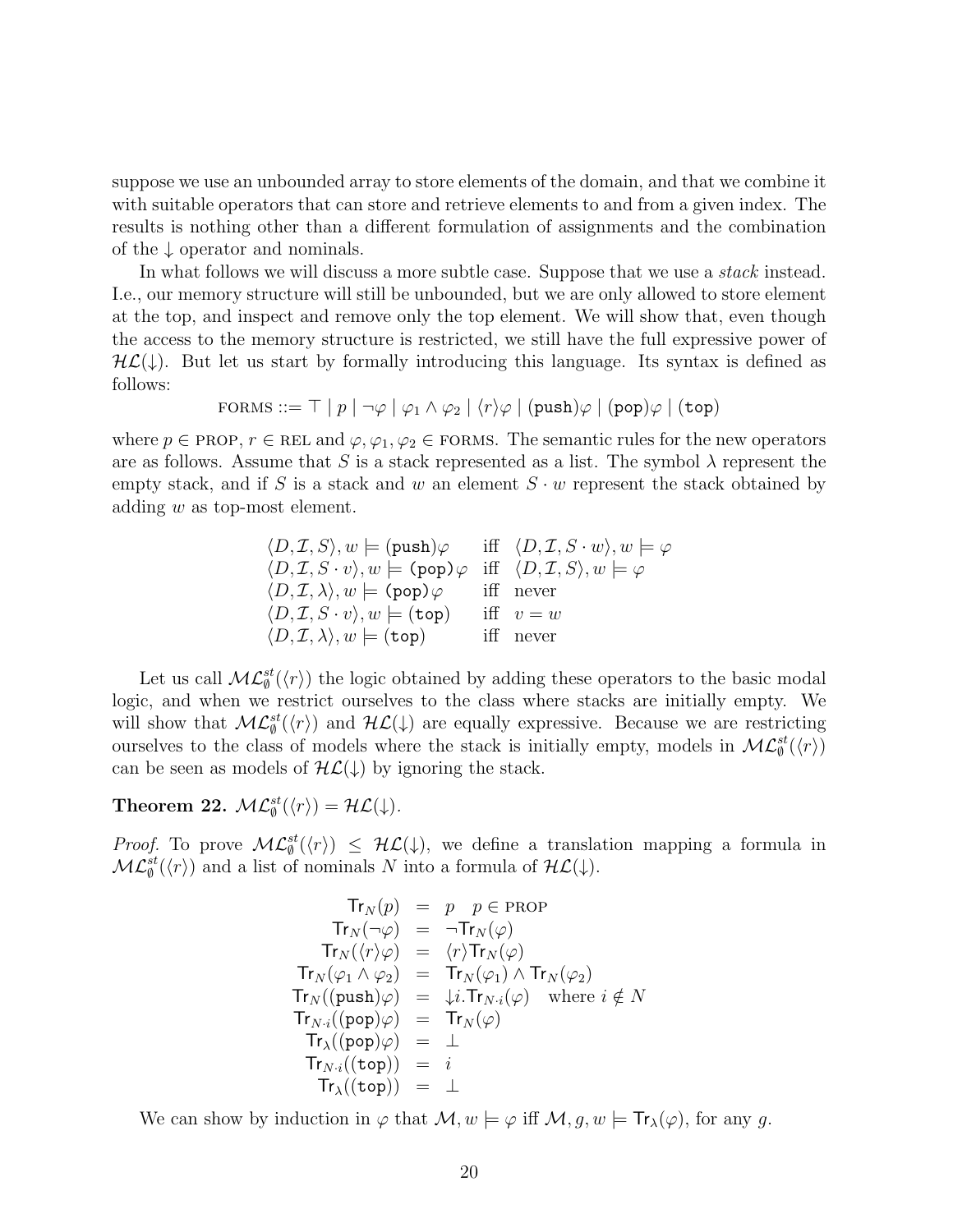To prove  $\mathcal{HL}(\downarrow) \leq \mathcal{ML}_{\emptyset}^{st}(\langle r \rangle)$  we define a translation mapping an  $\mathcal{HL}(\downarrow)$ -formula and a list of nominals N into an  $ML_{\emptyset}^{st}(\langle r \rangle)$ -formula. The translation coincides with the translation above for the propositional, negation, conjunction and modality cases. We translate  $\downarrow$  and nominals as follows:

$$
Tr_N(\downarrow i.\varphi) = (push)Tr_{N \cdot i}(\varphi)
$$
  
\n
$$
Tr_N(i) = (pop)^{|N|-n}(\text{top}) \quad i \in \text{NOM}, N[n] = i, \forall m > n : N[m] \neq i,
$$

where |N| represents the length of N and  $N[n]$  represents the n-th element of N. It can be shown by induction in  $\varphi$  that if  $\varphi$  is an  $\mathcal{HL}(\downarrow)$ -sentence,  $\mathcal{M}, g, w \models \varphi$  iff  $\mathcal{M}, w \models \text{Tr}_{\lambda}(\varphi)$ for any  $q$ .  $\Box$ 

### 4.4 Non empty memory classes

Comparing the expressive power between the logics that start evaluating formulas in  $\mathcal{C}_{\emptyset}$ and the ones that use an arbitrary memory poses a complication because, strictly speaking, each of them uses a different class of models. In this case it is not as obvious how to define the mapping between each type of models. The most natural option seems to involve a shift in the signature of the language, in order to preserve the information stored in the models.

Consider, for example, an arbitrary model  $\mathcal{M} = \langle D, \mathcal{I}, M \rangle$  for  $\mathcal{ML}(\langle r \rangle)$ . If we want to consider it as a model of  $\mathcal{ML}_{\emptyset}(\langle r \rangle)$  we need to 'make room' for the non empty memory M somehow. We will do that by considering  $\mathcal{M} = \langle D, \mathcal{I}, M \rangle$  as a model over a signature with one additional propositional symbol which we will call known and that will be interpreted as M.

### Theorem 23.

- 1.  $\mathcal{ML}_{\emptyset}(\langle r \rangle)$  over the signature  $\langle \text{PROP} \cup \{known\}, \text{REL} \rangle$  is equivalent to  $\mathcal{ML}(\langle r \rangle)$  over the signature  $\langle$ PROP, REL $\rangle$ .
- 2.  $\mathcal{ML}_{\emptyset}(\langle\!\langle r \rangle\!\rangle)$  over the signature  $\langle \text{PROPU}\{\text{known}\}, \text{REL}\rangle$  is equivalent to  $\mathcal{ML}(\langle\!\langle r \rangle\!\rangle)$  over the signature  $\langle$ PROP, REL $\rangle$ .

Proof. The argument for 2 is exactly the same as the one for 1. Hence, let us prove  $\mathcal{ML}_{\emptyset}(\langle r \rangle) = \mathcal{ML}(\langle r \rangle)$  (over the appropriate signatures).

We start by associating every model  $\mathcal{M} = \langle D, \mathcal{I}, M \rangle$  of  $\mathcal{ML}(\langle r \rangle)$  over the signature  $\langle$ PROP, REL) with the model  $\mathcal{M}' = \langle D, \mathcal{I}', \emptyset \rangle$  of  $\mathcal{ML}_{\emptyset}(\langle r \rangle)$  over the signature  $\langle$ PROP ∪  $\{known\}, \text{REL}\}$  where  $\mathcal{I}'$  is identical to  $\mathcal I$  over PROP and REL and  $\mathcal{I}'(known) = M$ .

 $[\mathcal{ML}_{\emptyset}(\langle r \rangle) \leq \mathcal{ML}(\langle r \rangle)]$ : use the translation Tr that replaces occurrences of the propositional symbol known by  $\mathbb R$  in any formula of  $\mathcal{ML}_{\emptyset}(\langle r \rangle)$ . Clearly for any formula  $\varphi \in$  $\mathcal{ML}_{\emptyset}(\langle r \rangle)$  we have that  $\mathcal{M}', w \models \varphi$  iff  $\mathcal{M}, w \models \mathsf{Tr}(\varphi)$ .

 $[\mathcal{ML}(\langle r \rangle) \leq \mathcal{ML}_{\emptyset}(\langle r \rangle)]$ : use the translation Tr that replaces occurrences of  $(\mathbb{R})$  by  $(\mathbb{R}) \vee$ known) in any formula of  $ML(\langle r \rangle)$ . Clearly for any formula  $\varphi \in ML(\langle r \rangle)$  we have that  $\mathcal{M}, w \models \varphi \text{ iff } \mathcal{M}', w \models \mathsf{Tr}(\varphi).$  $\Box$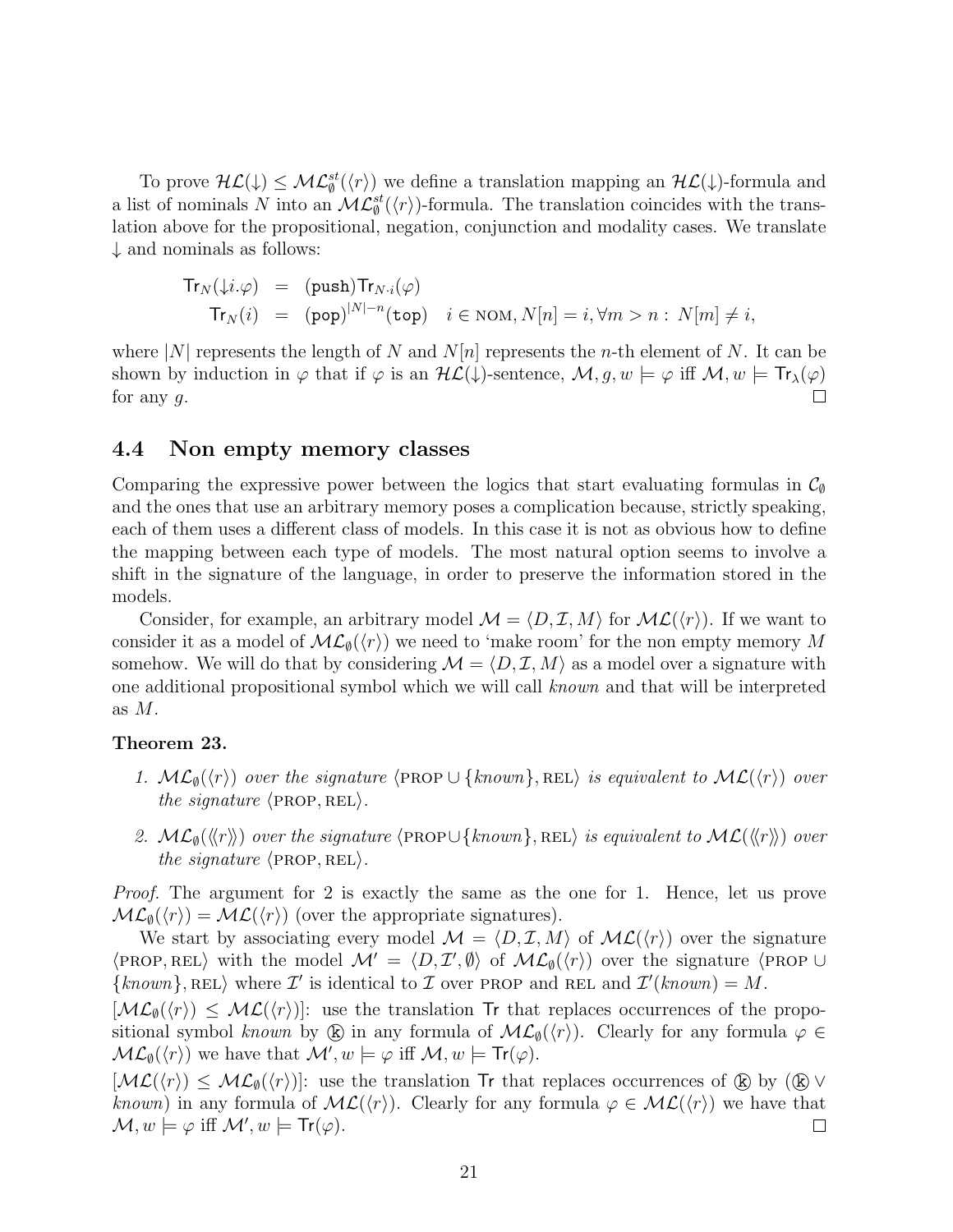Intuitively, the only thing we need to do is to store  $\mathcal{I}(known)$  in the starting memory and vice versa. In the presence of  $(f)$  and  $(g)$  the memory does not grow monotonically and hence we cannot simulate it using  $known \vee (k)$ .

Now, the same expressivity hierarchy we proved for logics with empty memory can be established for logics with arbitrary memory, that is  $\mathcal{K} < \mathcal{ML}(\langle r \rangle) < \mathcal{ML}(\langle r \rangle) < \mathcal{HL}(\downarrow):$ 

#### Theorem 24.

- 1.  $ML(\langle r \rangle)$  over the signature  $\langle$ PROP, REL $\rangle$  is strictly more expressive than K over the signature  $\langle$ PROP ∪  $\{known\}$ , REL $\rangle$ .
- 2.  $ML(\langle\!\langle r \rangle\!\rangle) < ML(\langle r \rangle)$ .
- 3.  $H\mathcal{L}(\downarrow)$  over the signature  $\text{PROP} \cup \{known\}$ , REL, NOM) is strictly more expressive than  $ML(\langle r \rangle)$  over the signature  $\langle$ PROP, REL $\rangle$ .

Proof. The proof for 1 is the same as the proof for Theorem 9 The proof for 2 is the same as the proof for Theorem 8 To prove 3 we adapt the translation Tr defined in the proof of Theorem 10 with the following clause for  $(\mathbf{k})$ :

$$
\mathsf{Tr}_N(\mathbb{Q}) = (\bigvee_{i \in N} i) \vee known.
$$

 $H\mathcal{L}(\downarrow) \nleq \mathcal{ML}(\langle r \rangle)$  can then be shown using the following models. Let  $\mathcal{M}_1 = \langle \{w\}, \mathcal{I}_1, \{w\} \rangle$ with  $\mathcal{I}_1(r) = \{(w, w)\}\$ and  $\mathcal{I}_1(p) = \emptyset$  for  $p \in \text{PROP}$ ; and  $\mathcal{M}_2 = \langle \{u, v\}, \mathcal{I}_2, \{u, v\}\rangle$  with  $\mathcal{I}_2(r) = \{(u, v), (v, u)\} \mathcal{I}_2(p) = \emptyset$  for  $p \in \text{PROP}$ .

Duplicator always wins on  $EF(\mathcal{M}_1, \mathcal{M}_2, w, u)$  and thus  $\mathcal{M}_1, w \equiv_{\mathcal{ML}(\langle r \rangle)}^{EF} \mathcal{M}_2, u$ . On the other hand,  $\mathcal{M}_1, w \models \downarrow i. \langle r \rangle i$  but  $\mathcal{M}_2, u \not\models \downarrow i. \langle r \rangle i$ .  $\Box$ 

# 5 (Un)Decidability and the Finite Model Property

In the previous section we showed memory logics more expressive than  $K$  but less expressive than  $\mathcal{HL}(\downarrow)$  (the only exception is  $\mathcal{ML}_{\emptyset}^{st}(\langle r \rangle)$ , which has the same expressive power than  $H\mathcal{L}(\downarrow)$ . Given that K is decidable and  $H\mathcal{L}(\downarrow)$  undecidable (Areces & ten Cate, 2006), exploring where the decidability line lies is an intriguing question. The main goal of this section is to investigate this issue, together with the related question of whether the logic is sufficiently expressive to force infinite models.

We start by investigating  $ML(\langle\langle r \rangle\rangle)$  and  $ML_{\emptyset}(\langle\langle r \rangle\rangle)$ . We will show that even though they are equivalent in terms of expressive power when we allow a shift in the signature, the satisfiability problem for  $ML(\langle r \rangle)$  is decidable (actually PSPACE-complete) while  $ML_{\emptyset}(\langle\!\langle r \rangle\!\rangle)$  is already undecidable. As we will show in the proof of Theorem 27 the trick is to use a 'dirty' memory. In  $ML_{\emptyset}(\langle\!\langle r \rangle\!\rangle)$ , we are restricted to the class of models where the memory is always initialized to  $\emptyset$  and we can't play this trick anymore. Actually  $\mathcal{ML}(\langle r \rangle)$ is really standing on the decidability line: adding a single nominal to  $ML(\langle r \rangle)$  pushes the satisfiability problem over to undecidability.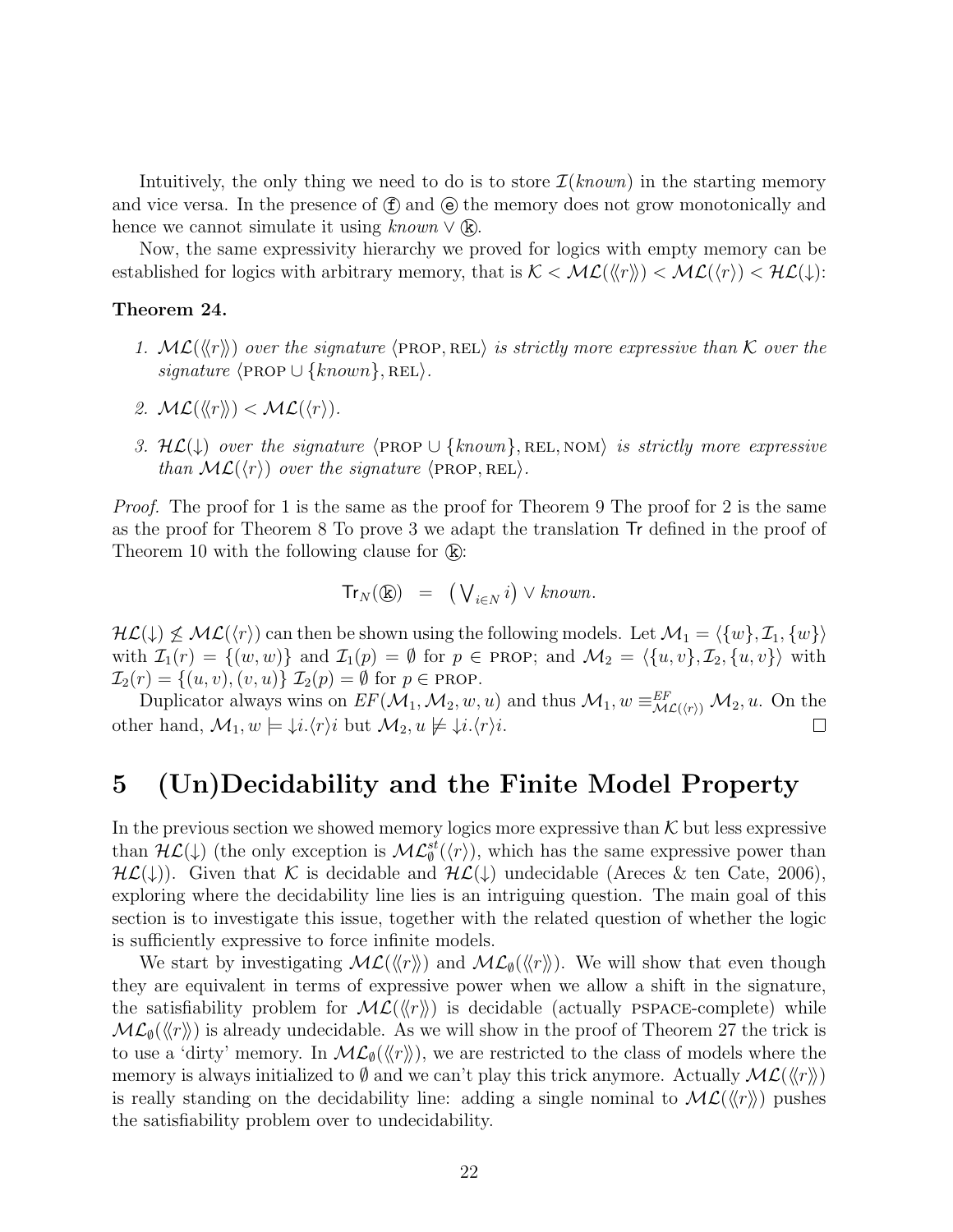## 5.1 The Decidability of  $ML(\langle\langle r\rangle\rangle)$

We will first prove that K and  $ML(\langle r \rangle)$  are expressively equivalent over the class of tree models. We will then prove that  $ML(\langle\langle r \rangle\rangle)$  has a tree model property. With those results at hand, decidability and PSPACE-completeness of  $ML(\langle\langle r \rangle\rangle)$  easily follows.

**Theorem 25.** Restricted to the class of tree models, the logic K over the signature  $\langle \text{PROP}\cup \text{C} \rangle$  ${k \nown}, \text{REL}$  is equivalent to  $ML(\langle r \rangle)$  over the signature  $\langle \text{PROP}, \text{REL} \rangle$ .

*Proof.*  $[K \leq M\mathcal{L}(\langle\langle r \rangle\rangle)]$ : This is a direct corollary of Theorem 9  $[\mathcal{ML}(\langle\!\langle r \rangle\!\rangle) \leq \mathcal{K}]$ : We start by noticing that in  $\mathcal{ML}(\langle\!\langle r \rangle\!\rangle)$  we can eliminate  $\mathbb{R}$  at modal depth 0 from a formula like  $\hat{\mathbf{r}}\varphi$ .

**Claim:** Let  $\varphi^{\sharp}$  be the result of replacing all the occurrences of  $\circledR$  that are in  $\varphi \in \mathcal{ML}(\langle\!\langle r \rangle\!\rangle)$ at modal depth zero by  $\top$ . Then  $\mathcal{M}, w \models \textcircled{r} \varphi$  if and only if  $\mathcal{M}, w \models \varphi^{\sharp}$ .

*Proof of Claim.* We proceed by induction on  $\varphi$ . The case for  $(\mathbf{k})$ , the propositional symbols and booleans are straightforward. We analyze the other cases:

- $\varphi = \mathbb{C} \psi$ .  $\mathcal{M}, w \models \mathbb{C} \mathbb{C} \psi$  iff  $\mathcal{M}, w \models \mathbb{C} \psi$  iff (by inductive hypothesis)  $\mathcal{M}, w \models \psi^{\sharp}$ iff  $\mathcal{M}, w \models (\psi^{\sharp})^{\sharp}$  iff (by inductive hypothesis)  $\mathcal{M}, w \models \mathfrak{D}(\psi^{\sharp})$  iff  $\mathcal{M}, w \models (\mathfrak{D}\psi)^{\sharp}$ .
- $\varphi = \langle r \rangle \psi$ . M,  $w \models \widehat{\mathcal{L}} \langle r \rangle \psi$  iff (by definition)  $\mathcal{M}[w], w \models \langle \langle r \rangle \psi$  iff (by definition of  $\sharp \mathfrak{h} \mathcal{M}[w], w \models (\langle\!\langle r \rangle\!\rangle \psi)^\sharp \text{ iff (by definition)} \mathcal{M}, w \models (\langle\!\langle r \rangle\!\rangle \psi)^\sharp$ . a

Define now the following translation taking  $ML(\langle\langle r\rangle\rangle)$ -formulas over the signature  $\langle$ PROP, REL) to K-formulas over the signature  $\langle$ PROP ∪  $\{known\}$ , REL):

$$
Tr(p) = p \ p \in PROP
$$
  
\n
$$
Tr(\textcircled{\textbf{E}}) = \text{known}
$$
  
\n
$$
Tr(\neg \varphi) = \neg Tr(\varphi)
$$
  
\n
$$
Tr(\varphi_1 \land \varphi_2) = Tr(\varphi_1) \land Tr(\varphi_2)
$$
  
\n
$$
Tr(\langle \langle r \rangle \rangle \varphi) = \langle r \rangle Tr(\varphi)
$$
  
\n
$$
Tr(\textcircled{\textbf{E}}) = Tr(\varphi^{\sharp}).
$$

Let  $\varphi \in ML(\langle\!\langle r \rangle\!\rangle),$  and let  $\mathcal{M} = \langle D, \mathcal{I}, M \rangle$  be an arbitrary tree model. Let  $\mathcal{M}' =$  $\langle D, \mathcal{I}' \rangle$  where  $\mathcal{I}'$  is identical to  $\mathcal{I}$  except that  $\mathcal{I}'(known) = M$ . We can prove that  $\mathcal{M}, w \models \varphi$ if and only if  $\mathcal{M}'$ ,  $w \models \mathsf{Tr}(\varphi)$ .

We proceed by induction on  $\varphi$ . The propositional and boolean cases are trivial. The  $\circledR$ case is also easy given the definitions. Let us consider  $\varphi = \langle \langle r \rangle \rangle \psi$ . Because M is a tree, the remember operator has no effect beyond modal operators, so  $\mathcal{M}, w \models \langle\langle r \rangle\rangle \psi$  if and only if there exists v such that  $(w, v) \in \mathcal{I}(r)$  and  $\mathcal{M}, v \models \psi$ . By inductive hypothesis,  $\mathcal{M}', v \models \psi$ iff  $\mathcal{M}'$ ,  $v \models \text{Tr}(\psi)$ , and by definition  $\mathcal{M}'$ ,  $w \models \langle r \rangle \text{Tr}(\psi)$ . Finally, let us see the case for remember. By the previous Claim,  $\mathcal{M}, w \models \textcircled{f} \psi$  iff  $\mathcal{M}, w \models \psi^{\sharp}$ . By inductive hypothesis,  $\mathcal{M}, w \models \mathsf{Tr}(\psi^\sharp).$  $\Box$ 

We now prove that  $ML(\langle r \rangle)$  has the *tree model property* (Blackburn et al., 2001), that is, every satisfiable formula in  $ML(\langle\langle r \rangle\rangle)$  is satisfied in a tree model.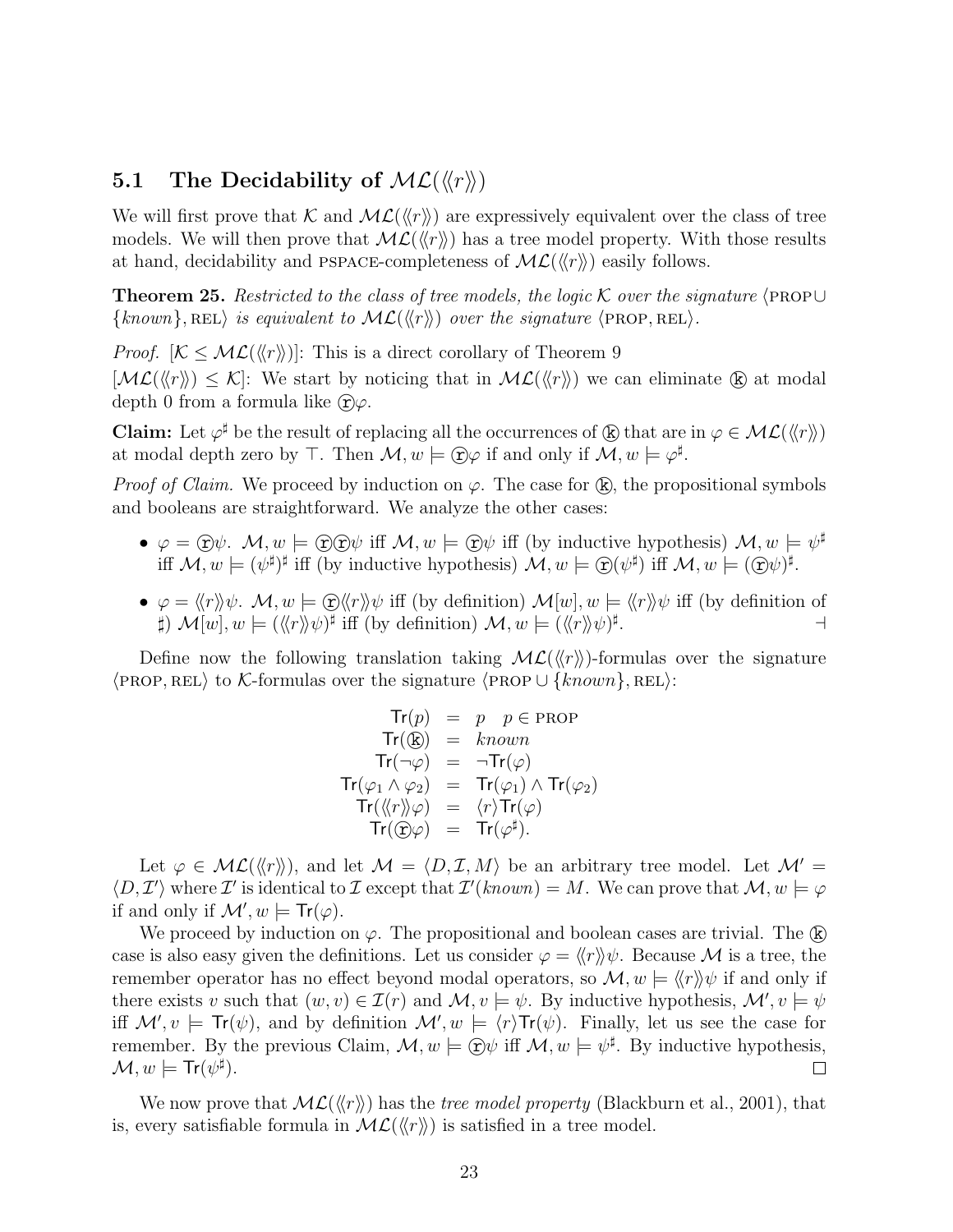**Theorem 26** (Tree model property). Let  $\langle M, w \rangle$  be a  $ML(\langle \langle r \rangle \rangle)$ -model. Then there is a tree M' such that  $\langle \mathcal{M}, w \rangle \equiv^{EF} \langle \mathcal{M}', w \rangle$ .

Proof. We prove the result for the unimodal case, the generalization to the multimodal case is straightforward. Let  $\mathcal{M} = \langle D, \mathcal{I}, M \rangle$ , define  $\mathcal{M}' = \langle D', \mathcal{I}', M' \rangle$  as follows. Its domain D' consists of all finite sequences  $\bar{u} = (u_0, \ldots, u_n)$  such that  $u_0 = w, n \geq 0$  and  $(u_i, u_{i+1}) \in \mathcal{I}(r)$  for  $0 \leq i < n$ . Let  $\bar{u} = (u_0, \ldots, u_n)$  and  $\bar{v} = (v_0, \ldots, v_m)$ , then define  $\mathcal{I}'(r)$  as follows,  $(\bar{u}, \bar{v}) \in \mathcal{I}'(r)$  if and only if  $m = n + 1$ ,  $u_i = v_1$  for  $i = 0, \ldots, n$  and  $(u_n, v_m) \in \mathcal{I}(r)$ .  $\mathcal{I}'(p)$  is defined by setting  $(u_0, \ldots, u_n) \in \mathcal{I}'(p)$  iff  $u_n \in \mathcal{I}(p)$ . Finally,  $(u_0, \ldots, u_{n-1}, u_n) \in M'$  iff  $u_n \in \{u_0, \ldots, u_{n-1}\}$  or  $u_n \in M$ .

Let  $s_i$  be the sequence  $(v_0, \ldots, v_i)$ . We show that Duplicator has a winning strategy in the game  $EF(\mathcal{M}, \mathcal{M}', w, w)$ . It is sufficient to see that in the game

$$
EF(\mathcal{M}[v_0,\ldots,v_n],\mathcal{M}'[s_0,\ldots,s_n],v_{n+1},s_{n+1}),
$$

Duplicator can always answer successfully to Spoiler's moves.

- If Spoiler chooses  $\mathcal{M}[v_0, \ldots, v_n]$  and some  $v_{n+1}$ , a successor of  $v_n$ , Duplicator chooses the sequence  $s_{n+1} = s_n v_{n+1}$ .
- If Spoiler chooses  $\mathcal{M}'[s_0,\ldots,s_n]$  and  $s_{n+1} = s_n v_{n+1}$  (for some  $v_{n+1}$ ), a successor of  $s_n$ , Duplicator chooses the state  $v_{n+1}$ .

By definition  $s_{n+1}$  and  $v_{n+1}$  agree. Observe that the memory of  $\mathcal{M}[v_0, \ldots, v_n]$  is  $M \cup$  $\{v_0, \ldots, v_n\}$  and the memory of  $\mathcal{M}'[s_0, \ldots, s_n]$  is  $M' \cup \{s_0, \ldots, s_n\}$ . It is also clear that  $v_{n+1} \in M$  if and only if  $s_{n+1} \in M'$ . Formally,  $v_{n+1} \in M \cup \{v_0, \ldots, v_n\}$  implies  $s_{n+1} \in M'$ by definition. And  $s_{n+1} \in S' \cup \{s_0, \ldots, s_n\}$ , then  $s_{n+1} \in S'$  (since there are no cycles in  $\mathcal{M}'$  and by definition  $v_{n+1} \in M \cup \{v_0, \ldots, v_n\}.$  $\Box$ 

**Theorem 27.** The satisfiability problem of  $ML(\langle r \rangle)$  is PSPACE-complete.

*Proof.* We first show decidability of the satisfiability problem of  $ML(\langle r \rangle)$  proving that any satisfiable formula of  $ML(\langle r \rangle)$  is satisfiable in a recursively bounded model. Let  $\varphi$  be a  $ML(\langle\langle r\rangle\rangle)$ -formula of modal depth k, and suppose  $\mathcal{M}_1, w \models \varphi$ . By Theorem 26, there is a tree  $\mathcal{M}_2$  such that  $\mathcal{M}_2, w \models \varphi$ . Using Theorem 25, we know that  $\mathcal{M}_2, w \models \text{Tr}(\varphi)$  (here,  $\mathcal{M}_2$  is taken as a K model over the appropriate signature). Now we can use the *bounded* tree model property for basic modal logic (Blackburn et al., 2001), so there must be a recursively bounded tree  $\mathcal{M}_3 = \langle D_3, \mathcal{I}_3 \rangle$  and  $v \in D_3$  such that  $\mathcal{M}_3$ ,  $v \models \mathsf{Tr}(\varphi)$ . Finally, we can use Theorem 25 again, and conclude  $\langle D_3, \mathcal{I}'_3, \mathcal{I}_3(known) \rangle$ ,  $v \models \varphi$ , where  $\mathcal{I}'_3$  is the restriction of  $\mathcal{I}_3$  to the signature that does not contain known.

The pspace-completeness follows from the fact that the translation Tr is linear, and that the satisfiability problem for the basic modal logic is pspace (Blackburn et al., 2001).  $\Box$ 

Now we show that adding  $\langle f \rangle$  to  $\mathcal{ML}(\langle\!\langle r \rangle\!\rangle)$  keeps the logic decidable. In fact,  $\mathcal{ML}(\langle\!\langle r \rangle\!\rangle,\langle f \rangle)$ can be encoded into  $ML(\langle r \rangle)$  using a linear translation. In other words,  $ML(\langle r \rangle, \textbf{f}) \leq$  $ML(\langle r \rangle)$  and hence (f) does not add expressivity when added to  $ML(\langle r \rangle)$ . At the end of this section we are going to see that this is not the case for  $\Theta$ .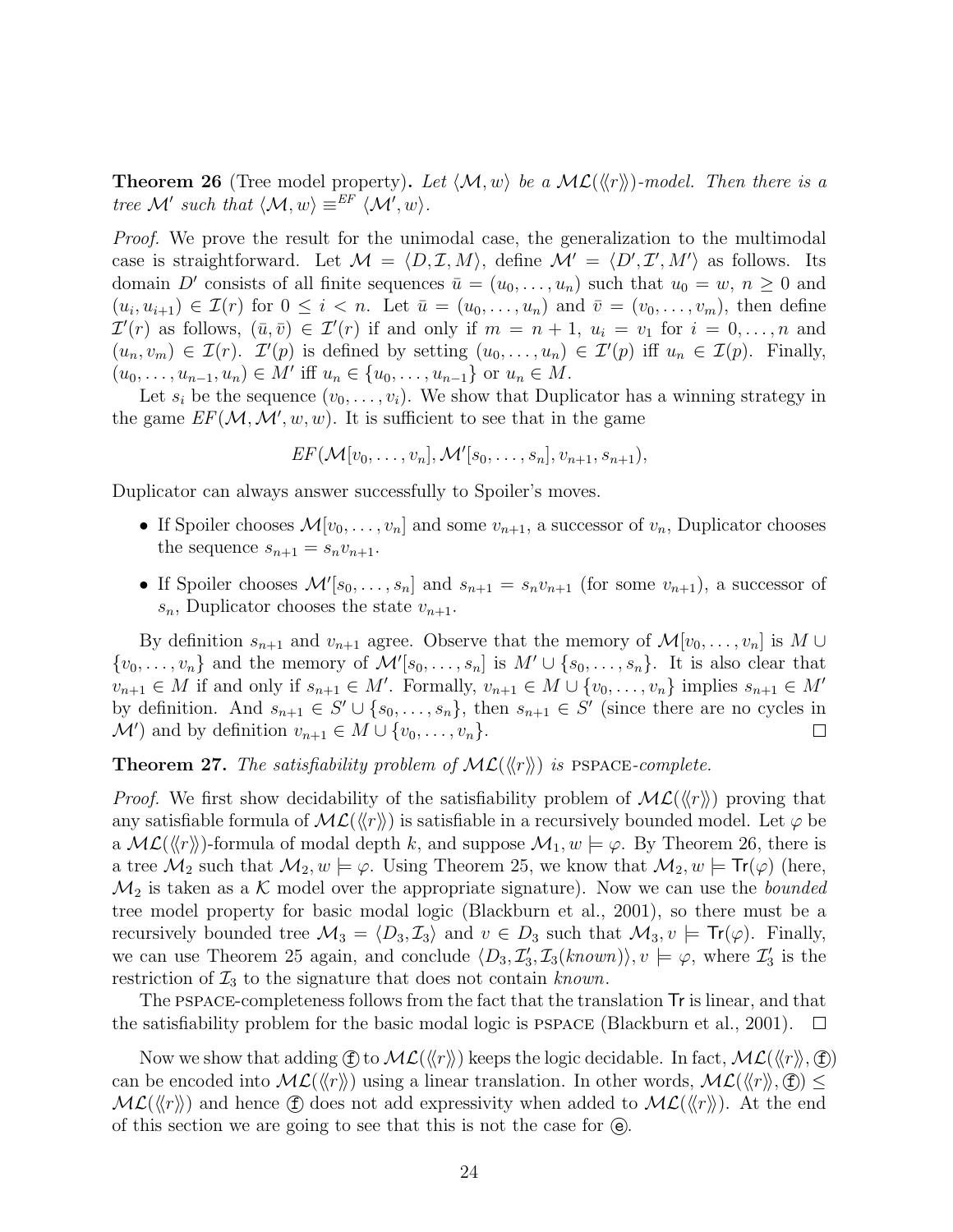**Theorem 28.** The satisfiability problem for  $ML(\langle r \rangle, \text{F})$  is pspace-complete.

*Proof.* We show that there is a linear translation from  $ML(\langle\langle r \rangle\rangle, \text{C})$  to  $ML(\langle\langle r \rangle\rangle)$ . Let  $Tr_a$ be the following translation from  $ML(\langle\langle r\rangle\rangle,\mathbf{f})$  formulas to  $ML(\langle\langle r\rangle\rangle)$  formulas, where a ranges over  $\{r, f\}$ :

$$
\begin{array}{rcl}\n\operatorname{Tr}_a(p) & = & p & p \in \text{PROP} \\
\operatorname{Tr}_r(\textcircled{k}) & = & \textcircled{k} \\
\operatorname{Tr}_f(\textcircled{k}) & = & \neg \top \\
\operatorname{Tr}_a(\neg \varphi) & = & \neg \operatorname{Tr}_a(\varphi) \\
\operatorname{Tr}_a(\varphi_1 \land \varphi_2) & = & \operatorname{Tr}_a(\varphi_1) \land \operatorname{Tr}_a(\varphi_2) \\
\operatorname{Tr}_a(\langle \langle r \rangle \rangle \varphi) & = & \langle \langle r \rangle \rangle \operatorname{Tr}_r(\varphi) \\
\operatorname{Tr}_a(\textcircled{C}\varphi) & = & \textcircled{Tr}_r(\varphi) \\
\operatorname{Tr}_a(\textcircled{C}\varphi) & = & \operatorname{Tr}_f(\varphi).\n\end{array}
$$

Given a model  $\mathcal{M} = \langle D, \mathcal{I}, M \rangle$  and a state  $w \in D$ , we define  $\mathcal{M}[-w] = \langle D, \mathcal{I}, M \setminus \{w\}\rangle$ . We prove by mutual induction on  $\varphi$  these two properties:

- (1)  $\mathcal{M}, w \models \varphi$  iff  $\mathcal{M}, w \models \text{Tr}_r(\varphi)$ .
- (2)  $\mathcal{M}[\neg w], w \models \varphi \text{ iff } \mathcal{M}, w \models \text{Tr}_f(\varphi).$

Notice that (1) in fact shows that  $ML(\langle\langle r\rangle\rangle,\mathbf{f}) \leq ML(\langle\langle r\rangle\rangle)$ . The only interesting cases for both properties are  $\langle r \rangle$ ,  $\hat{r}$  and  $\hat{r}$ . For the property (1), let  $\varphi = \langle \langle r \rangle \rangle \psi$ .  $\mathcal{M}, w \models \langle \langle r \rangle \rangle \psi$ iff (by definition) there is a  $w' \in D$ , such that  $(w, w') \in \mathcal{I}(r)$  and  $\mathcal{M}[w], w' \models \psi$  iff (by inductive hypothesis on (i))  $\mathcal{M}[w], w' \models \text{Tr}_r(\psi)$  iff (by definition)  $\mathcal{M}, w \models \langle\!\langle r \rangle\!\rangle \text{Tr}_r(\psi)$  iff (by definition)  $\mathcal{M}, w \models \text{Tr}_r(\langle r \rangle \rangle \psi)$ . The next case is  $\varphi = \widehat{r} \mathcal{W}$ .  $\mathcal{M}, w \models \widehat{r} \mathcal{W}$  iff (by definition)  $\mathcal{M}[w], w \models \psi$  iff (by inductive hypothesis on (1))  $\mathcal{M}[w], w \models Tr_r(\psi)$  iff (by definition)  $\mathcal{M}, w \models \widehat{\mathcal{F}}$ Tr<sub>r</sub> $(\psi)$  iff (by definition)  $\mathcal{M}, w \models \mathrm{Tr}_r(\widehat{\mathcal{F}})\psi$ . Finally, let  $\varphi = \widehat{\mathcal{F}}\psi$ .  $\mathcal{M}, w \models \widehat{\mathcal{F}}\psi$ iff (by definition)  $\mathcal{M}[\cdot w], w \models \psi$  iff (by inductive hypothesis on (2))  $\mathcal{M}, w \models \text{Tr}_f(\psi)$  iff (by definition)  $\mathcal{M}, w \models \mathsf{Tr}_r(\mathbf{f})\psi$ .

For the property (2), let  $\varphi = \langle r \rangle \psi$ .  $\mathcal{M}[-w], w \models \langle r \rangle \psi$  iff (by definition) there is a  $w' \in D$ , such that  $(w, w') \in \mathcal{I}(r)$  and  $\mathcal{M}[w], w' \models \psi$  iff (by inductive hypothesis on (1))  $\mathcal{M}[w], w' \models \text{Tr}_r(\psi)$  iff (by definition)  $\mathcal{M}, w \models \langle\!\langle r \rangle\rangle \text{Tr}_r(\psi)$  iff (by definition)  $\mathcal{M}, w \models$  $Tr_f(\langle\!\langle r \rangle\rangle\psi)$ . The next case is  $\varphi = \hat{v}\psi$ .  $\mathcal{M}[\neg w], w \models \hat{v}\psi$  iff (by definition)  $\mathcal{M}[w], w \models \psi$ (by inductive hypothesis on (1))  $\mathcal{M}[w], w \models \text{Tr}_r(\psi)$  iff (by definition)  $\mathcal{M}, w \models \text{Tr}_r(\psi)$ iff (by definition)  $\mathcal{M}, w \models \text{Tr}_f(\mathbb{C} \psi)$ . The last case is  $\varphi = \mathbb{C} \psi$ .  $\mathcal{M}[\neg w], w \models \mathbb{C} \psi$  iff (by definition)  $\mathcal{M}[\cdot w], w \models \psi$  (by inductive hypothesis on (2))  $\mathcal{M}, w \models Tr_f(\psi)$  iff (by definition)  $\mathcal{M}, w \models \mathsf{Tr}_f(\mathbb{D}\psi)$ .

Property (1) shows that we have defined a satisfiability preserving translation. Observe that the linearity of the translation is trivial, and given Theorem 27 we conclude the desired result.  $\Box$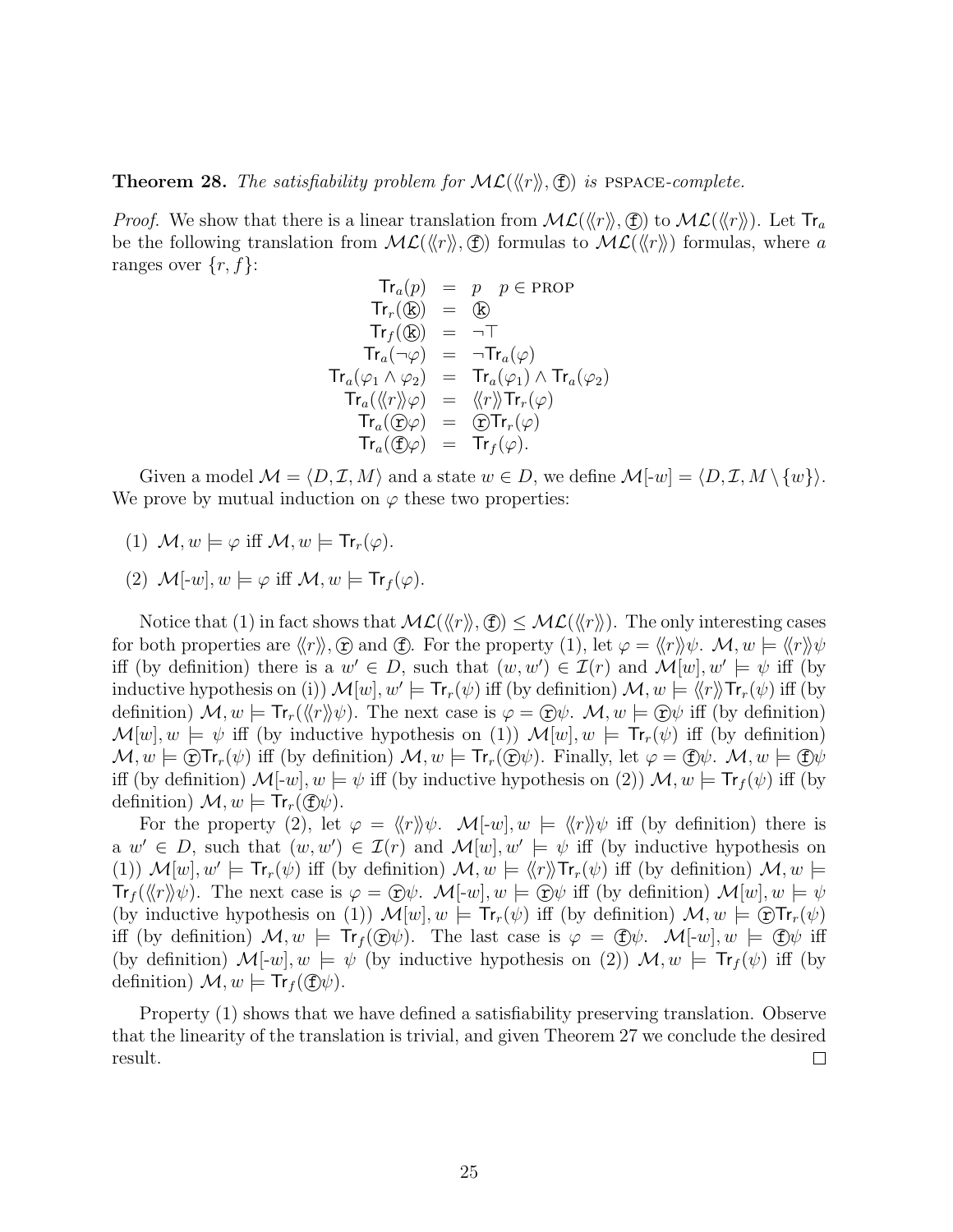### 5.2 Undecidable Memory Logics

While  $ML(\langle r \rangle)$  is decidable, it seems to be standing at the border of undecidability. The logic  $ML_{\emptyset}(\langle\!\langle r \rangle\!\rangle)$ , obtained from  $ML(\langle\!\langle r \rangle\!\rangle)$  by restricting the class of models to those where  $S = \emptyset$  is undecidable. Actually, the logic  $\mathcal{ML}(\langle r \rangle) + i$ , obtained by adding a single nominal to  $ML(\langle r \rangle)$ , is already undecidable. We first prove failure of the finite model property for  $ML(\langle\!\langle r \rangle\!\rangle) + i$ .

**Theorem 29.**  $ML(\langle\langle r \rangle\rangle) + i$  lacks the finite model property.

Proof. Consider the following formulas:

$$
(Back) \quad i \wedge [r] \neg i \wedge \langle\langle r \rangle\rangle \top \wedge [r] \langle\langle r \rangle\rangle i
$$
\n
$$
(Empty) \quad [r] \neg \& \wedge [r] [r] \neg (\neg i \rightarrow \neg \& )
$$
\n
$$
(Syn) \quad [r] \neg \& \wedge [r] [r] \neg (\neg i \rightarrow \neg \& )
$$
\n
$$
(Syn) \quad [r] \neg [r] \neg (\neg i \rightarrow \langle\langle r \rangle\rangle (i \wedge \langle\langle r \rangle\rangle (\& \wedge \neg \langle\langle r \rangle\rangle (\& \wedge \neg i))))
$$
\n
$$
(Succ) \quad [r] \langle\langle r \rangle\rangle \neg i
$$
\n
$$
(No-3cyc) \quad \neg \langle\langle r \rangle\rangle \langle\langle r \rangle\rangle (\neg \& \wedge \langle\langle r \rangle\rangle (\neg \& \wedge \langle\langle r \rangle\rangle (\& \wedge \neg i)))
$$
\n
$$
(Tran) \quad [r] \langle\langle r \rangle\rangle (i \wedge [r] \neg \& \rightarrow \langle\langle r \rangle\rangle (i \wedge \langle\langle r \rangle\rangle (\& \wedge \langle r \rangle\rangle (\& \wedge \neg i))))
$$

Let Inf be Back∧ Empty∧ Spy∧ Succ∧ No-3cyc∧ Tran. Let  $\mathcal{M} = \langle D, \mathcal{I}, M \rangle$ . We claim that if  $\mathcal{M}, w \models \textit{Inf},$  then D is infinite.

Suppose  $\mathcal{M}, w \models \textit{Inf. Let } B = \{b \in D \mid (w, b) \in \mathcal{I}(r)\}.$  Because Back is satisfied,  $w \notin B$ ,  $B \neq \emptyset$  and for all  $b \in B$ ,  $(b, w) \in \mathcal{I}(r)$ . Note that *Empty* says that the one and two-step neighbors of w are not in  $M$ , and this also implies that every state in  $B$  is irreflexive. Because Spy is satisfied, if  $a \neq w$  and a is a successor of an element of B then a is also an element of  $B$ . As *Succ* is satisfied at  $w$ , every point in  $B$  has a successor distinct from w. No-3cyc disallow cycles of size 2 or 3 in B; and together with Tran they force  $\mathcal{I}(r)$ to transitively order B.

It follows that  $B$  is an unbounded strict partial order as showed in the picture below, hence infinite, and so is D.



 $\Box$ 

We now show that  $ML(\langle r \rangle) + i$  is undecidable by encoding the  $\omega \times \omega$  tiling problem (see Börger et al.  $(1997)$ ). Following ideas in (Blackburn & Seligman, 1995), we will use three modalities  $\langle s \rangle$ ,  $\langle u \rangle$  and  $\langle r \rangle$ . We construct a spy point over the relation  $\mathcal{I}(s)$  (i.e., the point of evaluation will have access in one  $\mathcal{I}(s)$ -step to any reachable state in the model). The relations  $\mathcal{I}(u)$  and  $\mathcal{I}(r)$  represent moving up and to the right, respectively, from one tile to the other. We code each type of tile with a fixed propositional symbol  $t_i$ . With this encoding we define for each tiling problem T, a formula  $\varphi^T$  such that the set of tiles types T tiles  $\omega \times \omega$  iff  $\varphi^T$  has a model.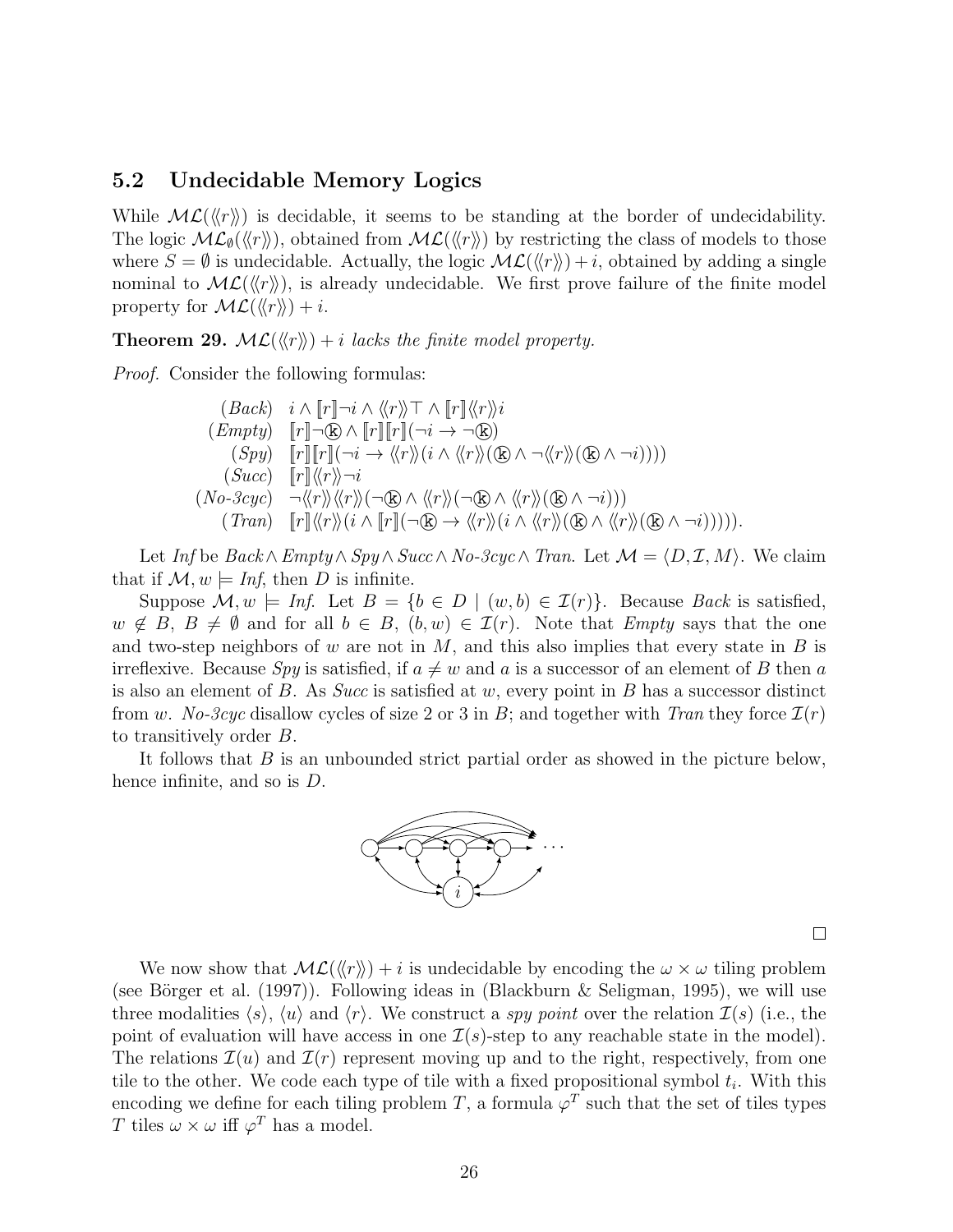### **Theorem 30.** The satisfiability problem for  $ML(\langle\langle r \rangle\rangle) + i$  is undecidable.

*Proof.* Let  $T = \{T_1, \ldots, T_n\}$  be a set of tile types. Given a tile type  $T_i$ ,  $u(T_i)$ ,  $r(T_i)$ ,  $d(T_i)$ ,  $l(T_i)$  will represent the colors of the up, right, down and left edges of  $T_i$  respectively. Define:

$$
(Back) i \wedge [s] \neg i \wedge \langle \langle s \rangle \rangle \top \wedge [s] \langle \langle s \rangle \rangle i \wedge [s] [s] i
$$
\n
$$
(Empty) [s] \neg \& \wedge [s] [†] \neg \& \qquad t \in \{r, u\}
$$
\n
$$
(Syn) [s] \uparrow \& \wedge \langle \langle s \rangle \rangle (i \wedge \langle \langle s \rangle \rangle (\& \wedge \neg \langle \langle \uparrow \rangle \rangle \&)) \qquad t \in \{r, u\}
$$
\n
$$
(Grid) [s] \langle \uparrow \rangle \top \qquad t \in \{r, u\}
$$
\n
$$
(Find) [s] \langle \langle \uparrow \rangle \rangle \top \qquad t \in \{r, u\}
$$
\n
$$
(Conf) [s] \langle \langle u \rangle \rangle \langle \langle s \rangle \rangle (\& \wedge \langle \uparrow \rangle \& \wedge \langle \uparrow \rangle \& \wedge \langle \langle u \rangle \& \wedge \langle \langle u \rangle \& \wedge \langle \langle u \rangle \& \wedge \langle \langle u \rangle \& \wedge \langle \langle u \rangle \& \wedge \langle \langle u \rangle \& \wedge \langle \langle u \rangle \& \wedge \langle \langle u \rangle \& \wedge \langle \langle u \rangle \& \wedge \langle \langle u \rangle \& \wedge \langle \langle u \rangle \& \wedge \langle \langle u \rangle \& \wedge \langle \langle u \rangle \& \wedge \langle \langle u \rangle \& \wedge \langle \langle u \rangle \& \wedge \langle \langle u \rangle \& \wedge \langle \langle u \rangle \& \wedge \langle \langle u \rangle \& \wedge \langle \langle u \rangle \& \wedge \langle \langle u \rangle \& \wedge \langle \langle u \rangle \& \wedge \langle \langle u \rangle \& \wedge \langle \langle u \rangle \& \wedge \langle \langle u \rangle \& \wedge \langle \langle u \rangle \& \wedge \langle \langle u \rangle \& \wedge \langle \langle u \rangle \& \wedge \langle \langle u \rangle \& \wedge \langle \langle u \rangle \& \wedge \langle \langle u \rangle \& \wedge \langle \langle u \rangle \&
$$

Let the formula  $\varphi^T$  be the conjunction of all the above formulas. We show that T tiles  $\omega \times \omega$  if and only if  $\varphi^T$  is satisfiable.

Suppose  $\mathcal{M}, w \models \varphi^T$ . Observe that Back and Spy, together with Empty make w a spy via  $\mathcal{I}(s)$  (and also force  $\mathcal{I}(u)$  and  $\mathcal{I}(r)$  to be irreflexive and asymmetric). These  $\mathcal{I}(s)$ accessible states will represent the tiles. We will have that  $[s]\psi$  holds at w iff  $\psi$  is true at every tile, and  $\langle s \rangle \langle s \rangle \psi$  holds at tile v iff  $\psi$  is true at some (perhaps the same) tile. Now, Grid states that from every tile there is another tile moving up (that is, following the  $\mathcal{I}(u)$ -relation). The same holds for the right direction (following the  $\mathcal{I}(r)$ -relation). Func (together with *Back* and Spy) forces  $\mathcal{I}(u)$  and  $\mathcal{I}(r)$  to be functional. Conf ensures that the tiles are arranged as a grid, once we force  $\mathcal{I}(u) \circ \mathcal{I}(r)$ , the composition of  $\mathcal{I}(u)$  and  $\mathcal{I}(r)$ , to be irreflexive (UR-No-Cycle), and we forbid the existence of cycles following successive steps in the  $\mathcal{I}(u)$ ,  $\mathcal{I}(r)$  and  $\mathcal{I}(u)$  relations, in that order (URU-no-Cycle).

That completes the description of the grid. The last three formulas ensure that every tile has a unique type  $t_i$ , and that the colors of the tiles match properly. From this, it easily follows that M is a tiling of  $\omega \times \omega$ .

For the converse, suppose  $f : \omega \times \omega \to T$  is a tiling of  $\omega \times \omega$ . We define the model  $\mathcal{M} = \langle \omega \times \omega \cup \{w\}, \mathcal{I}, \emptyset \rangle$  where  $\mathcal{I}$  is

> $\mathcal{I}(s) = \{(w, v), (v, w) \mid v \in \omega \times \omega\}$  (hence w will act as the spy point)  $\mathcal{I}(u) = \{((x, y), (x, y + 1)) \mid x, y \in \omega\}$  $\mathcal{I}(r) = \{((x, y), (x + 1, y)) \mid x, y \in \omega\}$  $\mathcal{I}(p) = \{w\}$  $\mathcal{I}(t_i) = \{x \mid x \in \omega \times \omega, f(x) = T_i\}.$

The reader may verify that, by construction,  $\mathcal{M}, w \models \varphi^T$ .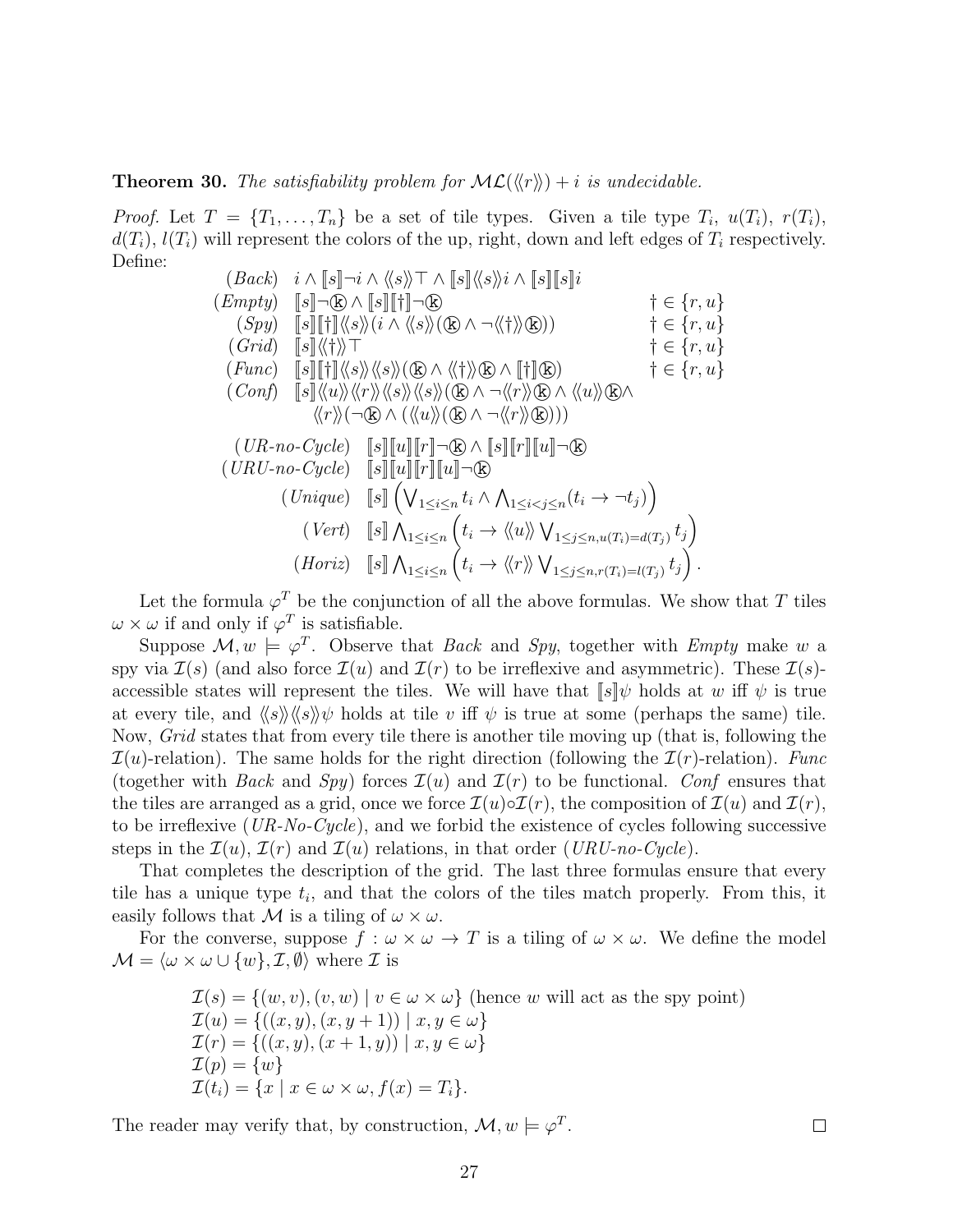We now turn to  $ML_{\emptyset}(\langle\!\langle r \rangle\!\rangle)$ . The ideas are similar to the case of  $ML(\langle\!\langle r \rangle\!\rangle) + i$  but this time we cannot use the nominal  $i$  to make the spy point. On the other hand, we know that the memory is empty when we start evaluating a formula.

**Theorem 31.**  $\mathcal{ML}_{\emptyset}(\langle\!\langle r \rangle\!\rangle)$  lacks the finite model property.

Proof. Consider the following formulas:

$$
(Back) p \wedge [r] \neg p \wedge \langle\langle r \rangle\rangle \top \wedge [r] \langle\langle r \rangle\rangle (\mathbb{B} \wedge p)
$$
  
\n
$$
(Spy) [r] [r] (\neg p \rightarrow \langle\langle r \rangle\rangle (\mathbb{B} \wedge p \wedge \langle\langle r \rangle\rangle (\mathbb{B} \wedge \neg \langle\langle r \rangle\rangle (\mathbb{B} \wedge \neg p))))
$$
  
\n
$$
(Irr) \neg \langle\langle r \rangle\rangle (\neg p \wedge \langle\langle r \rangle\rangle (\neg p \wedge \mathbb{B})))
$$
  
\n
$$
(Succ) [r] \langle\langle r \rangle\rangle \neg p
$$
  
\n
$$
(No-3cyc) \neg \langle\langle r \rangle\rangle \langle\langle r \rangle\rangle (\neg \mathbb{B} \wedge \langle\langle r \rangle\rangle (\neg \mathbb{B} \wedge \langle\langle r \rangle\rangle (\mathbb{B} \wedge \neg p)))
$$
  
\n
$$
(Tran) [r] (\neg p \rightarrow \langle\langle r \rangle\rangle (\mathbb{B} \wedge p \wedge [r] (\neg p \wedge \neg \mathbb{B} \rightarrow \langle\langle r \rangle\rangle (\mathbb{B} \wedge p \wedge \langle\langle r \rangle \vee \neg p))))
$$
  
\n
$$
\langle\langle r \rangle\rangle (\mathbb{B} \wedge \neg p \wedge \langle\langle r \rangle\rangle (\mathbb{B} \wedge \neg p))))
$$

Let Inf be Back  $\land$  Spy  $\land$  Irr  $\land$  Succ  $\land$  No-3cyc  $\land$  Tran, and let  $\mathcal{M} = \langle D, \mathcal{I}, \emptyset \rangle$ . The proof that M is infinite if  $\mathcal{M}, w \models Inf$  is similar to the proof of Theorem 29 Instead of using i to identify the spy point we now use p and  $(k)$ .  $(k)$  is needed to distinguish the spy point from other points where p might hold.

Notice that *Back*, Spy, Succ, and *No-3cyc* are very similar to the ones in the proof of Theorem 29, Irr forces  $\mathcal{I}(r)$  to be irreflexive and Tran says that every pair of successors u and v are related (either  $(u, v) \in \mathcal{I}(r)$  or  $(v, u) \in \mathcal{I}(r)$ ), and this together with the other formulas, implies that  $\mathcal{I}(r)$  is transitive.  $\Box$ 

In a similar way, we can encode the  $\omega \times \omega$  tiling problem to show that satisfiability in  $ML_{\emptyset}(\langle\!\langle r \rangle\!\rangle)$  is undecidable.

**Theorem 32.** The satisfiability problem for  $ML_{\emptyset}(\langle\langle r \rangle\rangle)$  is undecidable.

*Proof.* The formula  $\varphi^T$  needed for the encoding of a tiling problem T in this case is the conjunction of the following:

$$
(Back) p \wedge [s] \neg p \wedge \langle \langle s \rangle \rangle \top \wedge [s] \langle \langle s \rangle \rangle (\&\wedge p) \wedge [s] [s] (\&\wedge p)
$$
\n
$$
(Syn) [s] [†] (\neg p \wedge \langle \langle s \rangle \rangle (\&\wedge p \wedge \langle \langle s \rangle \rangle (\&\wedge \neg \langle \langle \uparrow \rangle \rangle \&\rangle))) \qquad \dagger \in \{r, u\}
$$
\n
$$
(Grid) [s] \langle \uparrow \rangle \top
$$
\n
$$
(Func) [s] [†] \langle \langle s \rangle \rangle \langle \langle s \rangle \rangle (\&\wedge \langle \uparrow \rangle \&\wedge [†] \&\rangle) \qquad \dagger \in \{r, u\}
$$
\n
$$
(Conf) [s] \langle \langle u \rangle \rangle \langle \langle r \rangle \rangle \langle \langle s \rangle \rangle (\&\wedge \neg \langle \langle r \rangle \rangle \&\wedge \langle \langle u \rangle \&\wedge \neg \langle u \rangle) \qquad \dagger \in \{r, u\}
$$
\n
$$
(Conf) [s] \langle \langle u \rangle \rangle \langle \langle r \rangle \rangle \langle \langle s \rangle \rangle (\&\wedge \neg \langle \langle r \rangle \rangle \&\wedge \langle \langle u \rangle \&\wedge \neg \langle u \rangle) \wedge \neg \langle \langle r \rangle \&\wedge \neg \langle u \rangle \&\wedge \neg \langle u \rangle \wedge \neg \langle u \rangle \wedge \neg \langle u \rangle \wedge \neg \langle u \rangle \wedge \neg \langle u \rangle \wedge \neg \langle u \rangle \wedge \neg \langle u \rangle \wedge \neg \langle u \rangle \wedge \neg \langle u \rangle \wedge \neg \langle u \rangle \wedge \neg \langle u \rangle \wedge \neg \langle u \rangle \wedge \neg \langle u \rangle \wedge \neg \langle u \rangle \wedge \neg \langle u \rangle \wedge \neg \langle u \rangle \wedge \neg \langle u \rangle \wedge \neg \langle u \rangle \wedge \neg \langle u \rangle \wedge \neg \langle u \rangle \wedge \neg \langle u \rangle \wedge \neg \langle u \rangle \wedge \neg \langle u \rangle \wedge \neg \langle u \rangle \wedge \neg \langle u \rangle \wedge \neg \langle u \rangle \wedge \neg \langle u \rangle \wedge \neg \langle u \rangle \wedge \neg
$$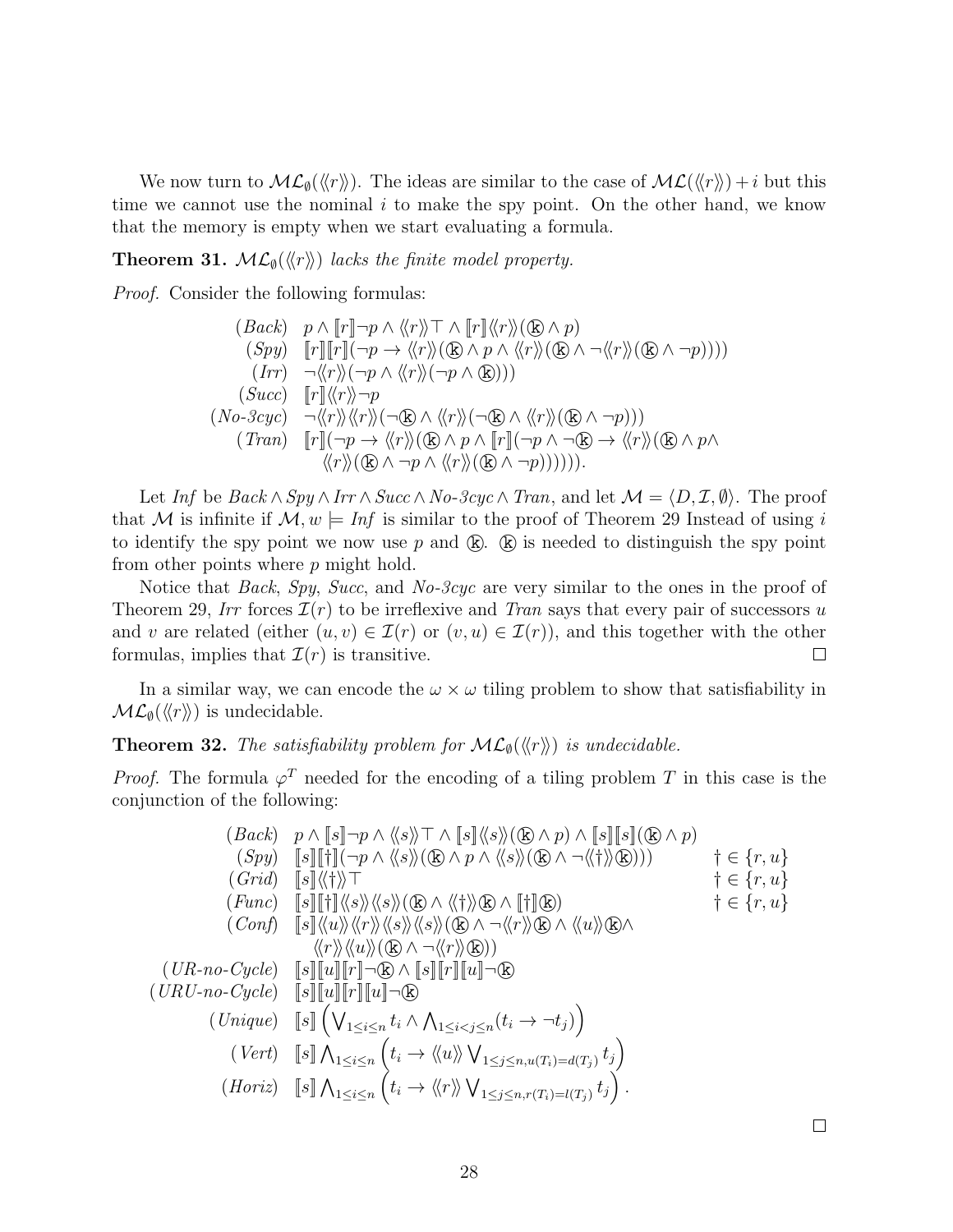From the undecidability of  $ML_{\emptyset}(\langle\!\langle r \rangle\!\rangle)$ , we can easily conclude the undecidability of  $\mathcal{ML}(\langle r \rangle)$  and  $\mathcal{ML}_{\emptyset}(\langle r \rangle)$ .

**Theorem 33.**  $\mathcal{ML}_{\emptyset}(\langle r \rangle)$  lacks the finite model property and it is undecidable.

Proof. Straightforward from Theorems 8, 31 and 32

To prove failure of the finite model property for the case  $\mathcal{ML}(\langle r \rangle)$  we first notice that the following lemma is easy to establish (we only state it for the mono-modal case; a similar result is true in the multimodal case). Failure of the finite model property is then a direct consequence.

**Lemma 34.** Let d be the modal depth of  $\varphi$ . If  $\langle D, \mathcal{I}, M \rangle$ ,  $w \models (\bigwedge_{i=0}^d [r]^i \neg \mathbb{R}) \land \varphi$  then  $\langle D, \mathcal{I}, \emptyset \rangle, w \models \varphi.$ 

Corollary 35.  $ML(\langle r \rangle)$  lacks the finite model property.

*Proof.* Using Lemma 34 we can prove that the formula  $(\bigwedge_{i=0}^{4}[r]^{i}\neg \mathbb{R}) \wedge Inf$ , where Inf is the formula in the proof of Theorem 31, forces an infinite model.

**Corollary 36.** The satisfiability problem for  $ML(\langle r \rangle)$  is undecidable.

*Proof.* Using the idea of Lemma 34 and the formula  $\varphi^T$  in the proof of Theorem 32, we can obtain a formula  $\psi$  such that if  $\mathcal{M}, w \models \psi$  then M is a tiling of  $\omega \times \omega$ . For the converse, we can build exactly the same model as in the proof of Theorem 32 and check that it satisfies  $\psi$ .  $\Box$ 

Now we want to briefly mention the case of erase with respect to decidability. Given that  $\Theta$  can be seen as an operator that internalizes the notion of starting the evaluation of a formula with an empty memory, it is quite easy to establish the following result:

**Theorem 37.** The satisfiability problem for  $ML(\langle\langle r \rangle\rangle, \mathbf{\Theta})$  is undecidable. Furthermore, the logic lacks the finite model property.

*Proof.* Theorems 31 and 32 show that the logic  $ML_{\emptyset}(\langle\langle r \rangle\rangle)$  lacks the finite model property and that its satisfiability problem is undecidable. It is straightforward to see that just adding  $\Theta$  in front of each encoding is enough to achieve the same results for  $ML(\langle r \rangle, \Theta)$ .  $\Box$ 

# 6 Conclusions and Further Work

In this article we investigated several memory logics. These logics were inspired by the hybrid logic  $H\mathcal{L}(\downarrow)$  considering the  $\downarrow$  operator as a storage command and the assignment function as a storage structure. The aim of this article is to explore this idea, investigating different ways in which information can be stored and retrieved, and the logics that result.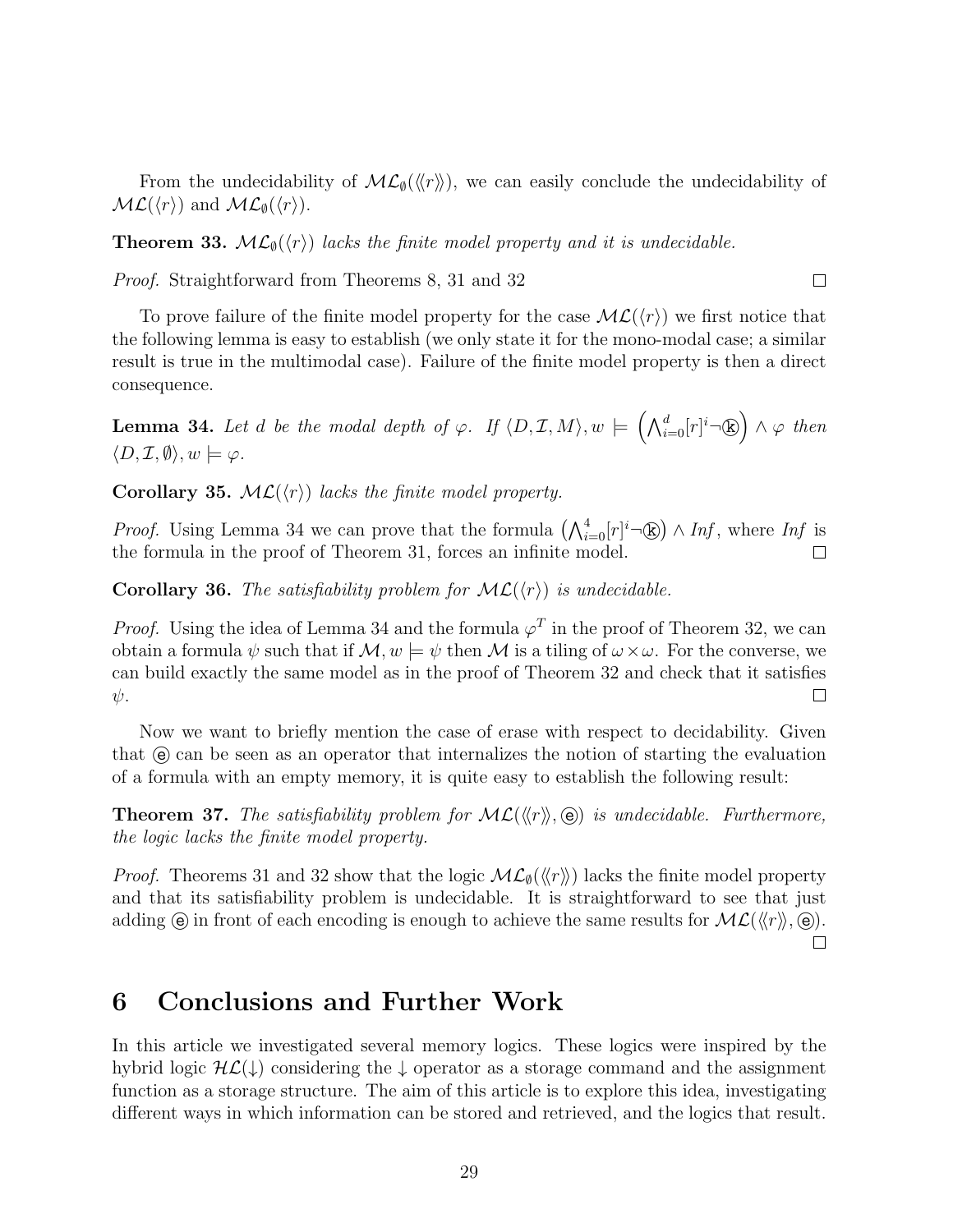$$
\mathcal{ML}_{\emptyset}(\langle r \rangle, \text{E})
$$
\n
$$
\mathcal{KL}_{\emptyset}(\langle r \rangle, \text{E})
$$
\n
$$
\mathcal{KL}_{\emptyset}(\langle r \rangle) \cdot \mathcal{ML}_{\emptyset}(\langle r \rangle) \leq \leq \mathcal{ML}_{\emptyset}(\langle r \rangle, \text{E}) \cdot \mathcal{ML}_{\emptyset}^{\text{st}}(\langle r \rangle)
$$
\n
$$
\downarrow \qquad \qquad \downarrow \qquad \qquad \downarrow \qquad \qquad \mathcal{ML}_{\emptyset}(\langle r \rangle, \text{E})
$$
\n
$$
\mathcal{ML}_{\emptyset}(\langle r \rangle, \text{E})
$$

Figure 1: Different expressive power of memory logics

There are different dimensions in which the idea can be carried further, which we inspect in this article. We can, for example, vary the type of storage structure. An assignment function is a very sophisticated memory structure: it has unbounded size, it provides direct access to all its memory cells, and each stored element can be unequivocally retrieved. We discussed in detail the result of using a set (instead of a function) as the information container, and show that this change results in logics with strictly lower expressive power. We also show that if we replace the set with a richer structure that allows the unique identification of the elements stored (like is the case in a stack) we regain the full expressive power of  $H\mathcal{L}(\downarrow)$ .

The second dimension we analyzed was the collection of memory operators included in the language. We show that operators to add, test membership and delete elements from the memory can be naturally defined, and we mapped out the expressive power of the resulting logics.

Finally, the third dimension we investigated was the effect of imposing conditions on the state of the initial memory of the model in which we evaluate a formula. Requiring the initial memory to be empty (a natural requirement when working with models with state) boost the expressive power of the logic.

In terms of expressive power, the memory logics we presented lie between the basic modal logic K and the hybrid logic  $H\mathcal{L}(\downarrow)$ . Figure 1 summarizes the results established in this article. The solid unlabeled arrows represent the  $\lt$  relationship, i.e.,  $\mathcal{L} \to \mathcal{L}'$  means that the logic  $\mathcal L$  is strictly less expressive than the logic  $\mathcal L'$ . In some cases we specifically indicate other relations (like  $\leq$  or  $\leq$ ), and the dashed arrows show the suspected answers to the open questions 1 and 2 we formulated.

We also discussed in detail complexity results. In most cases the satisfiability problem of the languages we introduced is undecidable. We were able to pin down only two logics,  $ML(\langle r \rangle)$  and  $ML(\langle r \rangle, \text{\textcircled{f}})$ , which still have the bounded tree model property, and established that their satisfiability problem is pspace-complete. In other words, to regain decidability we had to allow models with a potentially non empty memory and imposed (through the operator  $\langle r \rangle$ ) a very restricted policy to memorize states. To obtain these results we defined in Section 5 different equivalence preserving translations which can be used to transfer known results, for example, from  $H\mathcal{L}(\downarrow)$  to  $\mathcal{ML}(\langle r \rangle)$  and  $\mathcal{ML}_{\emptyset}(\langle r \rangle)$ . For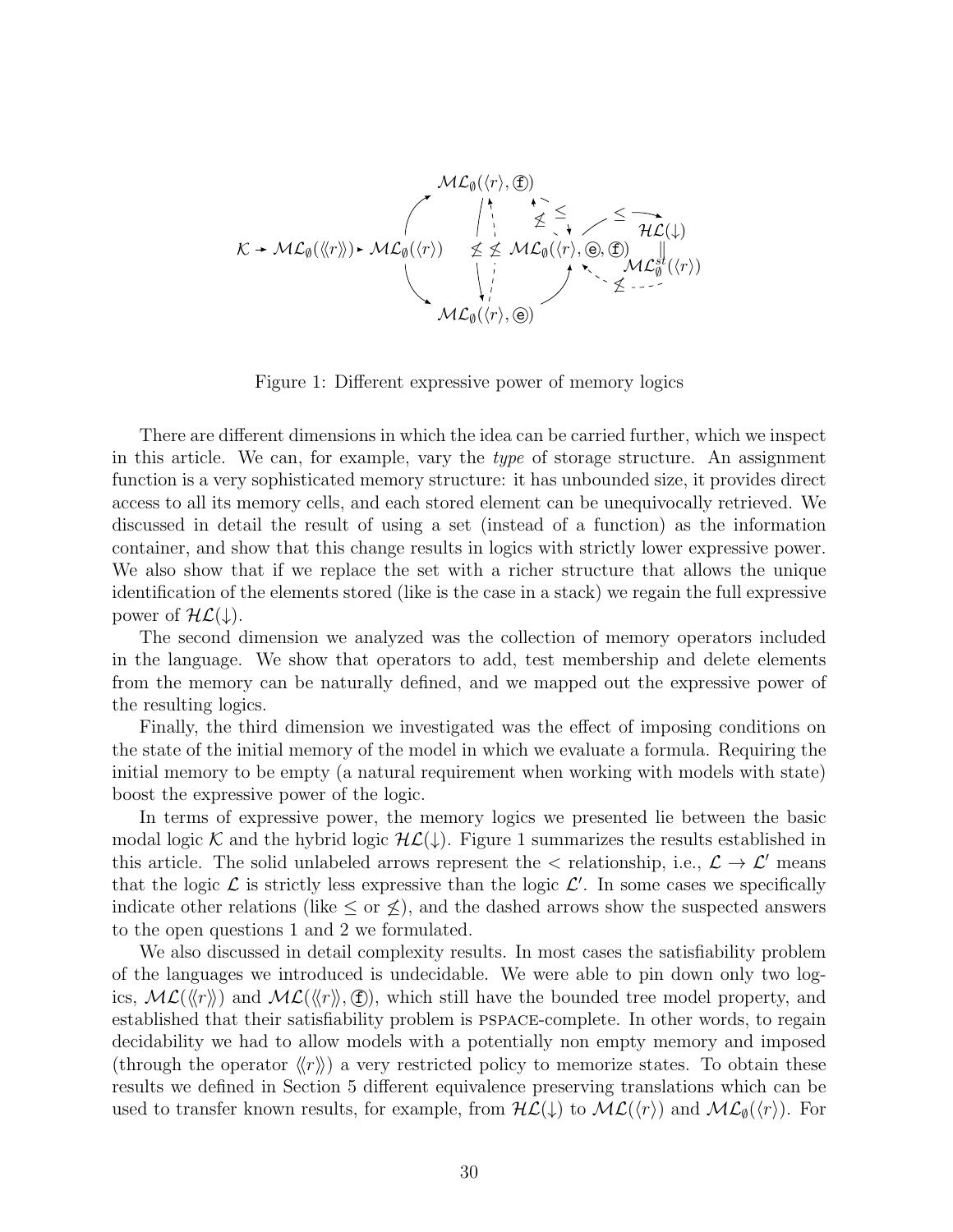instance, both logics are compact and their formulas are preserved by generated sub-models (see Areces et al. (2001)).

The study we carried out in this paper draws a more detailed picture of the properties of of memory logics. We have investigated these logics in a number of recent papers (Areces, 2007; Areces, Figueira, & Mera, 2009; Areces, Figueira, Gorín, & Mera, 2009; Mera, 2009) in which we present complete axiomatizations, tableaux calculi, complexity analisys for model checking, and preliminary results on the Beth and the interpolation properties for different fragments of this family. But there is still work to be done.

Even though we obtained logics less expressive than  $H\mathcal{L}(\downarrow)$ , most of the logics we analyzed are undecidable. One of the motivations behind memory logics was to find decidable but yet useful logics to model scenarios with state. With this goal in mind several directions for future research suggest themselves. One possibility is to study memory logics as temporal logics, restricting the class of models to linear or tree structures which has shown to reduce complexity for hybrid logics (see (Areces et al., 2000)). The complexity of hybrid logics over restricted frame classes was investigated in detail by Schneider (2007), and a similar approach can be pursued for memory logics. In a related line, the freeze operator of Henzinger (1990) (a binding operator weaker than  $\downarrow$  that bind values associated to the states instead of the states themselves) can also be further weakened using the ideas presented in this article. Finally decidable memory logics could also be obtained by following the approach of Meier et al. (2009) which instead of restricting the class of frames, imposed restrictions on the Boolean operators allowed in the language.

Acknowledgements: S. Figueira is partially supported by CONICET (grant PIP 370).

# References

- Alur, R., Courcoubetis, C., & Dill, D. (1993). Model-checking in dense real-time. Information and Computation  $104(1)$ , 2–34.
- Alur, R., Feder, T., & Henzinger, T. (1996). The benefits of relaxing punctuality. Journal of the ACM  $43(1)$ , 116-146.
- Alur, R., & Henzinger, T. (1989). A really temporal logic. In Journal of the ACM, pp. 164–169. IEEE Computer Society Press.
- Areces, C. (2007). Hybrid logics: The old and the new. In Arrazola, X. & Larrazabal, J., editors, Proceedings of LogKCA-07, San Sebastian, Spain, pp. 15–29.
- Areces, C., Blackburn, P., & Marx, M. (2000). The computational complexity of hybrid temporal logics. Logic Journal of the IGPL  $8(5)$ , 653–679.
- Areces, C., Blackburn, P., & Marx, M. (2001). Hybrid logics: characterization, interpolation and complexity. The Journal of Symbolic Logic 66(3), 977–1010.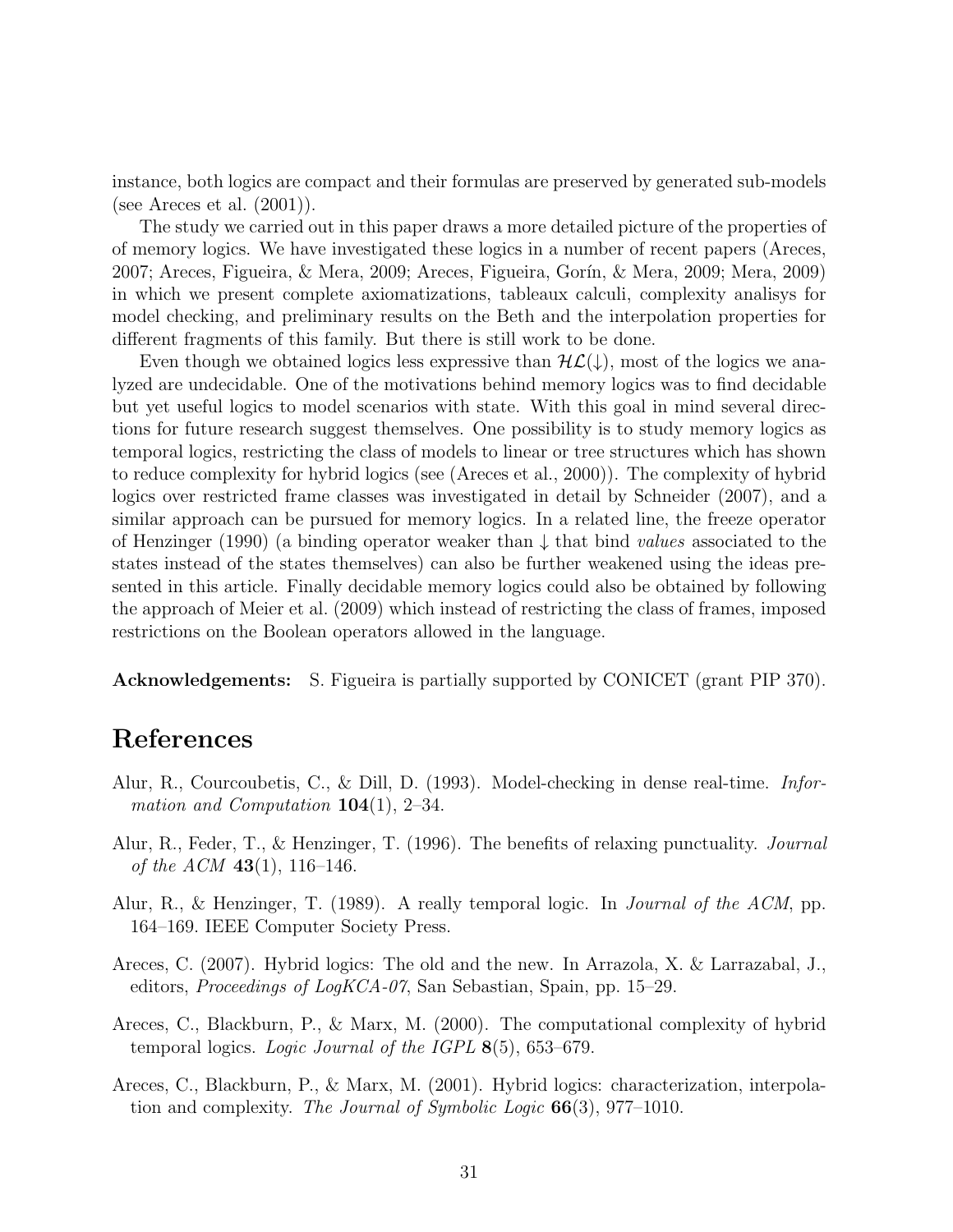- Areces, C., Figueira, D., Figueira, S., & Mera, S. (2008). Expressive power and decidability for memory logics. In Logic, Language, Information and Computation, Volume 5110 of Lecture Notes in Computer Science, pp. 56–68. Springer Berlin / Heidelberg. Proceedings of WoLLIC 2008.
- Areces, C., Figueira, D., Gorín, D., & Mera, S. (2009). Tableaux and model checking for memory logics. In Automated Reasoning with Analytic Tableaux and Related Methods, Volume 5607 of LNAI, Oslo, Norway, pp. 47–61. Springer Berling / Heidelberg. Proceedings of Tableaux09.
- Areces, C., Figueira, S., & Mera, S. (2009). Completeness results for memory logics. In Proceedings of LFCS 2009, Volume 5407 of LNCS, pp. 16–30. Springer.
- Areces, C., & ten Cate, B. (2006). Hybrid logics. In Blackburn, P., Wolter, F., & van Benthem, J., editors, *Handbook of Modal Logics*, pp. 821–868. Elsevier.
- Berman, F., & Paterson, M. (1981). Propositional dynamic logic is weaker without tests. Theoretical Computer Science 16, 321–328.
- Blackburn, P., de Rijke, M., & Venema, Y. (2001). Modal Logic. Cambridge University Press.
- Blackburn, P., & Seligman, J. (1995). Hybrid languages. Journal of Logic, Language and Information 4, 251–272.
- Blackburn, P., Wolter, F., & van Benthem, J., editors (2006). Handbook of Modal Logics. Elsevier.
- Börger, E., Grädel, E., & Gurevich, Y. (1997). The classical decision problem. Springer Verlag.
- Ebbinghaus, H., Flum, J., & Thomas, W. (1984). Mathematical Logic. Springer-Verlag.
- Floyd, R. (1967). Assigning meanings to programs. In Proceedings of the American Mathematical Society Symposia on Applied Mathematics, Volume 19, pp. 19–31.
- Gerbrandy, J. (1999). *Bisimulations on Planet Kripke*. Ph. D. thesis, University of Amsterdam. ILLC Dissertation series DS-1999-01.
- Groenendijk, J., & Stokhof, M. (1991a). Dynamic predicate logic. Linguistics and Philos $ophy$  14, 39–100.
- Groenendijk, J., & Stokhof, M. (1991b). Two theories of dynamic semantics. In van Eijck, J., editor, Logics in AI — European Workshop JELIA'90, Lecture Notes in Artificial Intelligence, pp. 55–64. Springer-Verlag.